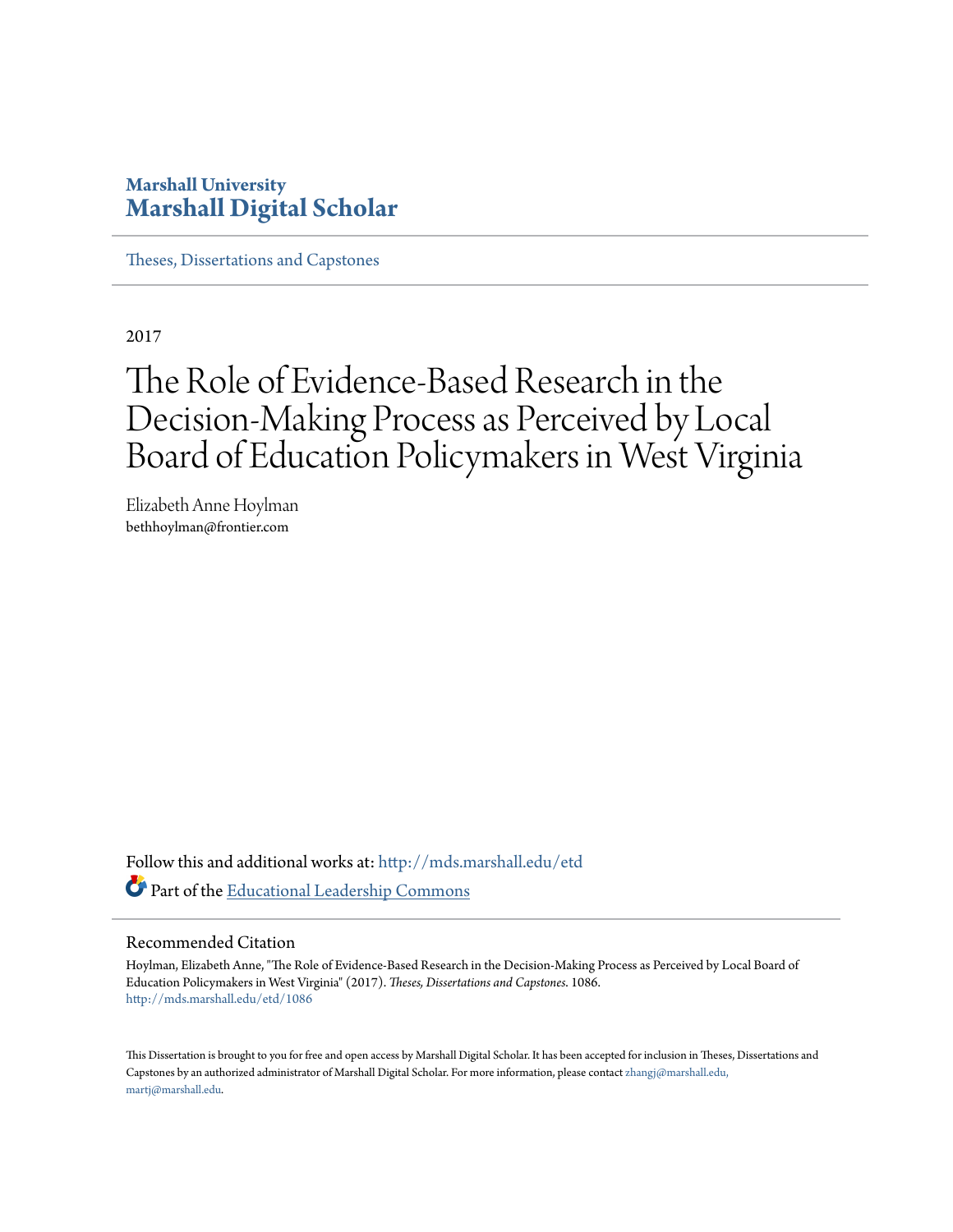## THE ROLE OF EVIDENCE-BASED RESEARCH IN THE DECISION-MAKING PROCESS AS PERCEIVED BY LOCAL BOARD OF EDUCATION POLICYMAKERS IN WEST VIRGINIA

A dissertation submitted to the Graduate College of Marshall University In partial fulfillment of the requirements for the degree of Doctor of Education In Educational Leadership by Elizabeth Anne Hoylman Approved by Dr. Barbara Nicholson, Chair Dr. Louis Watts Dr. Cynthia Daniel

> Marshall University May 2017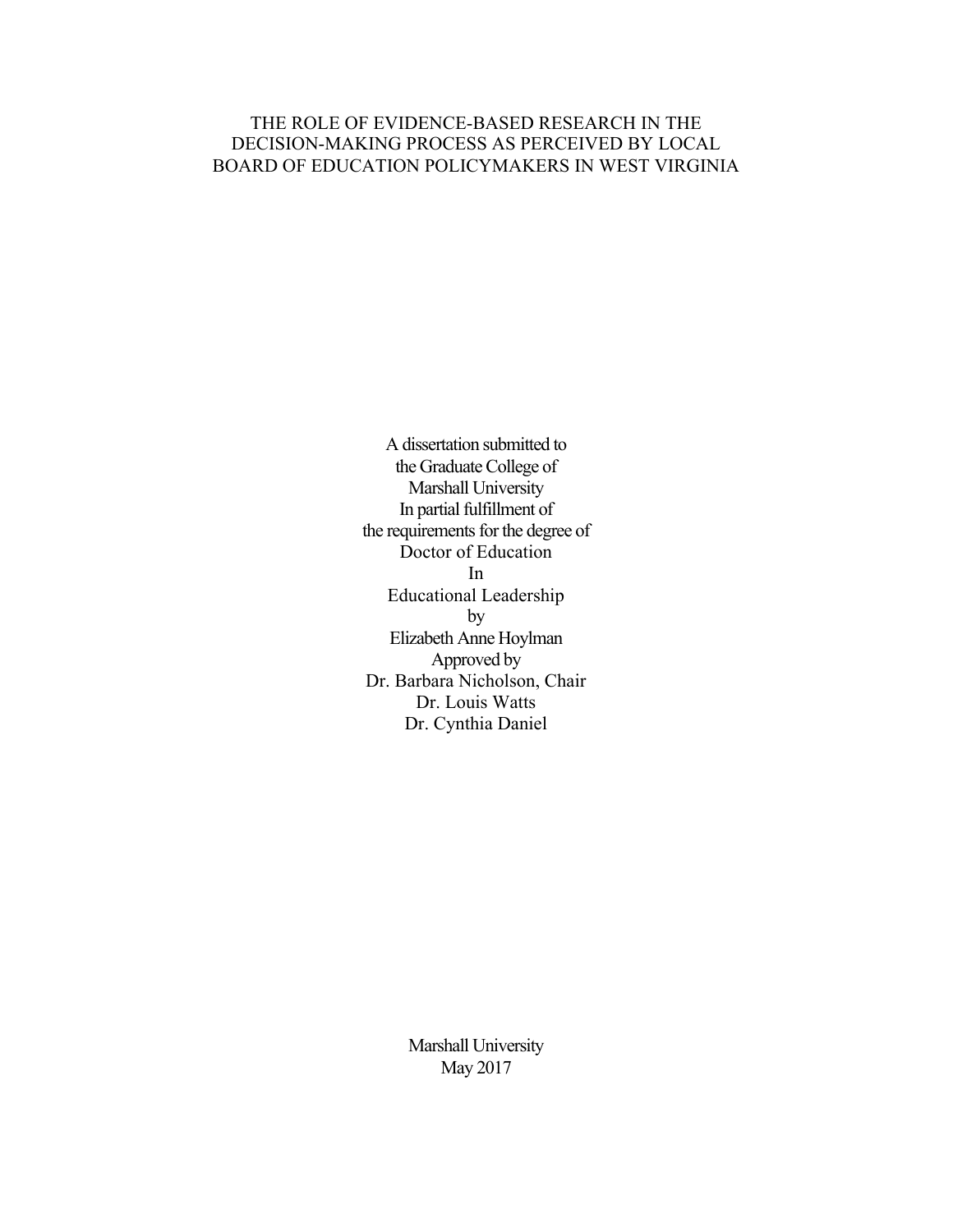#### **SIGNATURE PAGE**

I hereby affirm that the following project meets the high academic standards for original scholarship and creative work established by my discipline, college, and the Graduate College of Marshall University. With my signature, I approve the manuscript for publication.

Project Title: The Role of Evidence - Based Research in the Decision - Making Process as<br>Project Title: Perceived by Local Board of Education Policymakers in West Virginia

Student's Name: Elizabeth Hoylman

Department: Leadership Studies

College: Marshall University

| Technican |            | Committee Chairperson |
|-----------|------------|-----------------------|
|           |            |                       |
|           | 03/13/2017 | Date                  |

#### $\rm ii$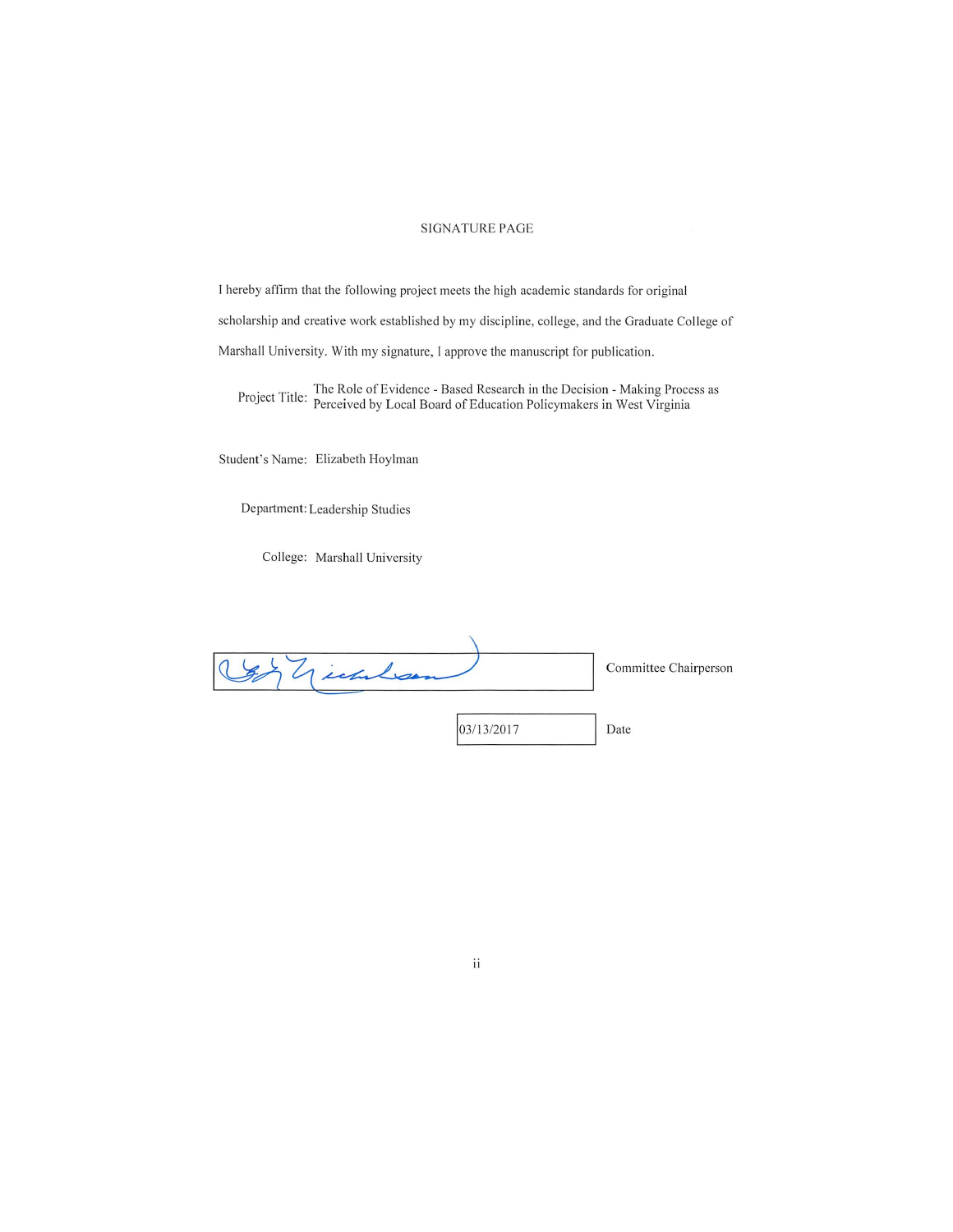© 2017 Elizabeth Anne Hoylman ALL RIGHTS RESERVED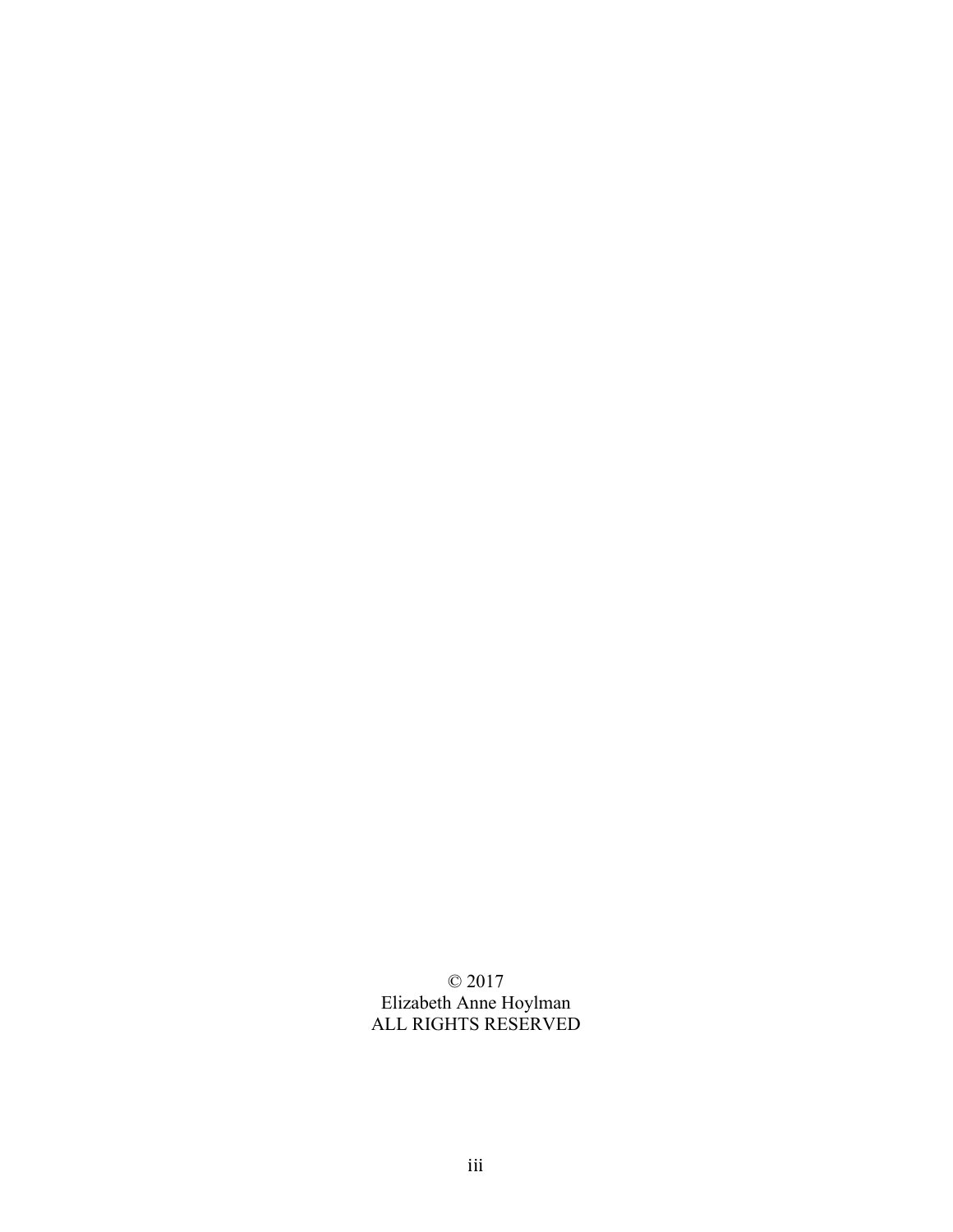## **DEDICATION**

To Billy – always be as strong-willed as you have been since the day you were born. You are brave and true to yourself. Don't ever change. I'm proud and honored to be your mom. You bring me great joy.

To Mom & Dad – I won the parent lottery. You two have been instrumental in my achievements. You have always provided me with gentle guidance and unconditional love beginning with my first steps in Germany. I'm forever grateful.

To the memories of Granny & Paw-Paw – who sacrificed so much to provide for others. By giving up your own education, you enabled the rest of us to further ours. By fighting for my freedom, you gave up a little of your own. I could never repay you in a thousand lifetimes.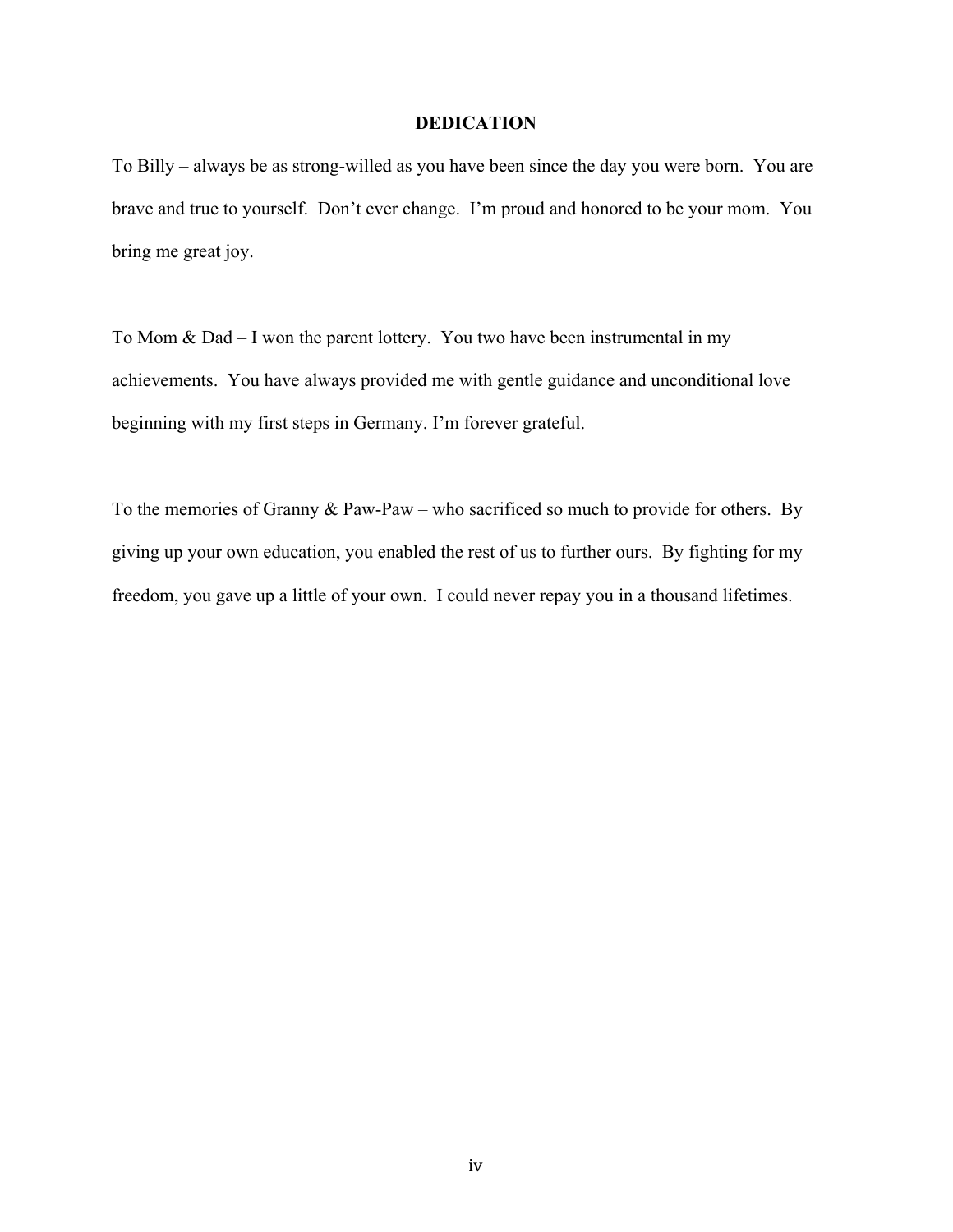#### **ACKNOWLEDGMENTS**

No man is an island. I could not have accomplished this terminal degree alone.

I would like to thank my committee members for their unwavering support and encouragement. Everyone may think so, but I *know* I have the best committee. Thanks for saying yes, Dr. Nicholson. I was both intimidated and excited when you agreed, and I remain so today. I still believe you have a secret rubric for scoring my texts and emails. Howard O'Cull made my research possible, and I'm beholden.

I would like to thank my husband, Bryan, for being steadfast. Thanks for taking care of everything I didn't these past few years. Sarah Leigh, my sister and best friend, thanks for the laughter and tears, your listening ear, a reason to procrastinate and the motivation to keep going. Layne, I'm in your fan club forever, thanks for bringing me T.B. when I needed it.

My friends and family have been my ongoing support system. Thank you G.F.I. (Sarah, Sarah, Sara, Tara, & Britt) for being my cheerleaders. Dr. Kelli Epling was with me from the day we started this journey, and I totally agree that the journey was better because you were a part of it. Thank you to my big, rowdy, wonderful family, ACES & KCS, my in-laws, Grandma Bennett, Teresa and Katelin, Amy, the Crafternoon Gang (Rosemary, Trudy, Trudy, & Christi), Don & Sarah, Anita, and my church for helping me along the way. Cassie & Claire Elizabeth, you are rays of sunshine to my heart. Thank you, Ellyn, for planting the seed.

Most importantly, The Lord has given me strength. I'm nothing without Him. It might have taken four-and-a-half years, 13 vacations, and two schools, but I did it.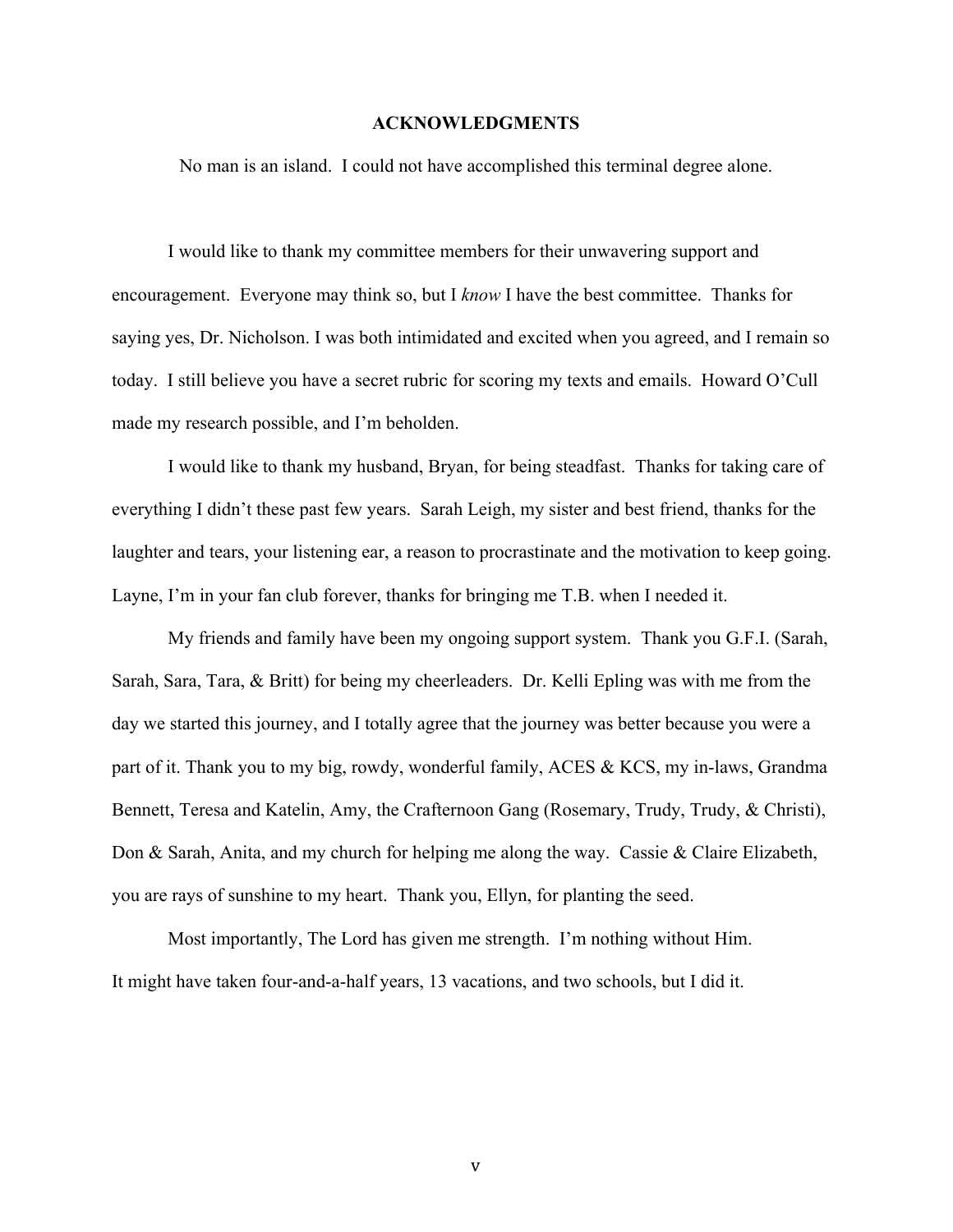| CHAPTER ONE: INTRODUCTION, REVIEW, AND PROBLEM STATEMENT  1                        |  |
|------------------------------------------------------------------------------------|--|
|                                                                                    |  |
|                                                                                    |  |
|                                                                                    |  |
|                                                                                    |  |
|                                                                                    |  |
|                                                                                    |  |
|                                                                                    |  |
|                                                                                    |  |
|                                                                                    |  |
|                                                                                    |  |
|                                                                                    |  |
|                                                                                    |  |
|                                                                                    |  |
|                                                                                    |  |
|                                                                                    |  |
|                                                                                    |  |
|                                                                                    |  |
|                                                                                    |  |
|                                                                                    |  |
|                                                                                    |  |
|                                                                                    |  |
|                                                                                    |  |
|                                                                                    |  |
|                                                                                    |  |
|                                                                                    |  |
|                                                                                    |  |
|                                                                                    |  |
| RQ1: What sources of information are used by local board of education policymakers |  |
| RQ2: To what extent, if any, do local board of education policymakers rely upon    |  |
|                                                                                    |  |
| RQ3: What perceptions do local board of education policymakers have related to the |  |
|                                                                                    |  |
| RQ4: What perceptions do local board of education policymakers have related to the |  |
|                                                                                    |  |
| RQ5: What factors facilitate the use of evidence-based research by local board of  |  |
|                                                                                    |  |

# **TABLE OF CONTENTS**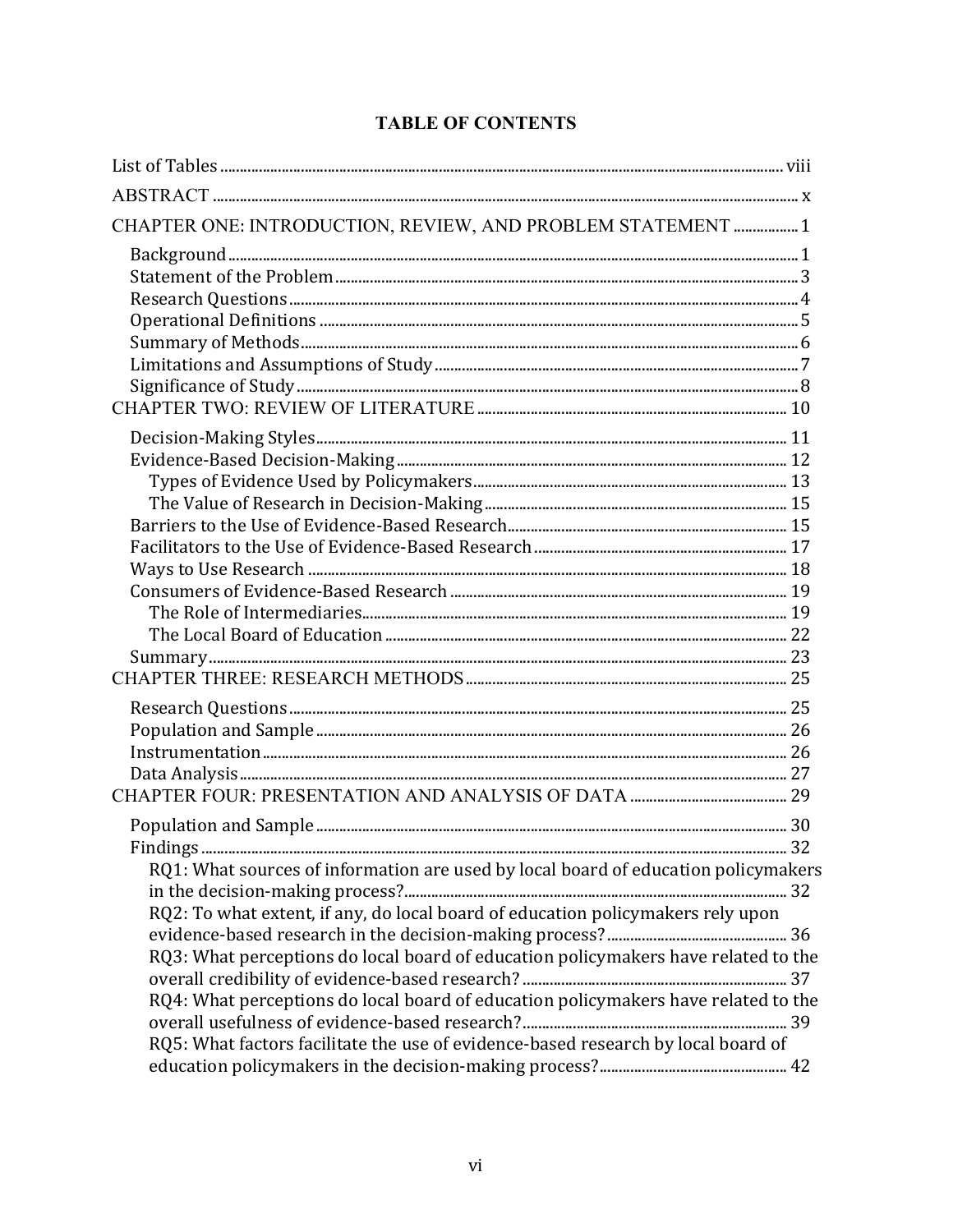| RQ6: What factors serve as barriers to the use of evidence-based research by local<br>board of education policymakers in the decision-making process?  44 |
|-----------------------------------------------------------------------------------------------------------------------------------------------------------|
| RQ7: What role, if any, do intermediaries play in the decision-making process of local                                                                    |
|                                                                                                                                                           |
| RQ8: Are there demographic factors that affect local board of education policymakers'                                                                     |
|                                                                                                                                                           |
|                                                                                                                                                           |
| CHAPTER FIVE: SUMMARY, IMPLICATIONS, AND RECOMMENDATIONS  50                                                                                              |
|                                                                                                                                                           |
|                                                                                                                                                           |
|                                                                                                                                                           |
|                                                                                                                                                           |
|                                                                                                                                                           |
|                                                                                                                                                           |
|                                                                                                                                                           |
|                                                                                                                                                           |
|                                                                                                                                                           |
|                                                                                                                                                           |
|                                                                                                                                                           |
|                                                                                                                                                           |
|                                                                                                                                                           |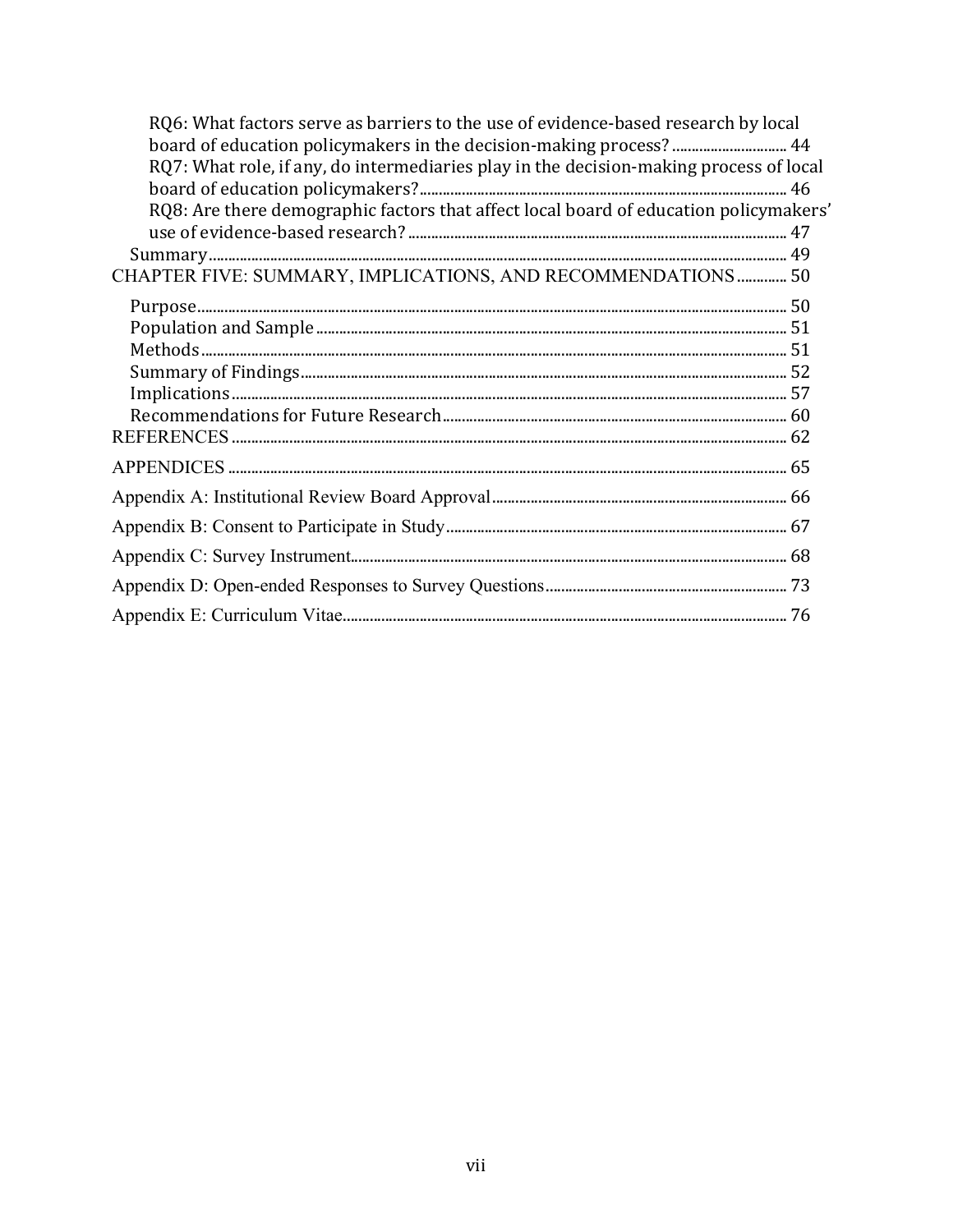# **LIST OF TABLES**

| Table 3 Most Heavily Relied Upon Sources of Information (last major school-board-related  |      |
|-------------------------------------------------------------------------------------------|------|
|                                                                                           |      |
| Table 4 Least Heavily Relied Upon Sources of Information (last major school-board-related |      |
|                                                                                           |      |
| Table 5 Reliance on Evidence-Based Research in the Decision-Making Process  36            |      |
| Table 6 Bivariate Correlation Between Number of Terms Served as County Board Member and   |      |
|                                                                                           |      |
|                                                                                           |      |
|                                                                                           |      |
| Table 9 Bivariate Correlation Between the Policymakers' Level of Education and their      |      |
|                                                                                           |      |
|                                                                                           |      |
|                                                                                           |      |
| Table 12 Bivariate Correlation Between the Policymakers' Reliance on Evidence-Based       |      |
| Research and their Perceptions of Usefulness of Evidence-Based Research                   | . 42 |
|                                                                                           |      |
| Table 14 Bivariate Correlation Between the Policymakers' Reliance on Evidence-Based       |      |
|                                                                                           |      |
|                                                                                           |      |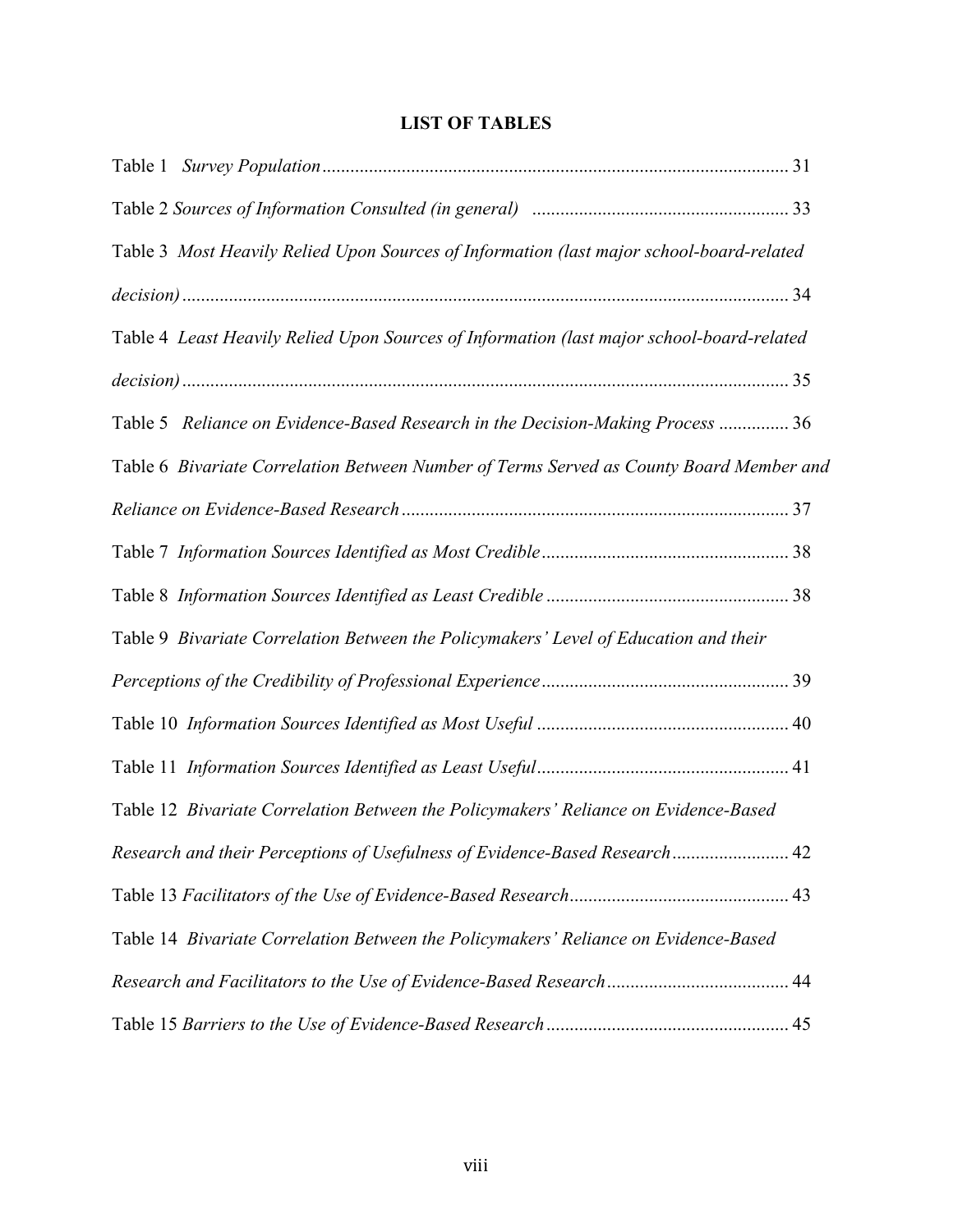| Table 16 Bivariate Correlation Between the Policymakers' Reliance on Evidence-Based      |  |
|------------------------------------------------------------------------------------------|--|
|                                                                                          |  |
|                                                                                          |  |
| Table 18 Bivariate Correlation Between Number of Terms Served as County Board Member and |  |
|                                                                                          |  |
| Table 19 Bivariate Correlation Between Number of Terms Served as County Board Member and |  |
|                                                                                          |  |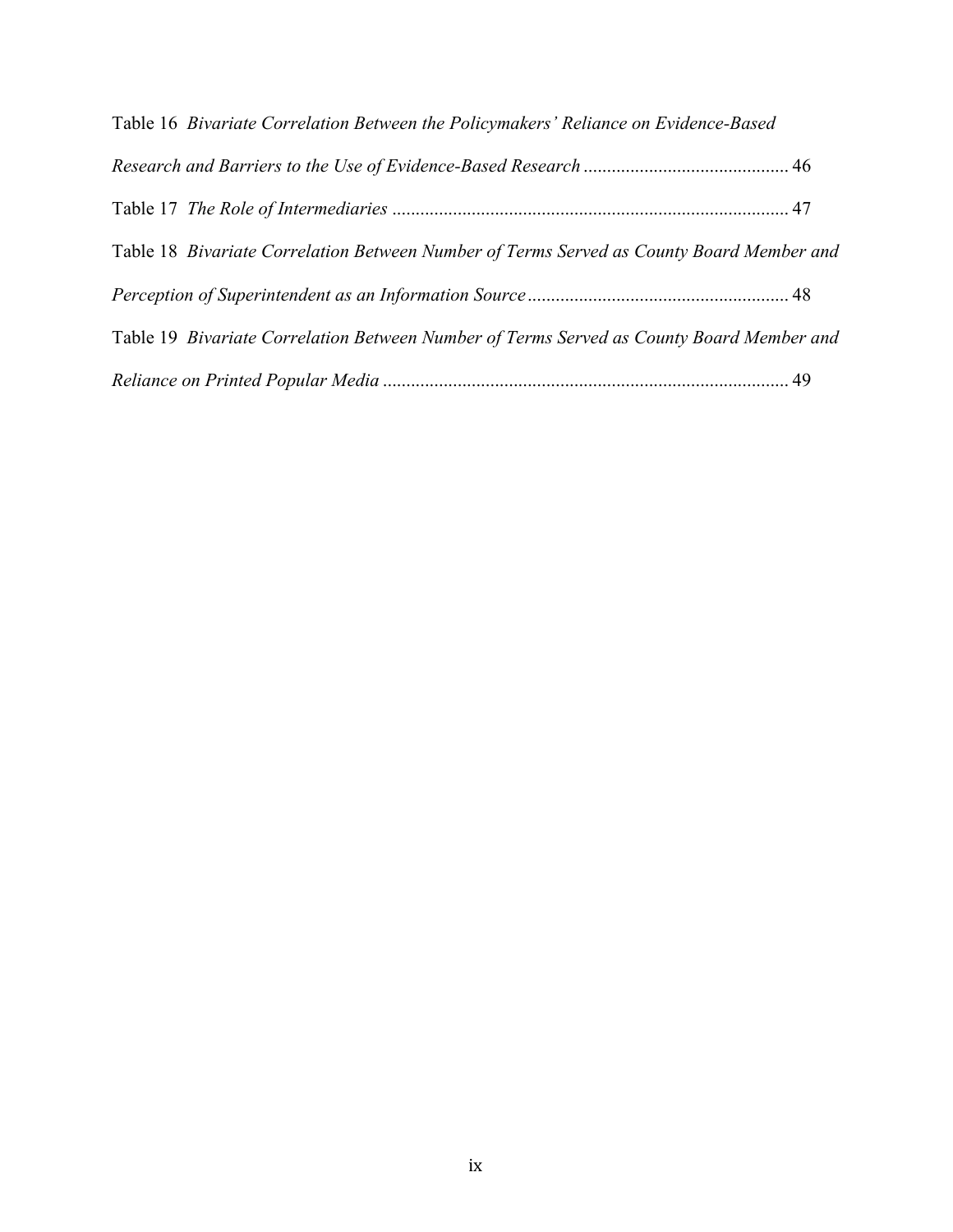#### **ABSTRACT**

This non-experimental, descriptive study explored the perceptions of PK-12 policymakers in West Virginia regarding the sources of information they use in the decision-making process; whether and how evidence-based research is relied upon; whether evidence-based research is considered credible and usable; and what barriers, facilitators, and demographic data may play roles in the decision-making process. Data were collected from a 15-question researcher-created survey administered to nearly 200 county board of education members. Results indicated that while policymakers think evidence-based research is important, they nonetheless use it less than other types of information. Consumers consider research reports too lengthy. Respondents indicated they strongly agreed that evidence-based research is vital to decision-making; however, professional journals, a widely accepted source for disseminating evidence-based research, were among the least consulted information sources by respondents. Intermediaries, in the form of trusted individuals such as the superintendent, were among the most frequently consulted, most heavily relied upon, and found to be among the most credible and most useful information sources by survey respondents. Therefore, research must get into the hands of intermediaries, preferably in the form of brief, non-ambiguous summaries, so the work of researchers can be passed along to policymakers and used to guide decisions.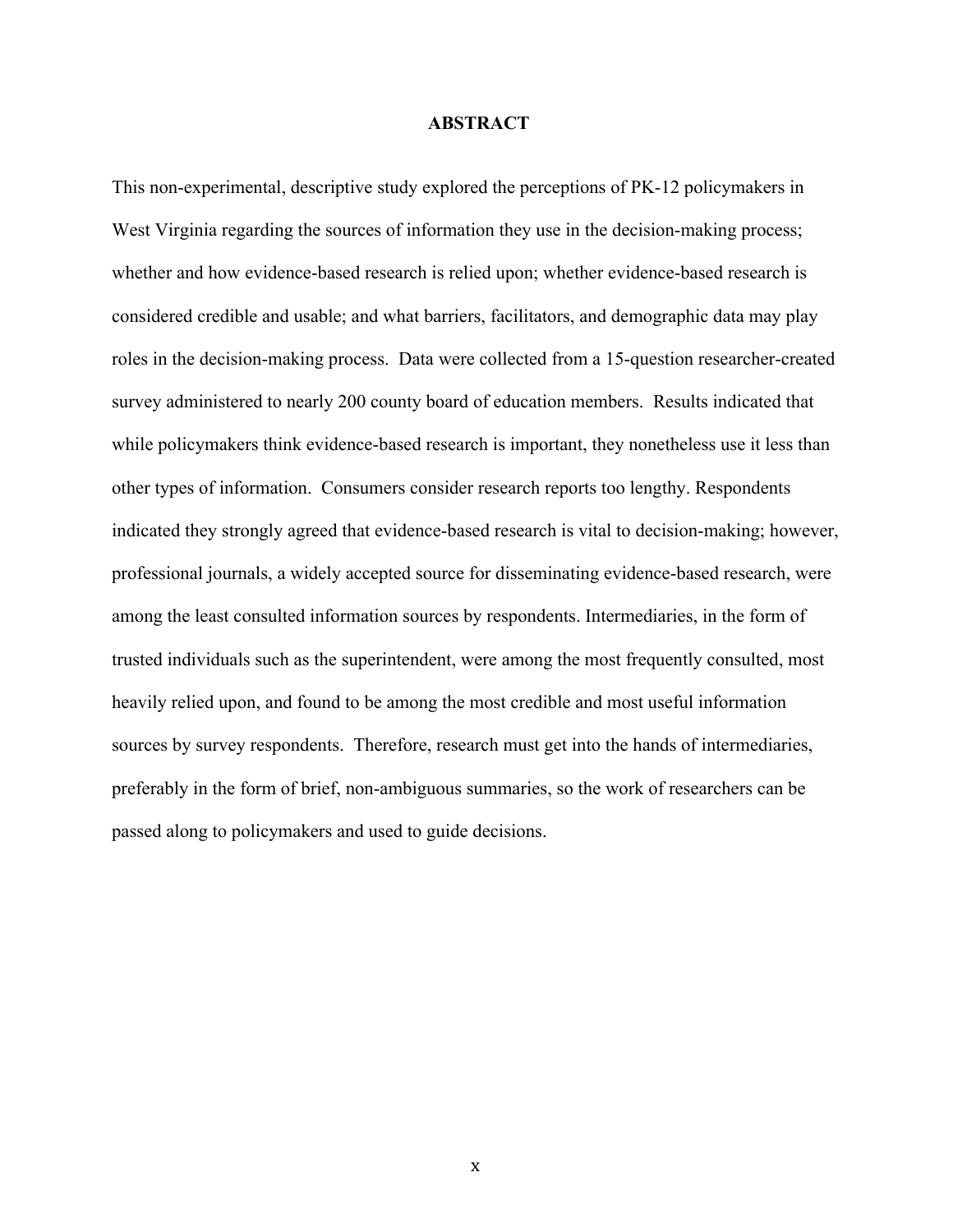#### **CHAPTER ONE**

# **INTRODUCTION, REVIEW, AND PROBLEM STATEMENT Background**

The call to improve public education can be heard across the nation, and demands to increase student achievement in order to compete globally are escalating. The 1983 release of *A Nation at Risk* by the U.S. Department of Education appears to have been the catalyst for decades of roller-coaster legislation such as Improving America's Schools in 1994, No Child Left Behind in 2001, Race to the Top in 2009, and Every Student Succeeds in 2015. Despite the turmoil often associated with public education, there is still widespread devotion from policymakers, researchers, educators, and even the media. The nationwide commitment to educating children comes primarily in the form of financial support. The average annual cost per public school student was \$12,401 in 2011-12 (U.S. Department of Education, National Center for Education Statistics [NCES], 2015).

Despite ongoing financial support, concern (if not alarm) about the quality of public education is expressed through newspapers and magazines and on television, radio, and the Internet at a constant rate, therefore making it a popular topic of public interest. When considering this widespread interest, a logical impulse, at least for educators, is to examine the research, or lack thereof, on which it is based. Analyzing the role of research in improving the quality of instruction in America's schools is critical, specifically as it relates to policymakers and their use of research in decision-making.

A convergence of economic developments, predominantly related to extraction industries, has increased pressure on policymakers in West Virginia who are struggling to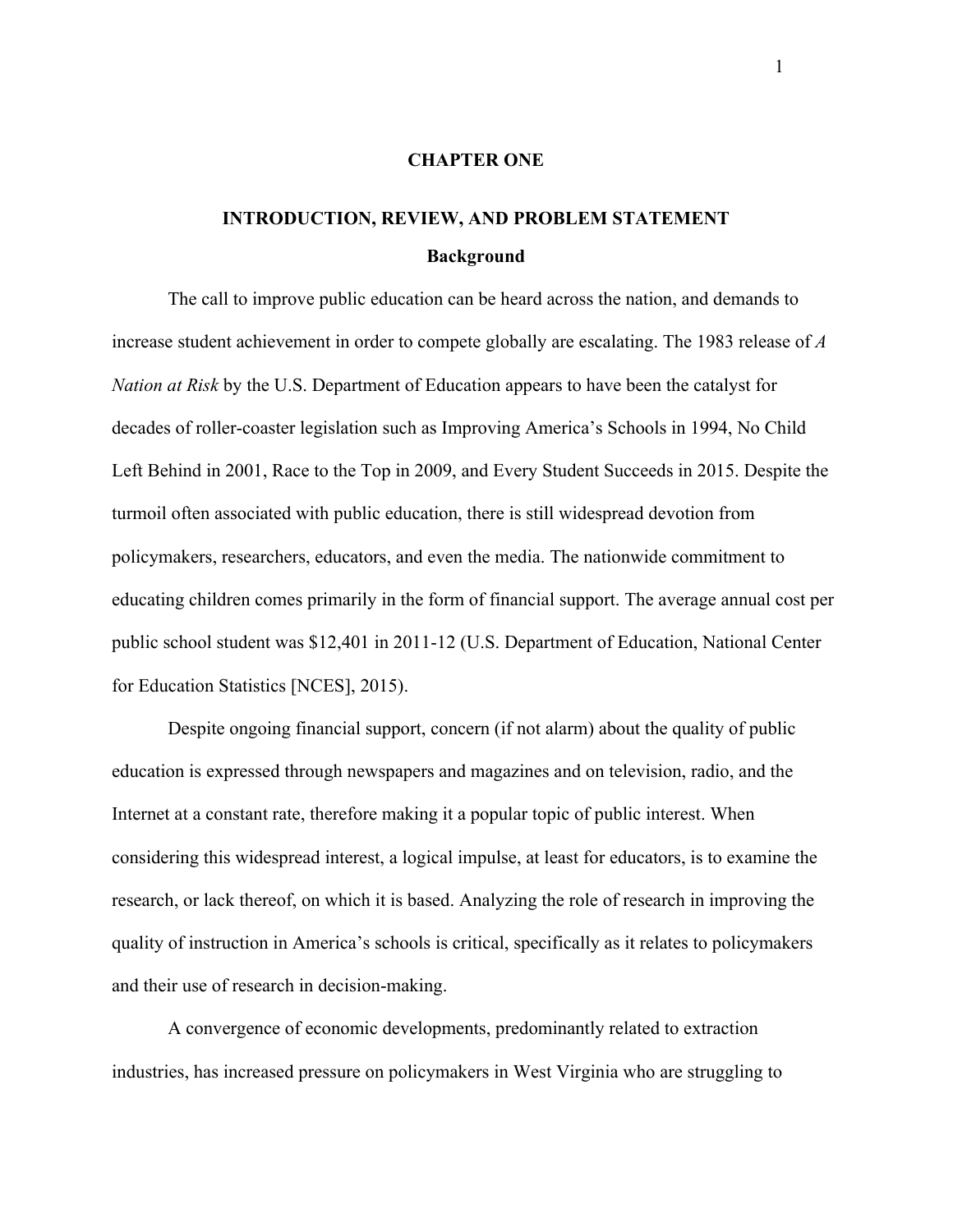replace revenues formerly provided by taxes from a robust coal industry and fairly high prices in natural gas. State and local boards of education have been forced to make cuts and overcome deficits while continuing to provide leadership to public schools consistent with their responsibility to "provide for a thorough and efficient system of free schools" (W.V. Const. art.  $XII, \S 1$ ).

According to the West Virginia State Code, each county school district operates under the control of a county board of education. County board members are required to have at least a high school diploma or general educational development (GED) diploma, and board members may not assume duties unless they have first attended and completed a course of orientation before taking office. Local board members must also obtain seven hours of annual training relating to boardsmanship, governance effectiveness, and school performance issues approved by the state board and conducted by the West Virginia School Board Association (WVSBA) (W.V. Code §18.5.1).

Federal and state policies increasingly require "evidence" to be used to ground educational improvement efforts (Honig & Coburn, 2008). The use of student performance data in the decision-making process stems from legislation such as the No Child Left Behind Act (NCLB), which required the use of "scientifically based research" (2002). While research shows that policymakers use many types of *information* in decision-making, there is little apparent use of research *evidence* (Honig & Coburn, 2008; Nelson, Leffler, & Hansen, 2009). Evidence-based research is defined, consistent with the definition in the Education Sciences Reform Act of 2002, as research that 1) uses rigorous, systematic, and explicitly stated methods to obtain reliable and valid knowledge relevant to education activities, programs, or practices; 2) presents findings and/or makes claims that are supported by the methods that have been utilized;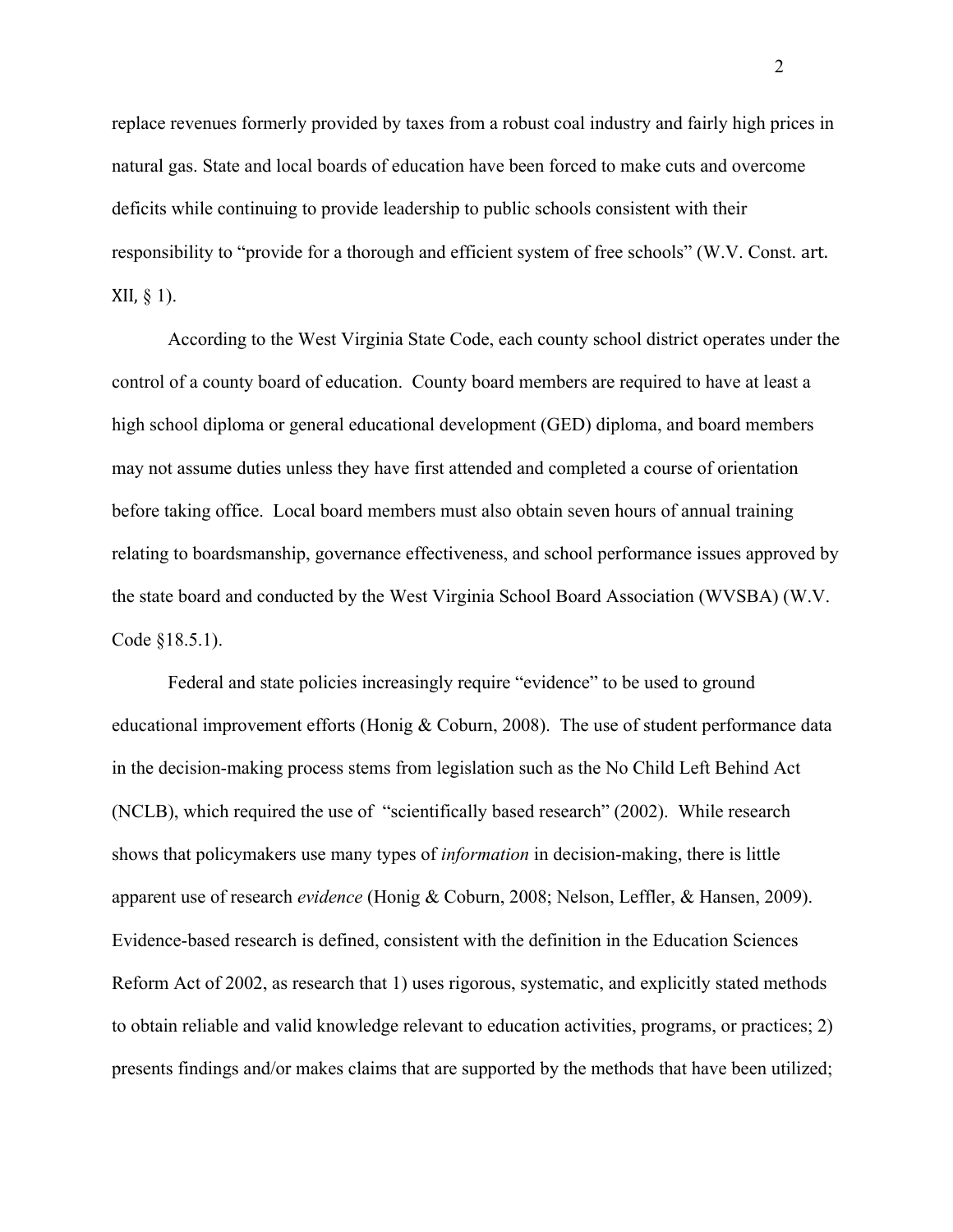and 3) is accepted by and published in a peer-reviewed journal or approved by a panel of independent experts through a comparably rigorous, objective, and scientific review.

The challenging role held by policymakers in West Virginia in relation to the law they are required to uphold causes a need for further inquiry into the way research is utilized. The overall goal is to increase the quality of the education system in West Virginia, and using evidence-based research in the decision-making process may play a part.

This non-experimental, descriptive study focused on decision-making among school board members in West Virginia's 55 school districts and the role that evidence-based research plays in the decision-making process. A researcher-developed survey was used to collect and analyze data from county Boards of Education members in the state of West Virginia in order to better understand the kinds of information that influence the decision-making process.

#### **Statement of the Problem**

There appears to be a lack of substantial use of evidence-based research by educational policymakers. A review of relevant literature suggests that policymakers rely little on evidencebased research, do not clearly understand, and may even misuse research in general in the decision-making process (Asen, Gurke, Conners, Solomon, & Gumm, 2013; Honig & Coburn, 2008; Nelson et al., 2009; Tseng & Nutley, 2014). Increasing the effective implementation of evidence-based research in schools could play a critical role in genuinely improving education. Researchers need to better understand what drives decision-making among policymakers (i.e., what kinds of information are used, how sources are selected, preferences in format/presentation, etc.) so their work can better guide educational policy.

A small study on the subject by Nelson, Leffler, and Hansen (2009) included both K-12 policymakers and education practitioners in a three-pronged research study  $(N = 65)$ . The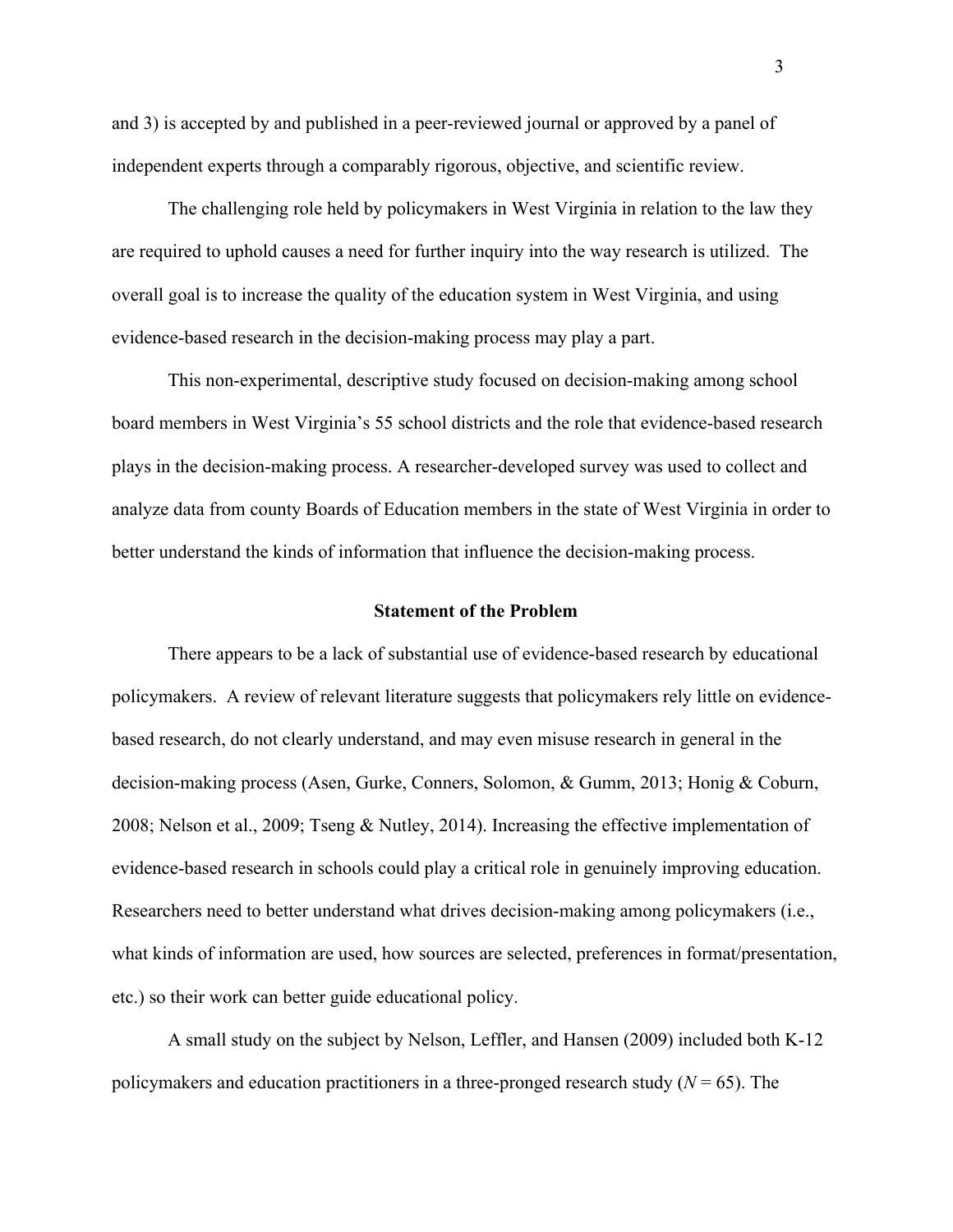researchers sought to 1) establish how and when research evidence is being used; 2) reveal other sources of information being relied upon by individual policymakers; and 3) determine the barriers or facilitators to using research evidence. Additional research conducted by Treadway (2015) sought to understand how higher education policymakers in particular acquire, use, and interpret research. "Inspired by the work of Nelson et al., and guided by their recommendations for future research . . . the purpose of this study was to build connections between information producers (researchers) and information consumers (policymakers)" (Treadway, 2015, p. 96).

This study sought to build on the findings of Nelson et al. (2009) and Treadway (2015), thus contributing to what is known about the effect(s) of evidence-based research on policymaking. Further analysis of the perceptions of local-level, K-12 policymakers regarding the sources of information they use in the decision-making process; whether and how evidencebased research is relied upon; whether evidence-based research is considered credible and usable; and what barriers, facilitators, and demographic data may play roles in the decision to use evidence-based research in the decision-making process was conducted.

#### **Research Questions**

- 1. What sources of information are used by local board of education policymakers in the decision-making process?
- 2. To what extent, if any, do local board of education policymakers rely upon evidencebased research in the decision-making process?
- 3. What perceptions do local board of education policymakers have related to the overall credibility of evidence-based research?
- 4. What perceptions do local board of education policymakers have related to the overall usefulness of evidence-based research?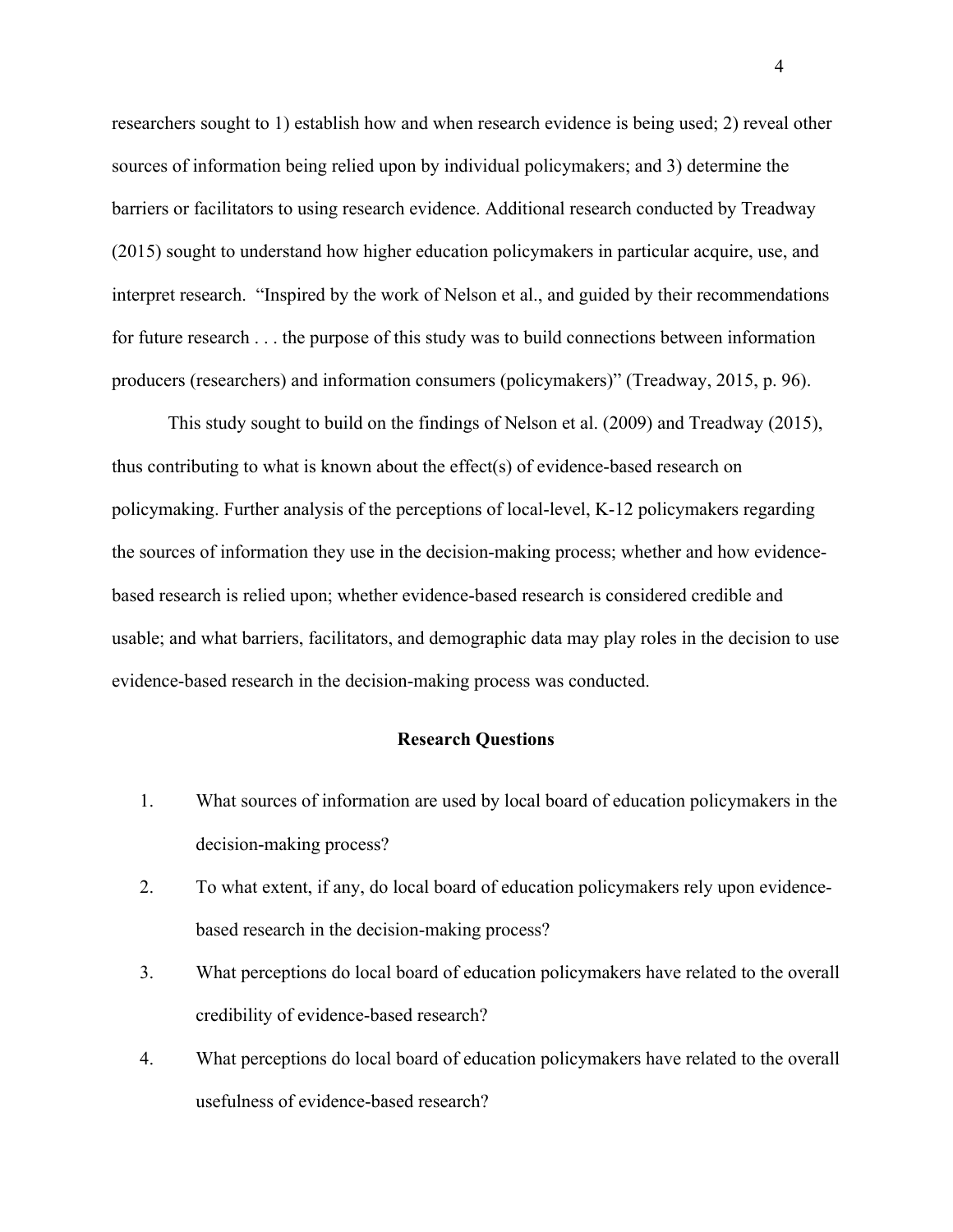- 5. What factors facilitate the use of evidence-based research by local board of education policymakers in the decision-making process?
- 6. What factors serve as barriers to the use of evidence-based research by local board of education policymakers in the decision-making process?
- 7. What role, if any, do intermediaries play in the decision-making process of local board of education policymakers?
- 8. Are there demographic factors that affect local board of education policymakers' use of evidence-based research?

### **Operational Definitions**

*Barriers:* circumstances, influences, or individuals that interfere with or inhibit the use of evidence-based research in the policymaking process.

*Credibility*: the extent to which research consumers accept the evidence it produces as believable, true, or honest.

*Educational media:* non-peer-reviewed print and Internet-based magazines or newspapers marketed to educators and academic administrators.

*Evidence-based research*: For purposes of this study, evidence-based research is defined, consistent with the definition in the Education Sciences Reform Act of 2002, as research that 1) uses rigorous, systematic, and explicitly stated methods to obtain reliable and valid knowledge relevant to education activities, programs, or practices; 2) presents findings and/or makes claims that are supported by the methods that have been utilized; and 3) is accepted by and published in a peer-reviewed journal or approved by a panel of independent experts through a comparably rigorous, objective, and scientific review.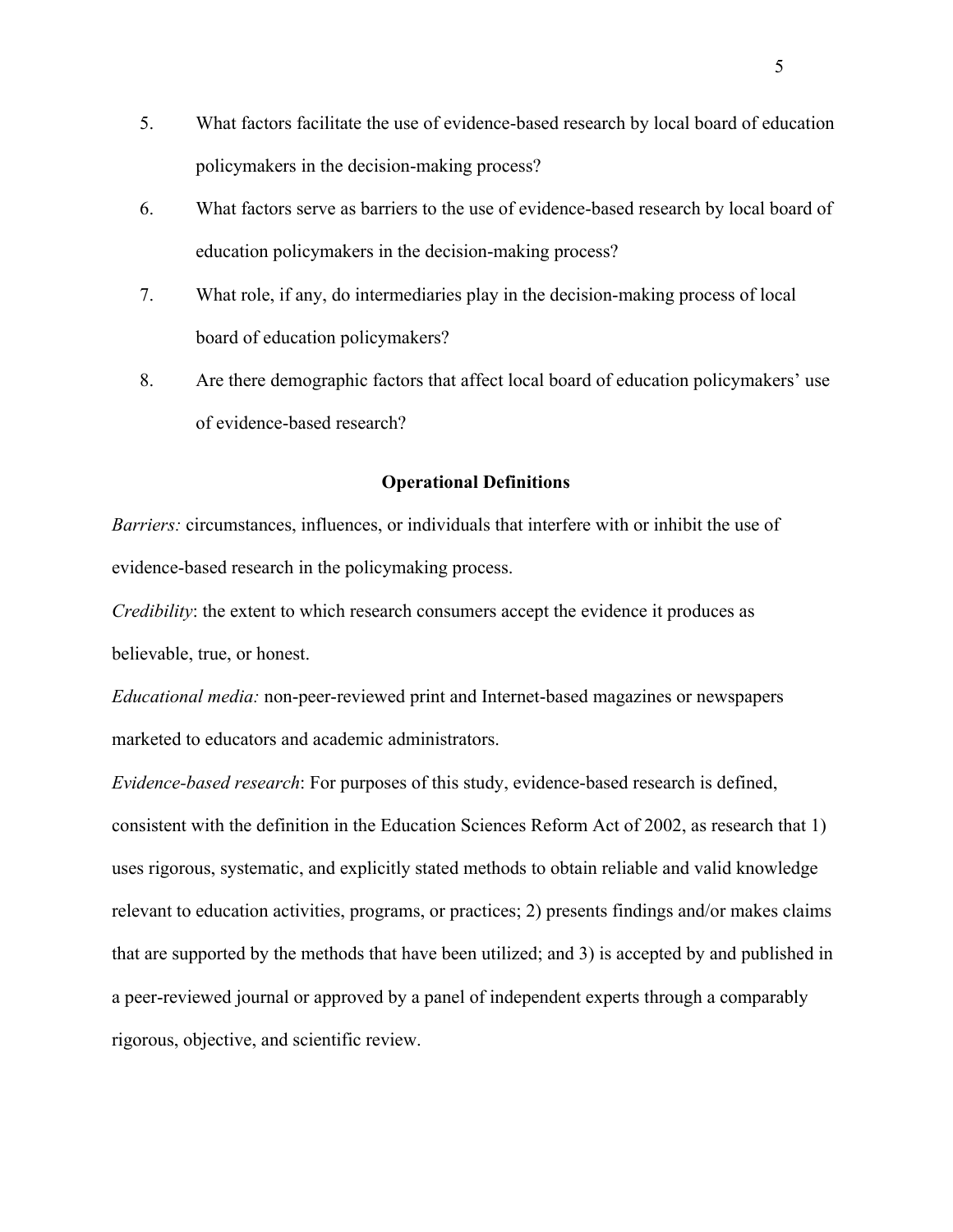*Facilitators:* circumstances, influences or individuals that contribute to the application of evidence-based research in the policymaking process.

*Intermediary*: an individual or organization that transfers information between producers and consumers (e.g. professional or membership organizations, universities or individual researchers, nonprofit and for-profit organizations or government agencies, trusted individuals).

*Local popular media:* media vehicles such as newspapers, radio stations, television stations, and cable stations that function primarily to serve the communications needs of the communities or metropolitan areas in which they are located.

*Peer-reviewed academic journal*: a professional journal that publishes only articles that have been subjected to a systematic and rigorous review by members of the author's/authors' academic discipline.

*Policymaker*: an individual with the responsibility and authority to make decisions and to develop, implement and/or modify policies that affect public education (e.g. district or state level school board member, legislator, superintendent).

*Professional organization*: a body of persons engaged in the same occupational field formed usually to control entry into the field, maintain standards, and represent the field in discussions with other bodies. Examples include the National Association of State Legislatures, the National School Boards Association, or the American Federation of Teachers.

*Usefulness*: the quality of having utility and practical worth or applicability in the decisionmaking process.

#### **Summary of Methods**

This non-experimental, descriptive study focused on members of the 55 county Boards of Education in the state of West Virginia ( $N = 275$ ). A survey was be designed to collect multiple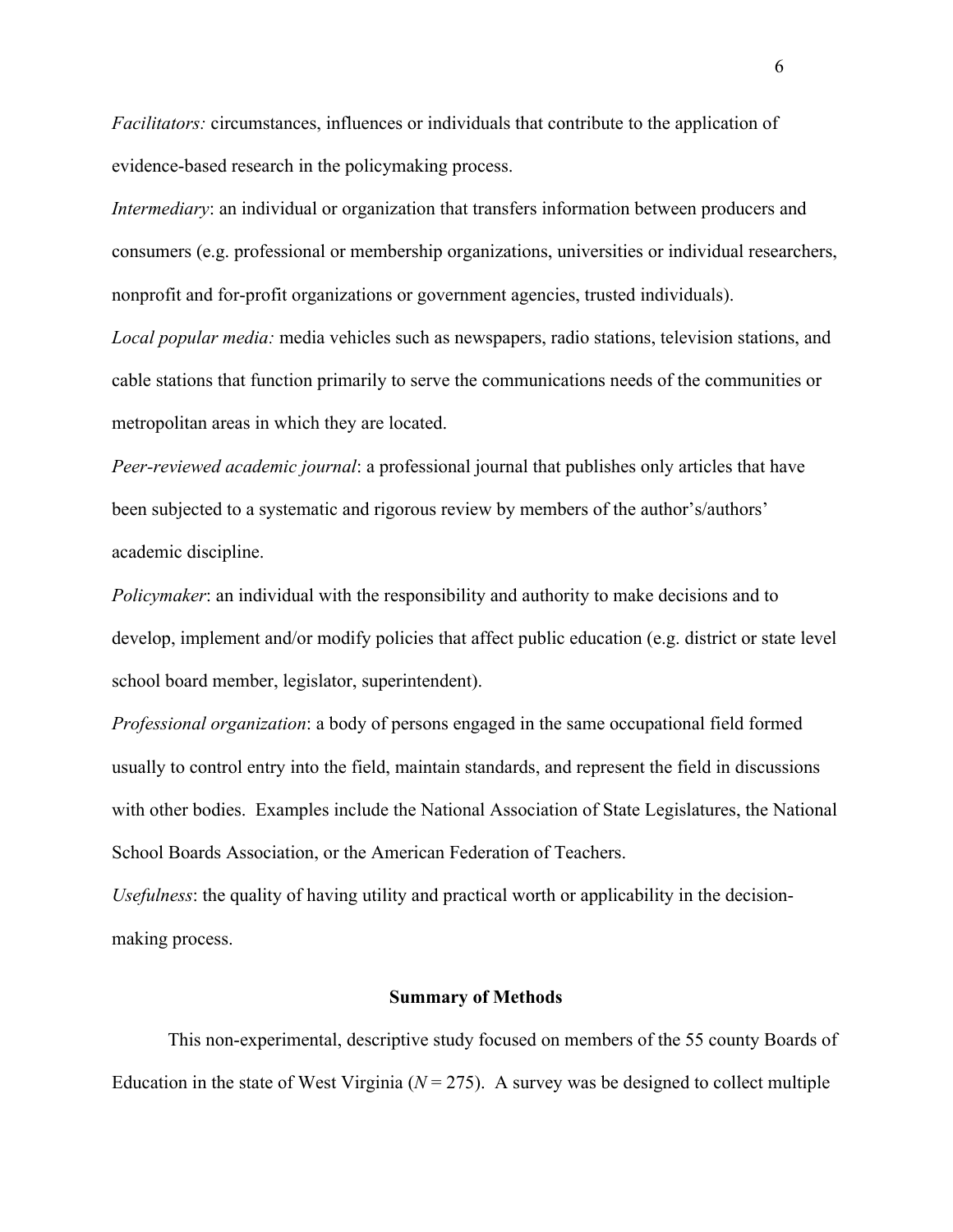choice and Likert-type responses from all surveyed participants during the 2016 West Virginia School Board Association Fall Conference. The data were analyzed via the SPSS platform to provide descriptive and comparative results from survey responses.

The survey questions were devised to determine what sources of information local board of education policymakers use in the decision-making process; whether and how evidence-based research is relied upon; whether evidence-based research is considered credible and usable; and what barriers, facilitators, and demographic data play roles in using evidence-based research in the decision-making process. In an effort to narrow the widely perceived gap between policy and practice (Tseng, 2012), the use of evidence-based research in the decision-making process by members of the local boards of education in West Virginia was analyzed.

Survey data from multiple choice and Likert-type responses were entered into and analyzed using the most current version of SPSS software. A subsequent analysis of responses from open-ended survey questions followed the steps outlined by Creswell (2003), including organizing and preparing the data, exploring and coding the data, and developing descriptions and themes. The development of descriptions and themes may have included ordinary, unexpected, or layered or connected themes.

#### **Limitations and Assumptions of Study**

The limitations of this study were primarily those common to survey research. The findings were limited to the perceptions of local board of members in West Virginia who responded to the survey rather than being generalizable to their larger population. Those who responded may have done so out of a particular bias, either positive or negative about/receptive or non-receptive toward evidence-based research in the decision-making process. While the researcher's academic experience and employment in the field of education could have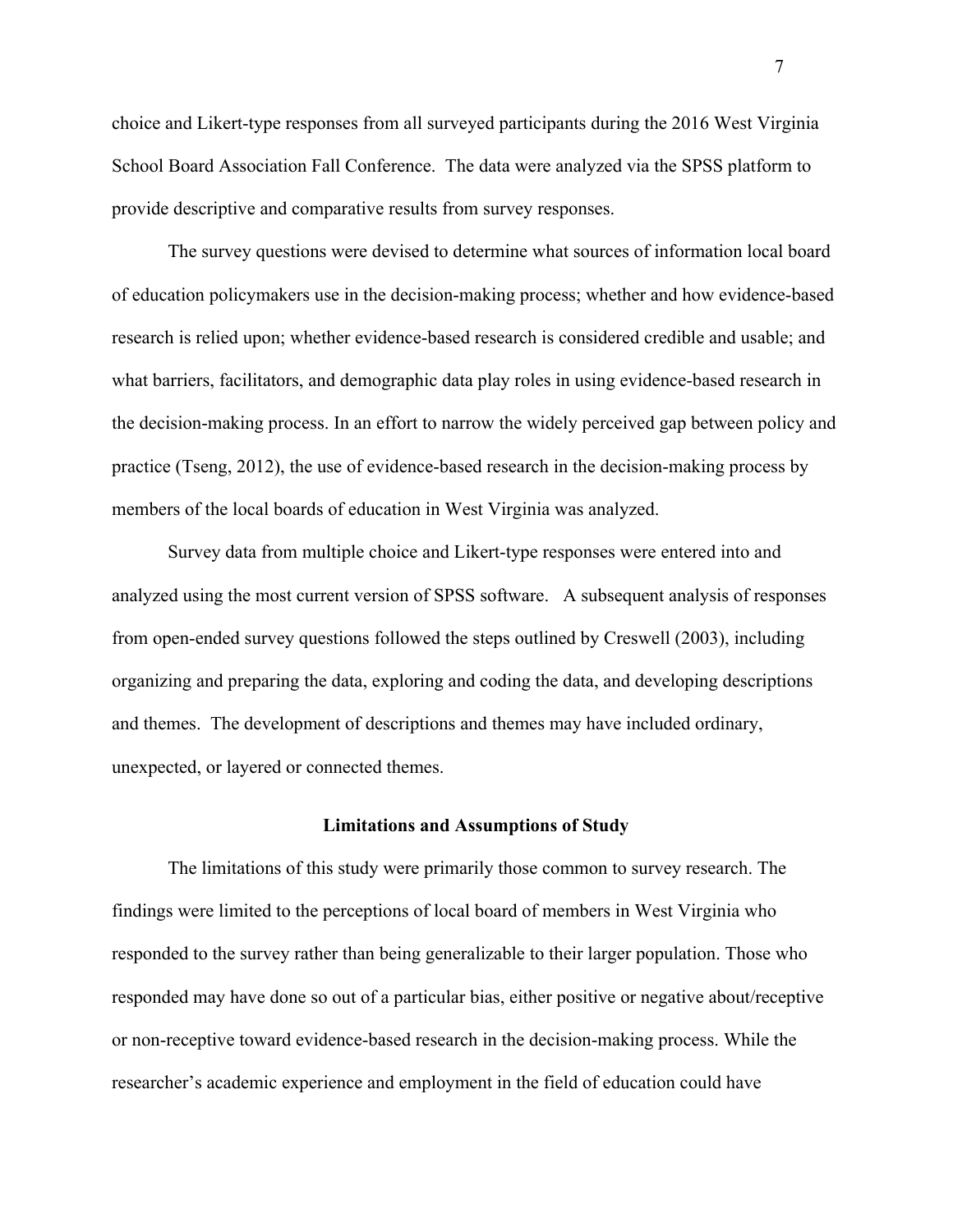constituted a source of empathy and provide an experiential background to be effective in eliciting and understanding respondent's perceptions, it could also have been viewed as a limitation in that it is a potential source of bias.

The study was also limited by the validity of the survey instrument, which was field tested with a representative population of policymakers or practitioners in West Virginia but was in its initial use nonetheless. Assumptions are made that participants responded to the survey items truthfully, although it is acknowledged that individual biases of respondents may affect the objectivity of their responses to the questionnaire. While the items on the survey instrument are based on congruence with the reviewed literature, there may be other issues of importance to policymakers and practitioners, which were not included.

#### **Significance of Study**

The acquisition and implementation of evidence-based research among policymakers is a critical issue for researchers (Nelson et al., 2009). There is a need to further understand if, when, and how evidence-based research is being used in the decision-making process. Local boards of education are faced with political and organizational pressures from the communities in which they live and work. A close examination of recent research reveals a need to survey local boards of education members in order to answer research questions posed from a review of relevant literature.

Studies by Asen, Gurke, Conners, Solomon, and Gumm (2013) involving board of education members from three districts in Wisconsin  $(N = 21)$  and Nelson et al. (2009) including district school board trustees  $(N = 12)$  were small. While each study resulted in findings relevant to the issue, there were limited numbers of board members interviewed as part of a larger population.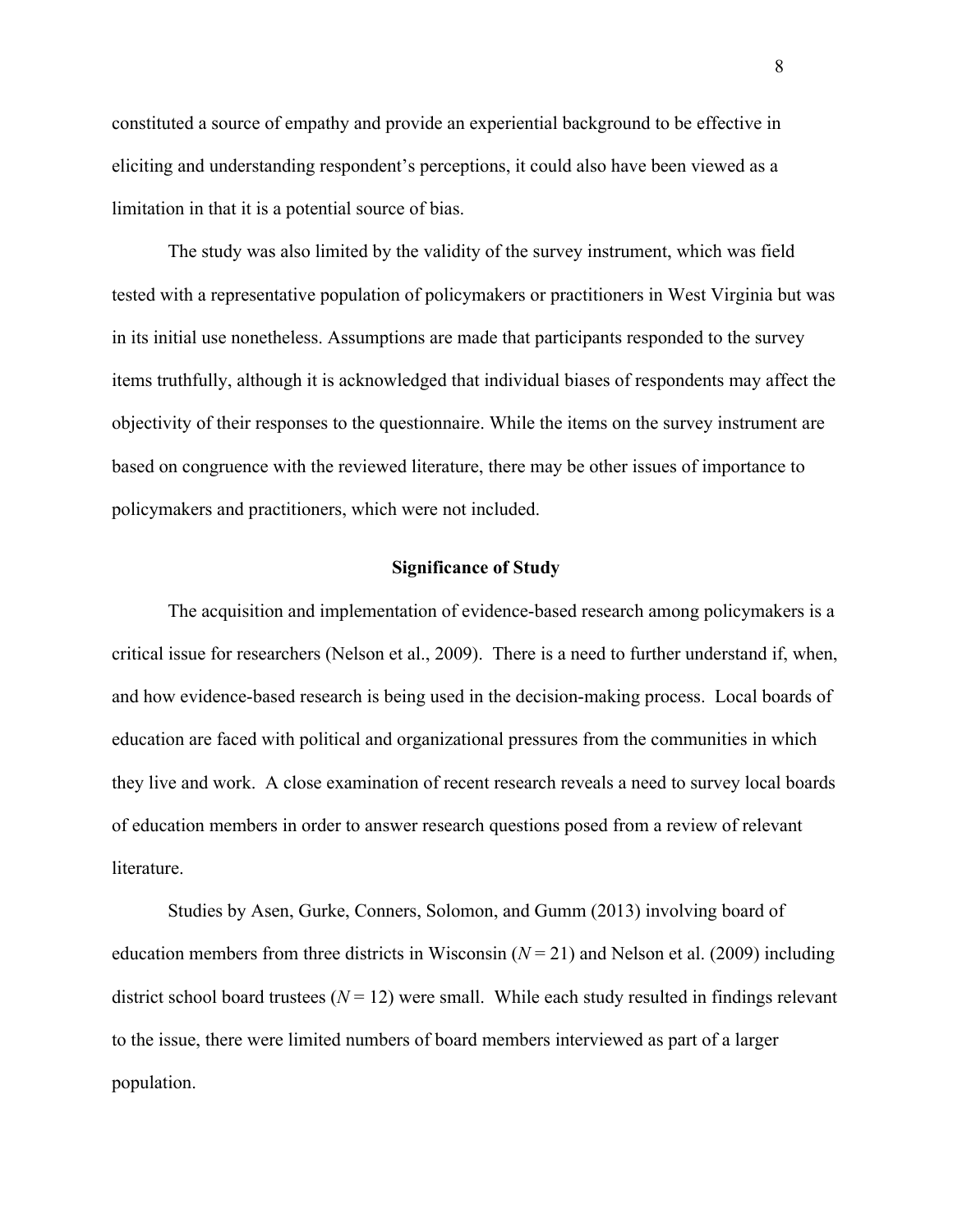"Boards of education are the official vehicle for citizen participation" (Mann, 1976, p.

61). Researchers need to better understand what sources of information policymakers use in the decision-making process and to what extent evidence-based research is relied upon in order to strengthen both the supply and demand of research and practice (Tseng, 2012). Board members have been overlooked in many studies, despite the obvious role they play in the decision-making process of the local education agency. This study focuses on local policymakers, and the results from the study may be beneficial to universities, professional organizations, state policymakers, local boards of education, and the media.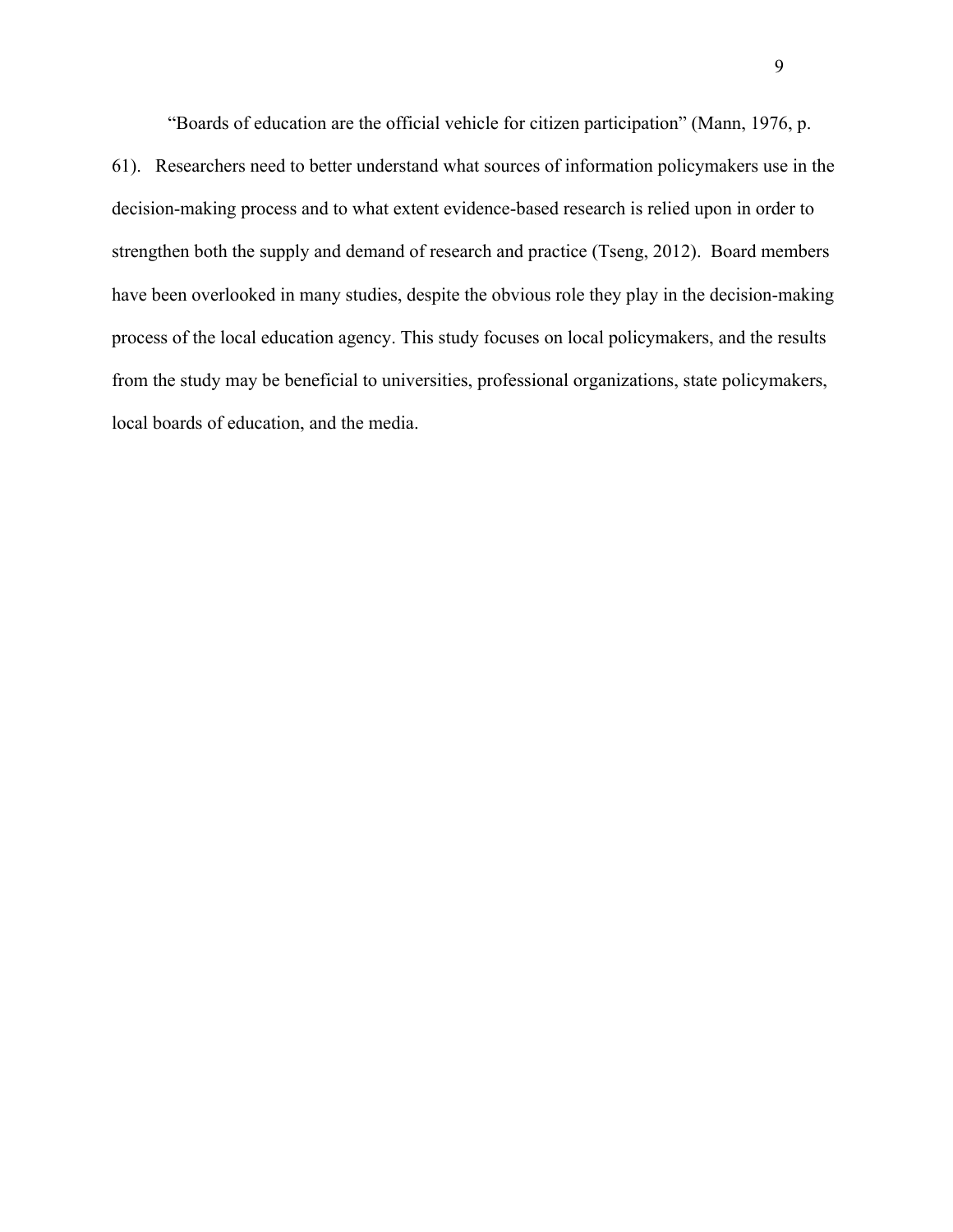#### **CHAPTER TWO**

#### **REVIEW OF LITERATURE**

A 2009 study entitled "Toward a Research Agenda for Understanding and Improving the Use of Research Evidence," by Nelson, Leffler, and Hansen included a small number of K-12 policymakers and education practitioners in a three-pronged research study  $(N = 65)$ . The researchers sought to 1) establish how and when research evidence is being used; 2) reveal sources of information other than research being relied upon by individual policymakers; and 3) determine barriers or facilitators to using research evidence. Using the preliminary work of Nelson et al. (2009), additional research conducted by Treadway (2015) also sought to understand how policymakers acquire, use, and interpret research, but focused on the higher education environment. Among the questions for further study emanating from that research were recommendations that further analysis of the practices of local policymakers and their perceptions of the usefulness of evidence-based research in the decision-making process be conducted. This study sought to build on the findings of Nelson et al. (2009) and Treadway (2015), thus contributing to what is known about the effect(s) of evidence-based research on policymaking.

This literature review provides an overview of existing literature related to evidence in the decision-making process. It identifies types of evidence used by policymakers and explores methods of using research. The literature review also covers factors that impede and facilitate the use of evidence-based research by policymakers and consumers of research, including intermediaries and local boards of education.

10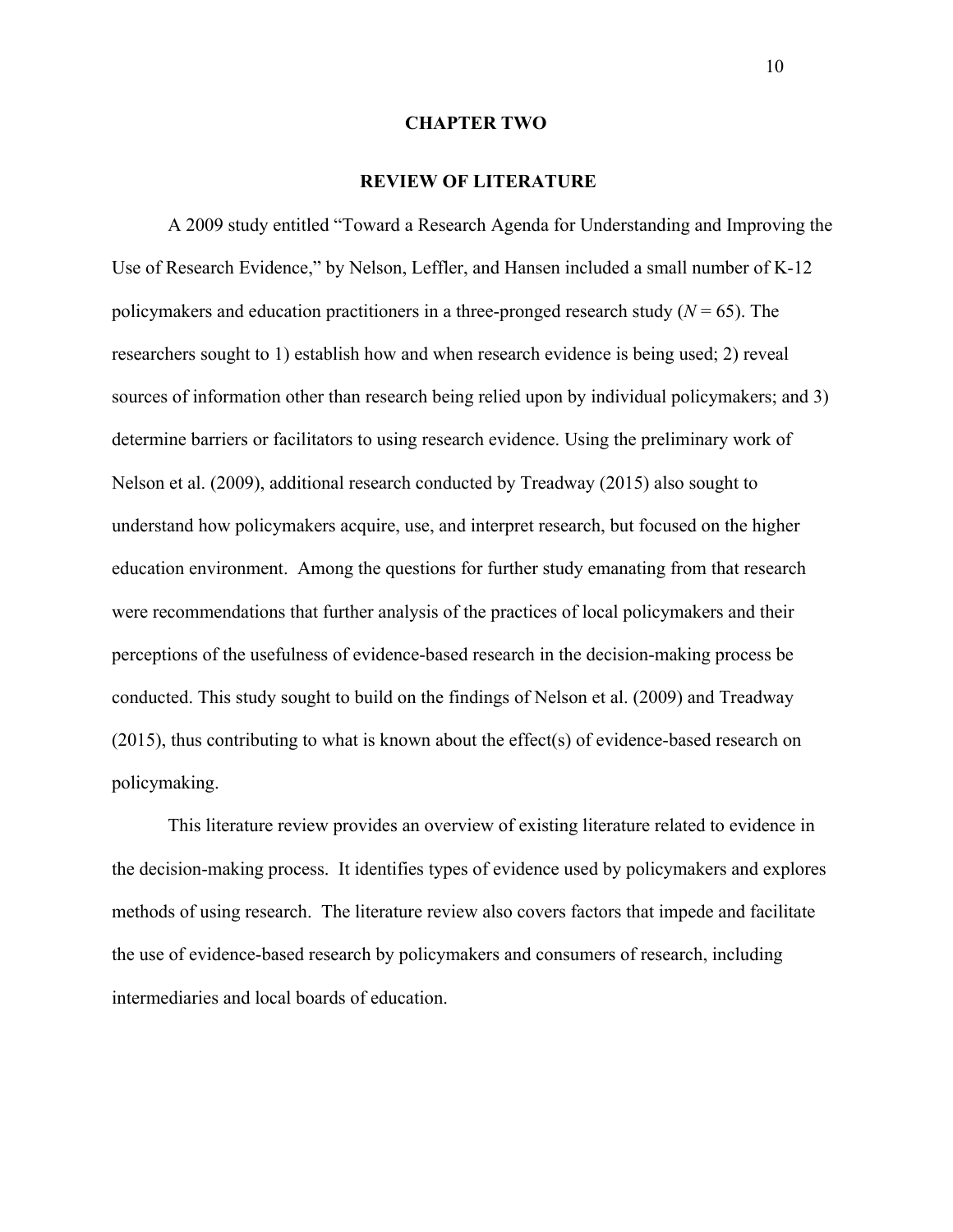#### **Decision-Making Styles**

Dale Mann (1976) analyzed three representational styles of decision-making. The "trustee representative" makes decisions based on personal judgment and professional experience with issues. This style of representative believes that he has been chosen for the office precisely to make decisions for, or instead of, the people he represents. Trustee decisionmaking is dominated by what he thinks is best for the children, community, and constituents.

A second decision-making style is "delegate representative" (Mann, 1976). The delegate representative balances her own ideas against those of her community and constituents. Delegates embrace the concept of representing accurately; they neither attempt to interpret nor replace ideas. Solitary and autonomous decisions, even if supported by training and experience, do not supersede lay interests. "Delegates believe that the trustee style of representing their constituents mocks the idea of representation" (Mann, 1976, p. 25).

The third type of representative is the "politico representative." This person responds to representational issues on some occasions as a delegate and on other occasions as a trustee. Politico representatives are dominated by the issues to be resolved or by the context of the decision. A politico is not being indecisive; he is enacting a conscious, patterned choice based on constituent relations (Mann, 1976, p. 29).

The trustee orientation is "predominant among public officials" (Mann, 1976, p. 38). Trustee representatives maintain the trappings of citizen involvement, but it occurs on a surface level. There is often manipulation involved, such as small, appointed committees (i.e., special interest budget committee, calendar committee, etc.). The committee may be handpicked supporters of the trustee's regime, and as a result find the trustee's decisions unobjectionable.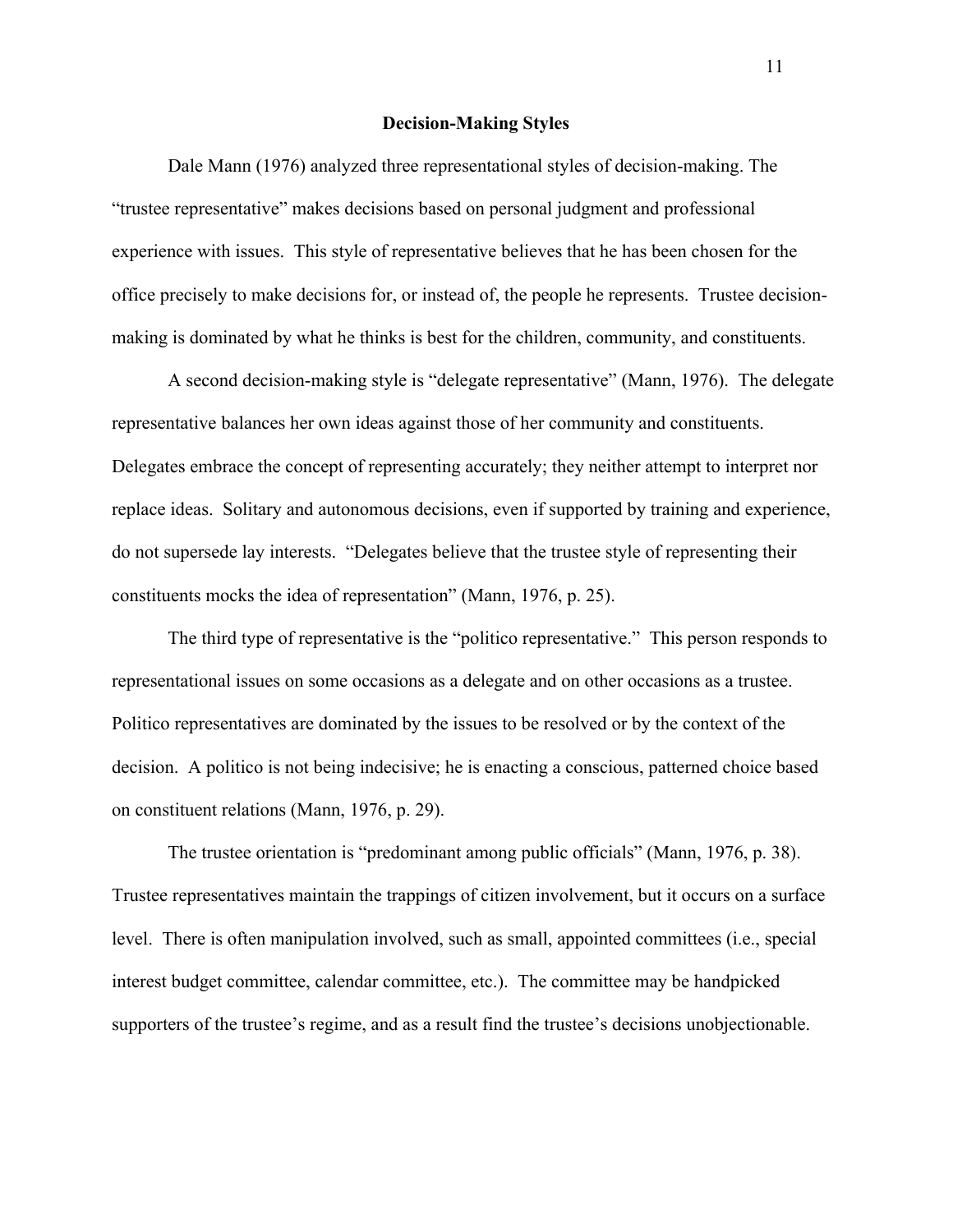One trustee representative offered a surprising analogy about his position by saying, "A chief of surgery doesn't allow the patients to vote about their operations, does he?" (Mann, 1976, p. 17).

Regardless of their decision-making style of representation, policymakers do not have a simple task, considering that "science is a skimpy shield against the intrusion of politics" (Mann, 1976, p. 5). Educational policymakers are constantly presented with problems of a political nature and are often faced with competing demands, such as putting in new windows or repairing heating and cooling systems, which are visible to the public and easier to justify than purchasing a new research-based curriculum (Fusarelli, 2008). Local policymakers are charged with implementing policy while serving as elected officials in the communities in which they live. Therefore it is important to understand who or what influences the decision-making process.

#### **Evidence-Based Decision-Making**

Although school performance data vary among states and districts, the burden of proof required to validate student progress is on school systems to produce convincing data. "Contemporary federal and state policies increasingly demand that school district central offices use 'evidence' – variously defined – to ground their educational improvement efforts'' (Honig  $\&$ Coburn, 2008, p. 578).

School improvement is a focus for many stakeholder groups and has been for decades. As long ago as 1983 the U.S. Department of Education released the arguably alarmist *A Nation at Risk*, which alleged that "the educational foundations of our society are presently being eroded by a rising tide of mediocrity that threatens our very future as a Nation and a people" (1983, para. 1). That document included recommendations to improve education in America. The report suggested administering standardized tests of achievement and using those tests as part of a system of diagnostic procedures to evaluate student progress. It also stated that policymakers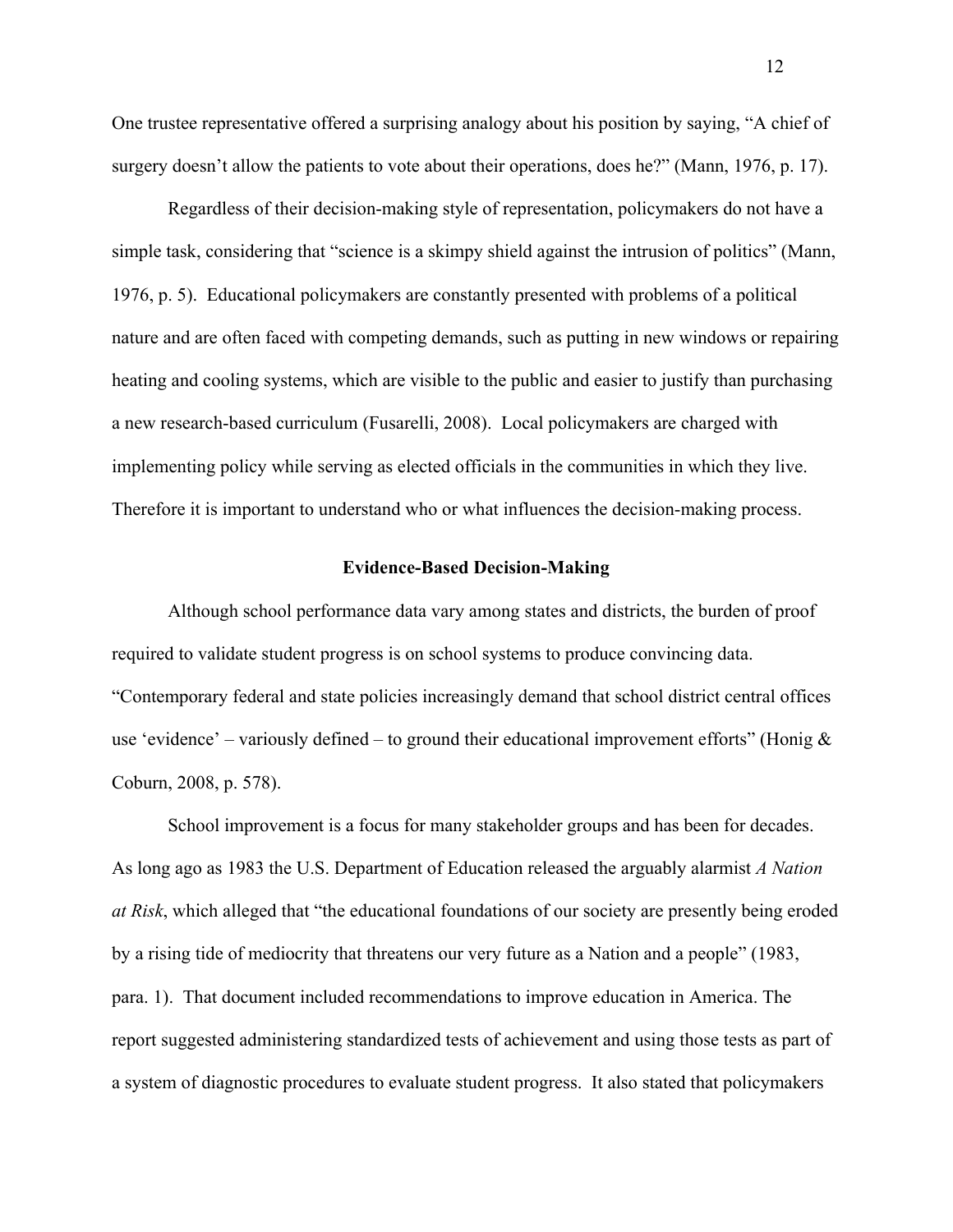play a crucial role in the reform effort of the educational system (U.S. Department of Education, 1983). Terminology such as data, statistics, and research were interwoven among the recommendations.

Another largely influencing shift in decision-making based on evidence came with language used in the No Child Left Behind Act, which required the use of "scientifically based research" (NCLB Act, 2002). "The No Child Left Behind Act (2002), for example, included more than 100 references to 'scientifically based research' and required that school districts use research in their decisions about curricula, instructional programs, and professional development" (Tseng, 2012, p. 5).

The prevalence of the term "evidence-based decision-making" by researchers, policymakers, and practitioners as an umbrella covers data-driven, research-based decisions and suggests that information used to make decisions should come from such evidence (Honig  $\&$ Coburn, 2008). While research shows that policymakers use many types of information in decision-making, there is little apparent use of research evidence (Honig & Coburn, 2008; Nelson et al., 2009). Evidence-based research involves policymakers forming decisions based on claims, findings, or field-related information with sound methods and utilization, published in a peer-reviewed journal or subjected to a comparable scientific review.

### **Types of Evidence Used by Policymakers**

There is abundant research indicating that policymakers use evidence in their work (Asen et al., 2013; Goertz, Barnes, & Massell, 2013; Honig & Coburn, 2008). There is, however, some disparity regarding the types of evidence used by policymakers.

In 2009, when Nelson et al. asked focus group participants to talk about the types of evidence they used in decision-making, the term "evidence" was used in a broad sense,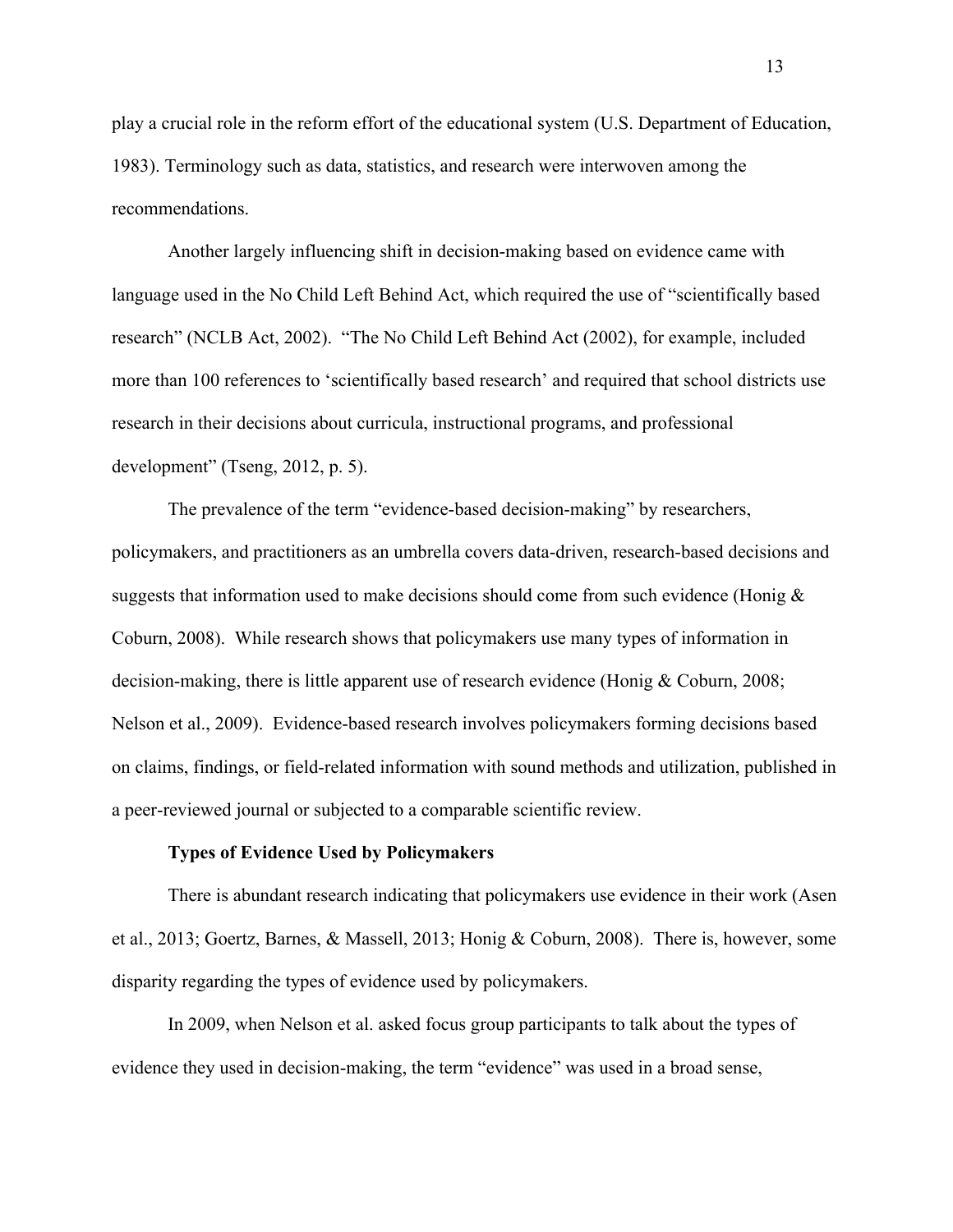encompassing a vast expanse of sources including terms such as "local research, local data, personal experience, information from personal communications, gut instinct or intuition, and the experience of others, in addition to research evidence" (p. ii). The study participants did not "draw a distinction between research evidence and general evidence derived from these other sources" (p. ii).

Rather than use a research source, many policymakers seek the advice of others, confer with colleagues, or go to trusted peers for assistance in identifying effective programs (Nelson et al., 2009). Practice wisdom was heavily relied upon, according to study participants, and there was a strong desire to make personal connections to practical and real-life experiences rather than to use empirical findings. Experience and opinions of colleagues or peers were strong factors in educational decision-making.

Local research and local data were used when possible, and a variety of sources including newspapers, media reports, constituent feedback, and personal experiences were used interchangeably (Nelson et al., 2009). While there exists a connection between research and educational decision-making, the strongest theme that emerged was that research must be viewed in relation to the local context. "Evidence never directly informs decisions directly but influences working knowledge which may shape decision making" (Honig & Coburn, 2008, p. 592).

A 2013 study by Asen et al. identified six specific types of evidence used at local school board meetings, including research, experience, testimony, data, example, and law/policy. Of the types identified, example was the most frequently used type of evidence, and research was used relatively infrequently at board meetings, compared to other types of evidence (Asen et al., 2013). In fact, a 1982 study by Weiss suggested that even when policymakers use research in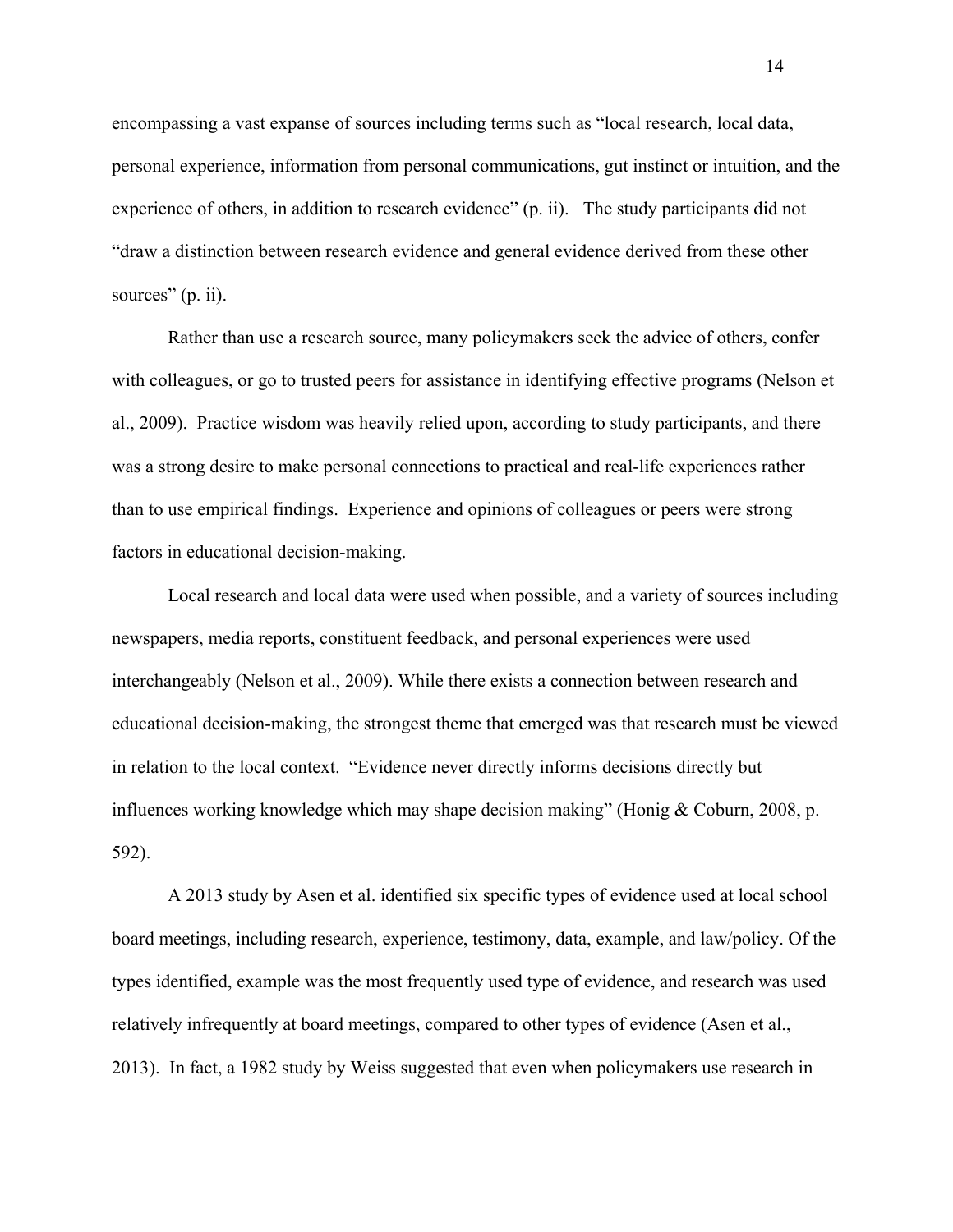decision-making, it often percolates through their prior knowledge, judgments, firsthand experiences, and outside sources.

#### **The Value of Research in Decision-Making**

The significance of research is sometimes simply its *status as research* (Asen et al., 2013, emphasis in original). Credibility may be gained by citing research because is suggests the authority and nonpartisanship of the speaker who has "reflected on an issue, sought out additional information, and developed relevant competencies" (Asen et al., 2013, p. 43).

Asen et al. (2013) separated categories of research references into general or specific. A reference is the way in which the speaker uses the research, either giving a general statement regarding "research" (such as "research supports the use of . . . ") or stating specific information about published research such as the population, sample, study conclusions, or research design. The distinguishing feature between general and specific research references is vagueness. Both categories of references serve persuasive functions, depending on the audience; however, specific references typically have more explanatory power in illuminating an issue. The value of having that kind of support can be immeasurable in establishing both a speaker's knowledgeability and credibility.

#### **Barriers to the Use of Evidence-Based Research**

Policymakers often believe "there is a gulf between research design and real-world practice, and that research findings have limited applicability to their local contexts" (Nelson et al., 2009, p. 19). MacColl and White (1998) suggest that among the barriers between research and practice are accessibility, readability, and technical issues. Peer-reviewed research is not easy to attain without access to expensive academic journals or university connections; and when it is found, the readability of the findings is complicated, the findings are usually hidden in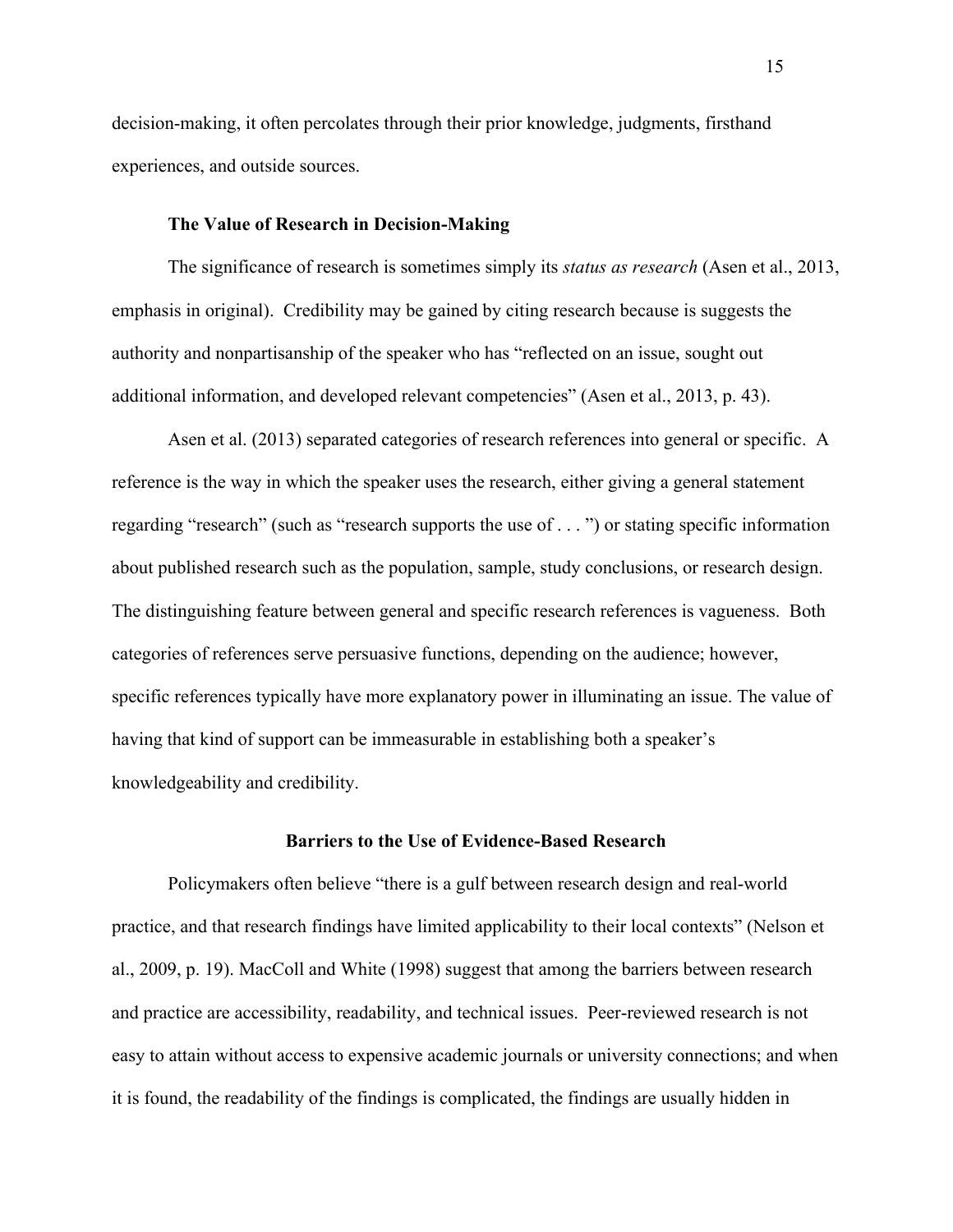conclusions, and the technical terminology is not easy to understand for non-educators. There are also limitations with reporting what does not work as opposed to simply what works within a study. Finally, there are often technical weaknesses including design constraints, lack of findings, lack of guidance for improving practices, and policy statements disguised as objective research.

According to Oliver, Innvar, Lorenc, Woodman, and Thomas (2014), there are five frequently reported barriers to using evidence-based research including availability, reliability, timing, accessibility, and costs. The meta-analysis by Oliver et al. (2014) included studies from a variety of disciplines such as education, healthcare, and criminal justice  $(N = 145)$ , and revealed availability as the number one barrier to using evidence-based research. Depending on the target audience, researchers may need to disseminate their work beyond exclusive publication in peerreviewed journals in order to reach policymakers. Even if researchers make their work more accessible to the public and policymakers, however, it must be clear and concise in order to be understood by laymen. Policymakers find researchers' language nuanced, filled with jargon, and delivered in ways that are not user-friendly (Oliver et al., 2014).

The relevance or reliability of research findings is another frequently reported barrier to the use of research. Criticisms of research resonate from studies on research itself (Nelson et al., 2009). Those studies have found that research 1) is complex and contradictory and seldom provides clear direction or implications for action; 2) is neither easily accessible nor timely; and 3) is subject to advocacy, politics, and marketing bias (p. 24). Research itself creates obstacles to cooperation between researchers and policymakers, and cultural differences increase problems between the communities. "A growing body of work reveals the mistrust practitioners and local policymakers have of research evidence purveyors" (Tseng & Nutley, 2014, p. 168).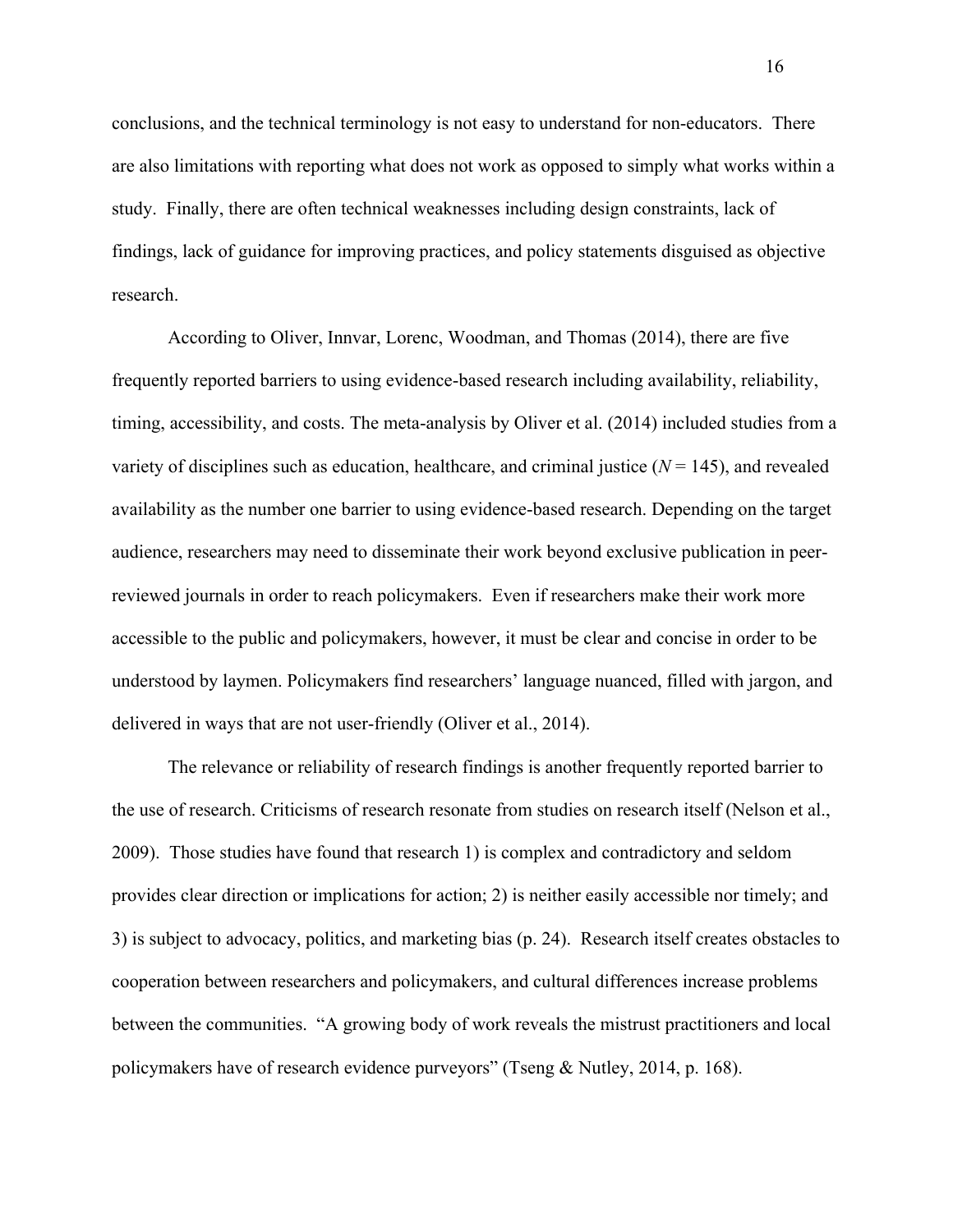#### **Facilitators to the Use of Evidence-Based Research**

The effective communication of findings to policymakers facilitates the use of research. Presenting research in brief summaries with links to complete reports; using plain, non-technical language and minimal statistics; weaving in examples to help users relate findings to their experiences; providing guidance for practical decision-making; and disseminating the findings through a variety formats facilitates the use of research (Nelson et al., 2009). MacColl and White (1998) also recommend using plain language, presenting key concepts at the beginning, and making research more available to the general public by mass consumption, such as the Internet.

Likewise, Oliver et al. (2014) revealed facilitators to the use of evidence-based research including availability/improved dissemination, collaboration, reliability of findings, relationships with policymakers, and relationships with researchers. "Contact, collaboration, and relationships are major facilitators of evidence use, reported in over two-thirds of all studies" (Oliver et al., 2014, para. 23).

A recurring theme facilitating the use of research was relationships, with a few studies examining specifically how to enhance the use of evidence-based research and how to improve the relationships among policymakers, practitioners, (Nelson et al., 2009; Tseng, 2012; Tseng & Nutley, 2014). Establishing a network of trusted research individuals including local practitioners, state professionals, and external partners may accomplish the goal of improving the use of research. Intermediaries, individuals or organizations that transfer information between and among producers and consumers, can serve as a link between the research and decisionmaking worlds. Many policymakers turn to their existing networks of academics or affiliations with education organizations to access research and new ideas (Goertz et al., 2013).

17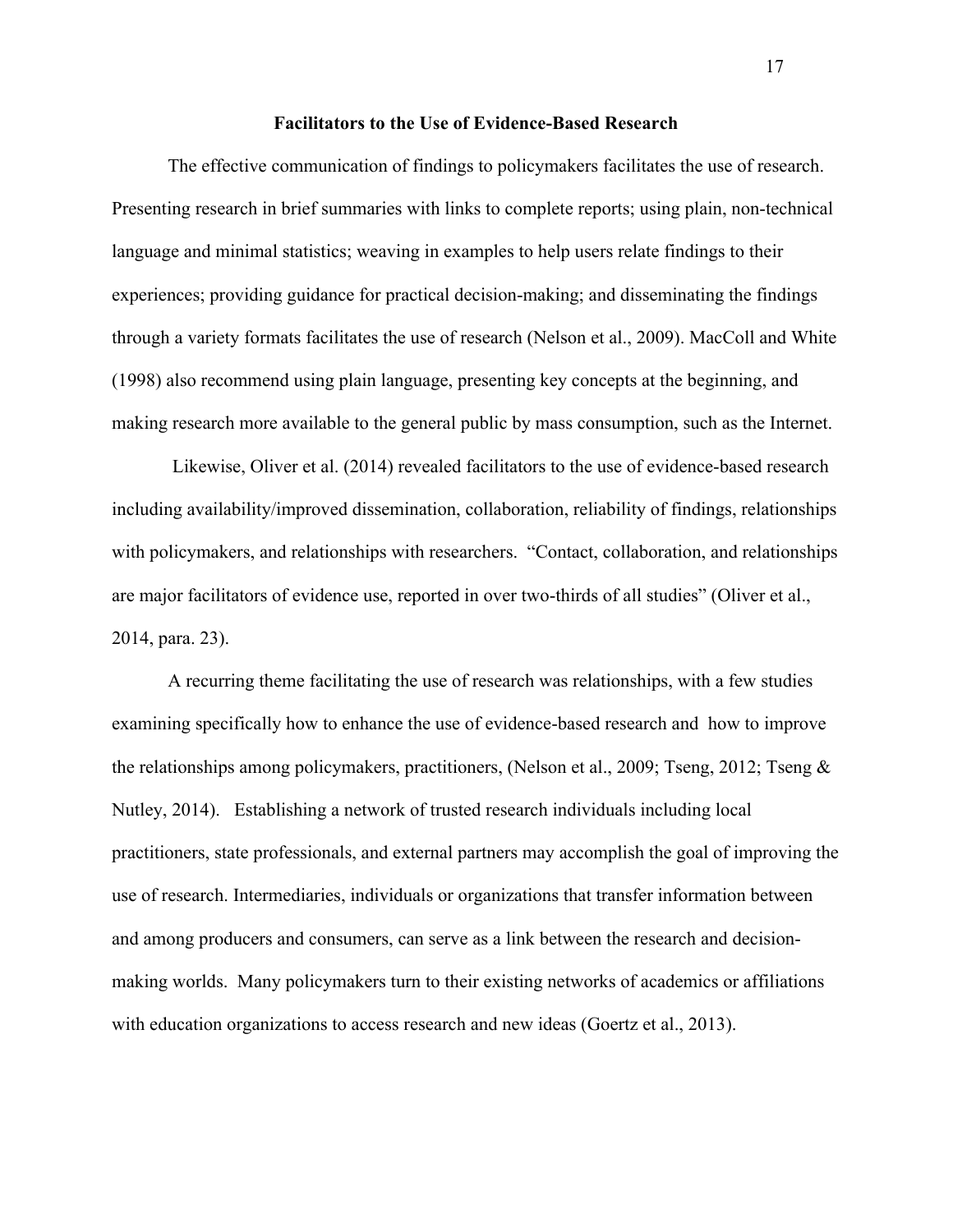#### **Ways to Use Research**

Research must be sorted, sifted, and interpreted before being put into practice (Tseng, 2012). After it is processed, research consumers determine various ways of using the results. According to Nutley, Walter, and Davies (as cited in Tseng, 2012), there are many ways of using research, including instrumental, political, conceptual, and imposed.

The instrumental use of research involves the direct influence of the research on a policy or practice decision. When a decision-maker has a question or issue and uses research to address the question or issue in a linear and direct way, it is an instrumental use of research. Unfortunately, "it is true that cases of immediate and direct influence of research findings on specific policy decisions are not frequent" (Weiss, 1982, p. 620).

A second use of research is political. This commonly discussed use involves using research as justification for a position that has already been staked. In many cases, policymakers have already decided whether to support certain reform efforts or oppose certain legislation. Research then is used simply to validate what has already been determined. The political use of research is sometimes referred to as tactical or symbolic use. Advocates of evidence-based research often bemoan the use of politics in policy and look more favorably on the instrumental use of research. Yet rather than viewing politics as a nuisance to be set aside, one consideration is for researchers themselves to work with policymakers to use politics advantageously to further policy agendas grounded in research findings (Tseng, 2012).

The conceptual use of research influences how policymakers think about issues, problems, or potential solutions. Thinking differently is not the same as acting differently, but according to Weiss (1982) shifts in policy require thinking, processing, and then acting. Disentangling research from policymakers' "whole configuration of knowledge" is challenging,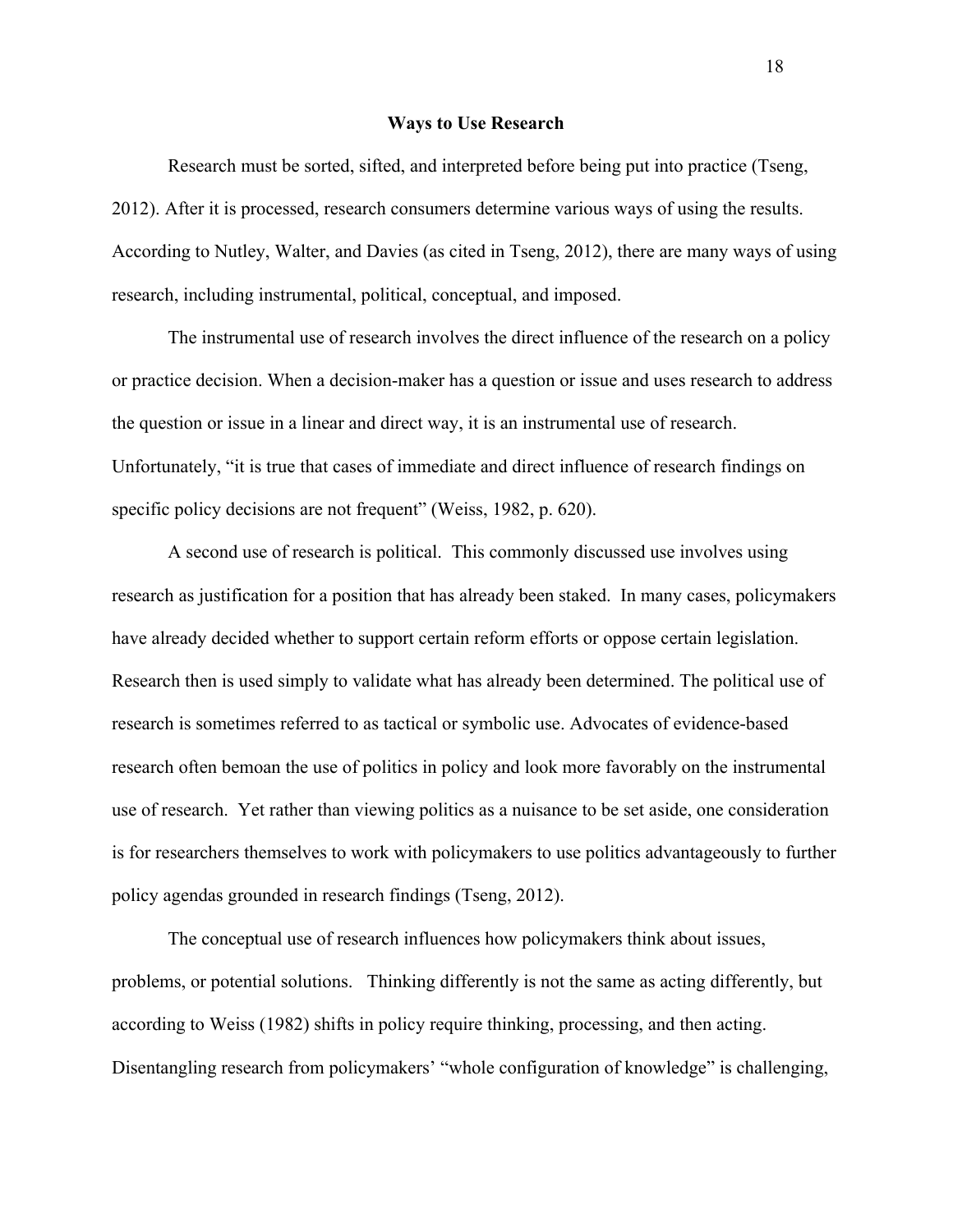as they tend to not catalog it separately; therefore it affects what they think and do (Weiss, 1982, p. 623).

Imposed use of research may refer to any initiative (e.g., federal or state government, foundation, etc.) that ties funding to the adoption of programs that require evaluation through evidence-based research. Federal officials, for example, sometimes "expect research to justify at least some of their claims – that large numbers of people are in need of their services, that programs do some good, and that constituents like the attention and want services to continue" (Weiss, 1982, p. 631). Most funding agencies use research findings to buttress justification for reauthorization.

#### **Consumers of Evidence-Based Research**

The plea to increase the relevance of educational research is widespread but challenging: relevant to whom and for what? There are not clearly defined criteria by which to measure relevance (Tseng & Nutley, 2014). Education research has many stakeholders. The long list of research-users includes policymakers, teachers, administrators, other practitioners, volunteer organizations, community, professional associations, parents, general public, and the researchers. "We need a clear focus on key research users and the functions research serves for their work" (Tseng & Nutley, 2014, p. 163).

#### **The Role of Intermediaries**

A critical group of research consumers is intermediaries. "Because research does not speak for itself, policymakers and practitioners must always interpret its meaning and implications for their particular problems and circumstances" (Tseng, 2012, p. 1). When confronted with challenging issues, policymakers often rely on trusted intermediaries who act as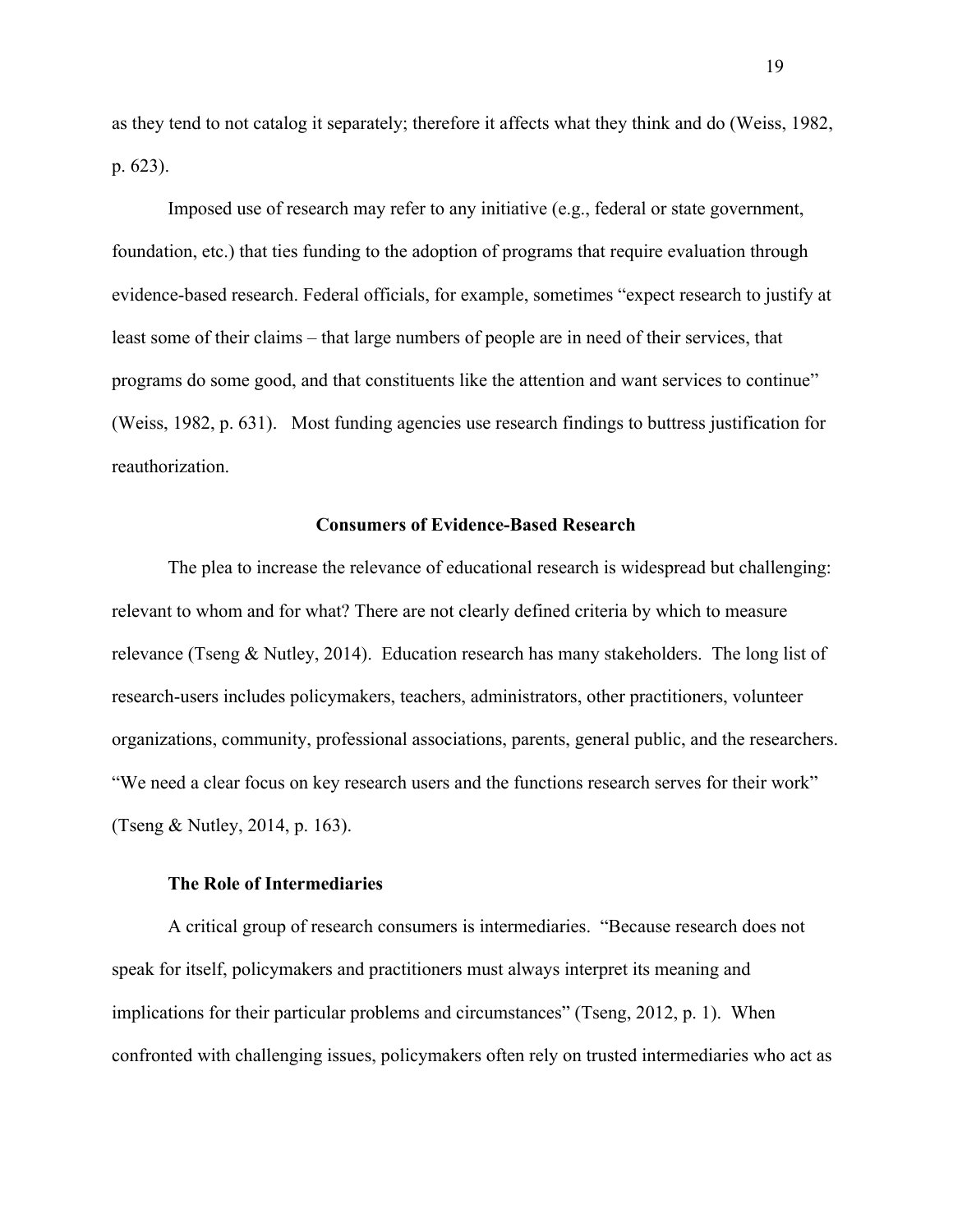bridges between researchers and policymakers, and these intermediaries can play a significant role in shaping policy.

In 2009, Nelson et al. did not originally focus on intermediaries in their study on how research is used in decision-making; however, "focus groups and interviews suggest that intermediaries are central to the research utilization process" (Nelson et al., 2009, p. 46). Intermediaries transfer information between producers and consumers. Some examples of types of intermediaries in the field of education include professional or membership organizations, universities, individual researchers, nonprofit and for-profit organizations, foundations and government agencies, trusted individuals, and advocacy groups.

Professional or membership organizations "exert a powerful influence on policymaking and practice by shaping the beliefs and assumptions of their members" (Nelson et al., 2009, p. 47). Organizations dominate the education periodical market, producing material for their members on topics of interest. Another powerful role of professional or membership organizations is their connection to government. They play an important role in determining which policy ideas gain ground, which reform efforts fail, and how money gets appropriated. State and local agencies lacking the capacity to draw on research frequently rely on professional associations (Tseng, 2012).

Another influential group of intermediaries is advocacy organizations. Because they focus on topics of special interest, they often view as their role the dissemination of research findings and promotion of their issues through lobbying and the media. The credibility of these groups comes into question since a certain position is being advocated. Nonprofit organizations are more often considered more unbiased and frequently serve on task forces or testify at congressional hearings.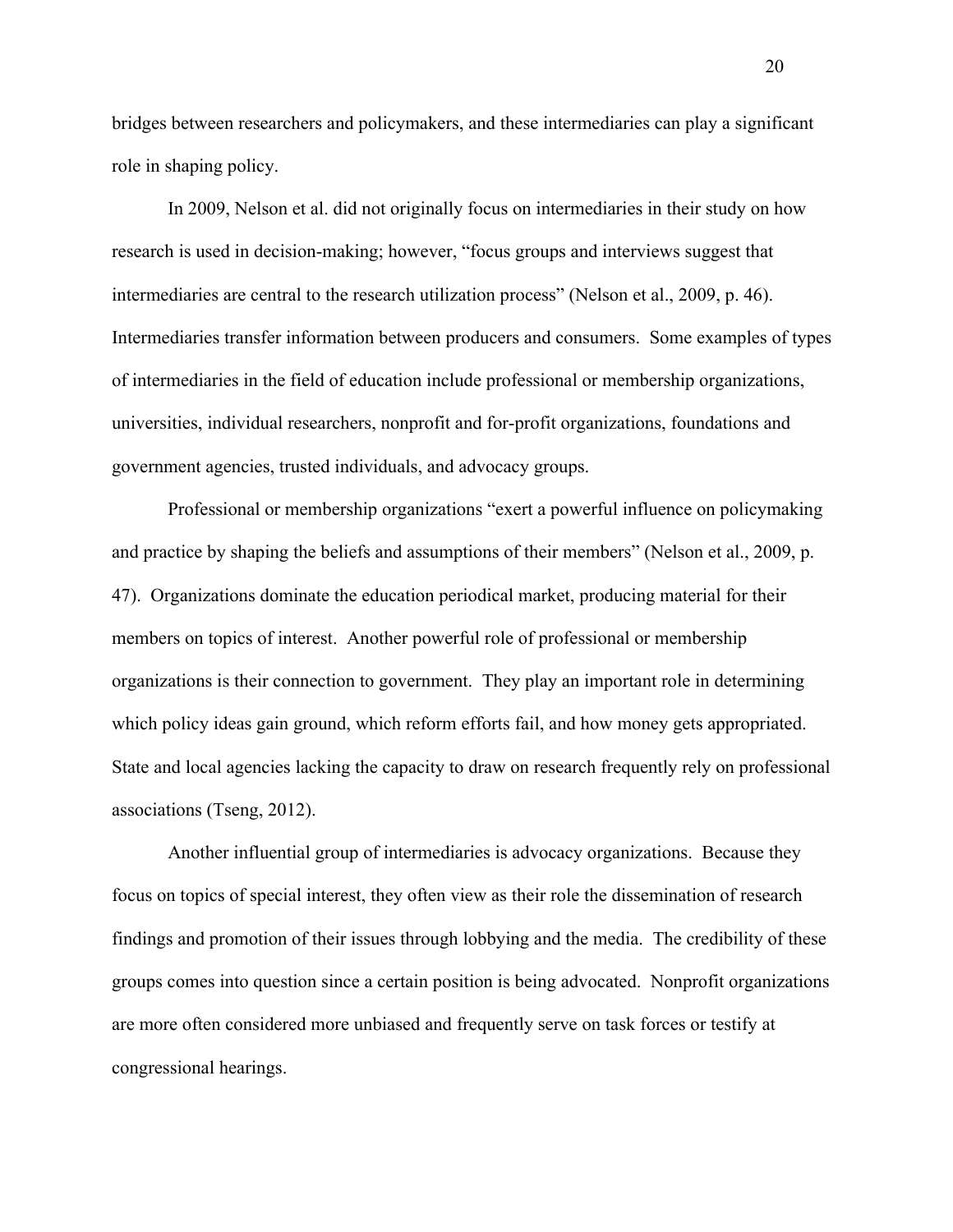"Getting the research 'right' and communicating it clearly can only get us part-way down the road to research use" (Tseng, 2012). Interpretation and translation are both key components in the effective use of evidence-based research, but those must come together for decision-making to take place. Several overall strategies for improving the functions of intermediaries have been suggested, including converting research into simplified, user-friendly reports; increasing accessibility through a variety of online mechanisms; helping manage the overwhelming amount of information; strengthening the capacity to anticipate emerging issues; building capacity for states, districts, and schools to do their own data collection, analysis, interpretation, and research; and helping to reframe policy issues to better use available research (Nelson et al., 2009, p. 48).

Suggestions for improving the functions of intermediaries are similar to facilitating the use of research. The needs of policymakers interviewed by Nelson et al. (2009) were clearly spoken in several ways: minimize the overwhelming amount of material; provide short, brief reports; and afford easier access to the research. In addition to access to research, a recurring theme is relationships.

Policymakers often have a small group of trusted individuals with whom they establish a relationship of trust for decision-making in the research process – acquiring, interpreting, and applying (Nelson et al., 2009, p. 49). Decision-makers go to their trusted individuals to learn about the research quickly in order to get foundational information on the topic. The next stage is interpreting research, which means understanding enough to make a decision. Policymakers may rely heavily on an intermediary's knowledge of the topic if he is unfamiliar with it himself. Finally comes the application stage of research. When it is time to be on one side or the other of a particular policy, a policymaker uses information from trusted individuals if he has not gained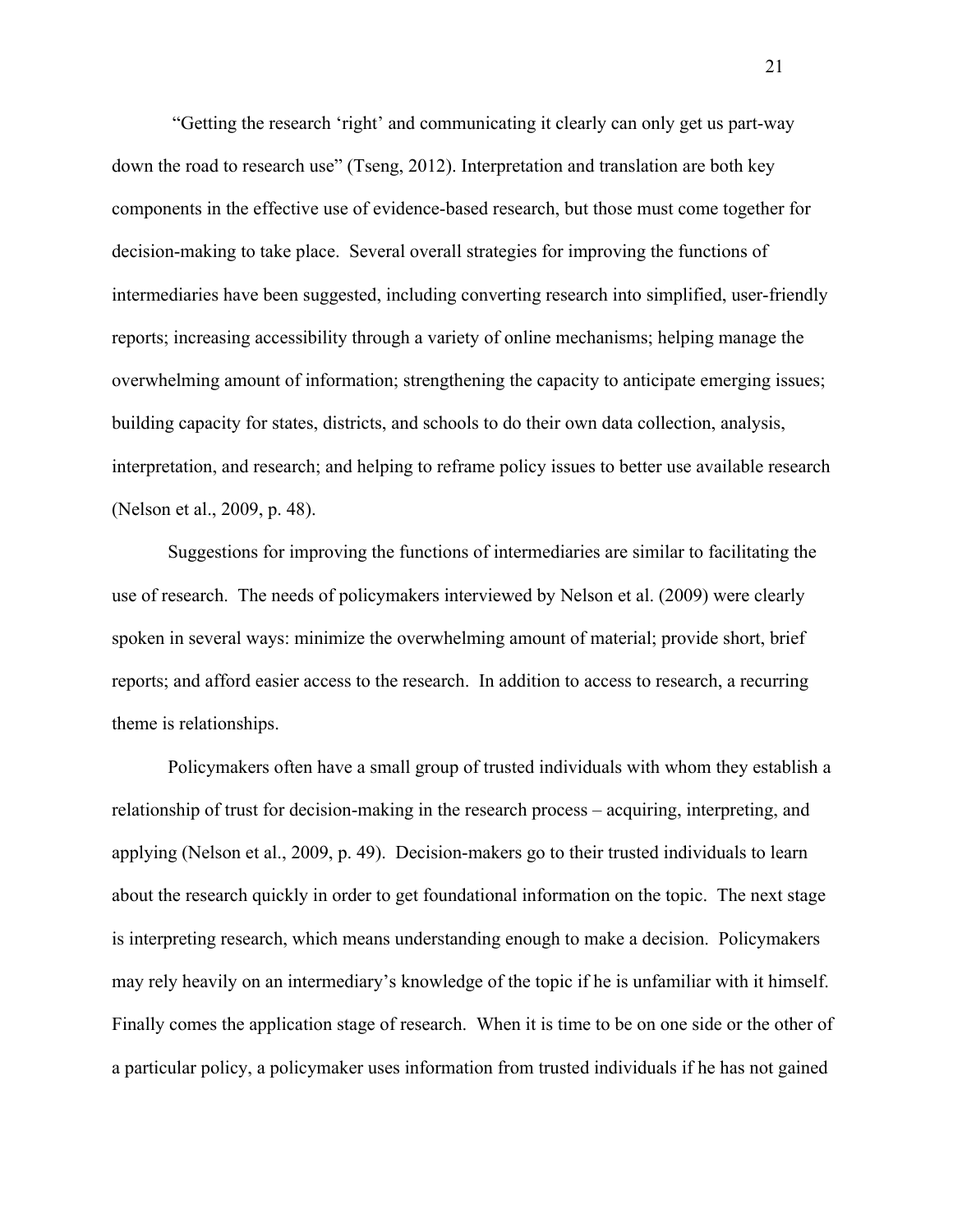enough knowledge himself. Even in legislatures, the "quintessential locus" of decision-making, legislators rely on committee staffs to assist in processing, interpreting, and making decisions (Weiss, 1982).

#### **The Local Board of Education**

Local board members face challenges unique unto themselves as policymakers. They are residents within their own communities, therefore serving as citizens and policymakers simultaneously. Second, while they may have relationships with intermediaries, they do not have access to staffs, interns, or agencies such as state or federal policymakers. Finally, the rigid structure of school board meetings shapes decision-making framework.

Sometimes policymakers themselves introduce issues to the public and serve in multiple capacities. The local school board member is often an employee within the community, a parent in the district, and a part-time politician without the fringe benefits.

Unlike federal and state policy makers, who relocate to national or state capitals when legislatures are in session, school board members make policy in their communities. Moreover, without a professional staff to rely on, they must 'discover' the concerns of their constituents as they decide district policy. School board members thus serve as 'citizen-policy makers.' (Asen et al., 2013, p. 37)

The structure of local school board meetings shapes the context of decision-making. The formality of the meetings determine who talks, what topics can be addressed, what input can be given, and for how long people may speak. "School board perceptions of the community as audience – importantly, whether the board perceives the audience as cooperative or adversarial – may influence the use of research evidence" (Asen et al, 2013, p. 51).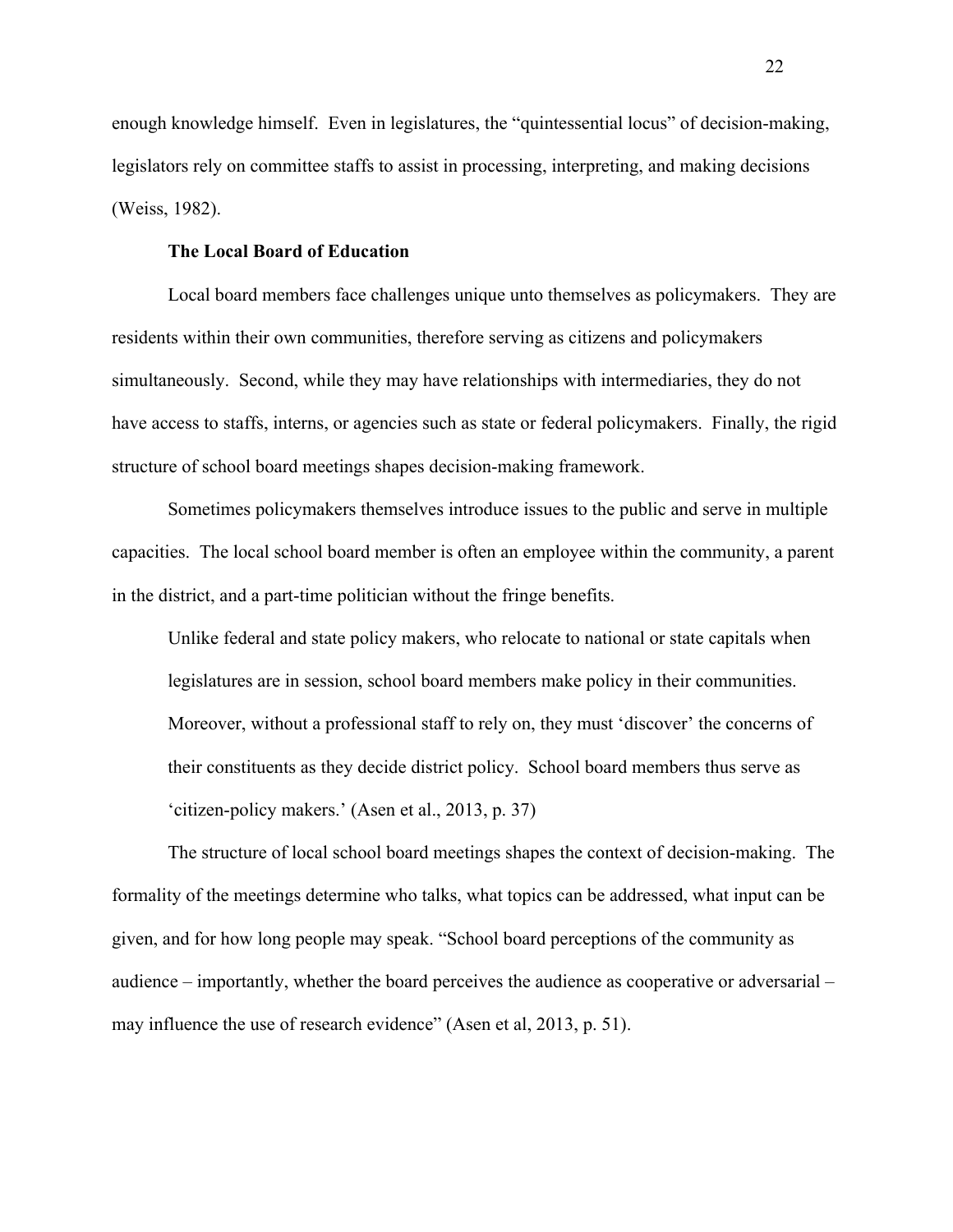To counter the challenges facing local boards of education, and in an effort to support student achievement, the West Virginia School Board Association (WVSBA) Executive Board developed Standards for High-Functioning County Boards. "These standards will set forth guiding principles for increasing local governance effectiveness based on evidence-based research and will enhance the public's understanding of the responsibilities of local boards of education" (WVSBA, 2012, p.1). The Standards are also used as a basis for the seven hours of training that is an annual requirement for county board members. According to the WVSBA, the five Standards for High-functioning County Boards are focused around service to students, and they include leadership and advocacy, relationships, accountability, quality improvement, and board operations.

#### **Summary**

"Research is not the next silver bullet for education . . . research helps us understand problems and think about potential solutions" (Tseng & Nutley, 2014, p. 173). Moving forward will involve critical reflection of what research itself says about the role of researchers relative to policymakers in the decision-making process. Research can have a ripple effect on policymaking (Weiss, 1982). Researchers who want to influence policy may need to further analyze the practices of local school policymakers and their perceptions of the usefulness of evidence-based research in the decision-making process.

This literature review establishes a framework for a study, inspired by the work of Nelson et al. (2009) and Treadway (2015), which will investigate the role that evidence-based research plays in the policymaking process in county school districts in West Virginia. A thorough review of the published literature found an abundance of information on the production, evaluation, distribution, and application of research in fields including healthcare, public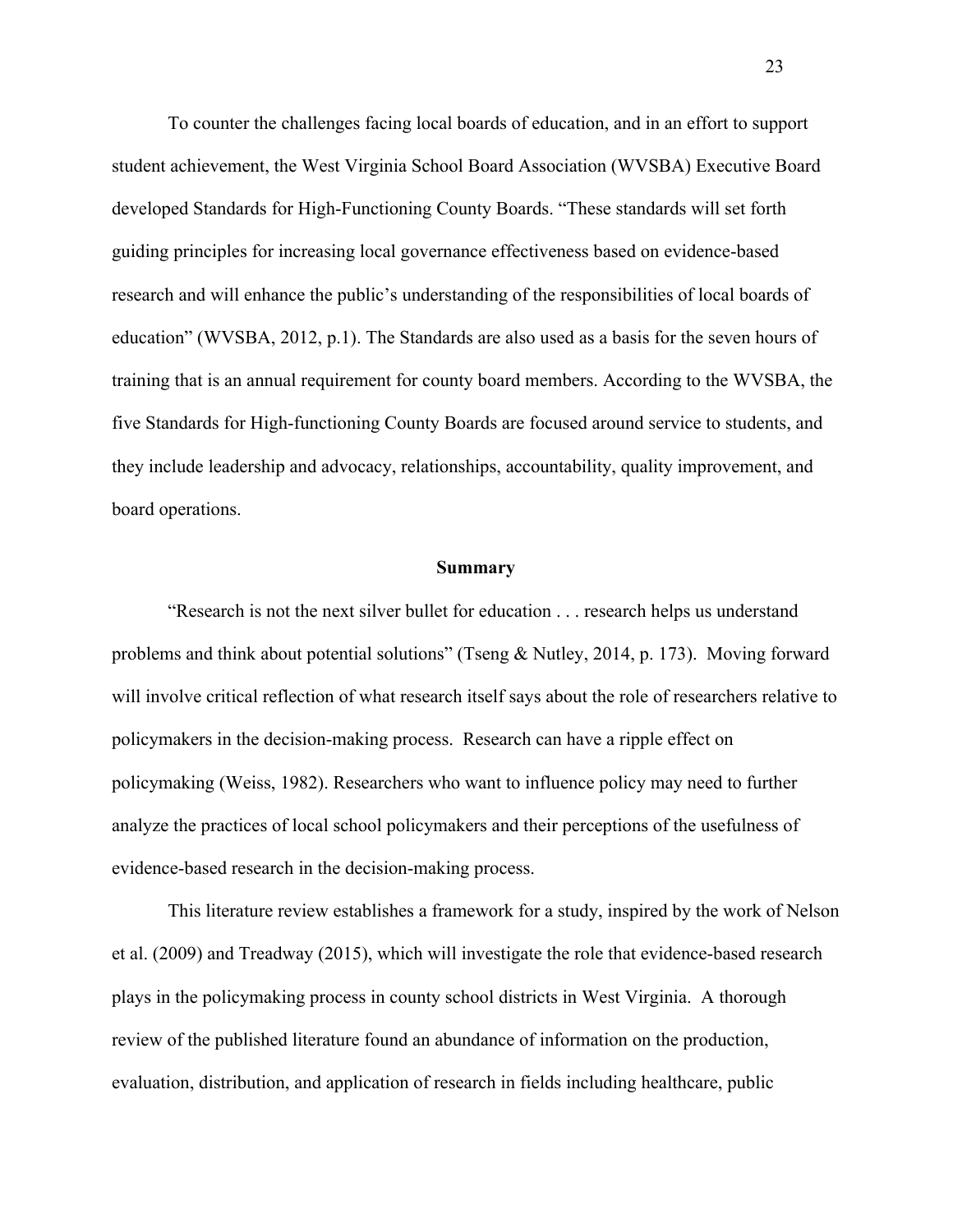policymaking, and criminology. There was also a wealth of information regarding research and policymaking in the field of public PK-12 education. Local board of education members, however, have been overlooked in many studies, despite the obvious role they play in the decision-making process of the local education agency. This study addresses those oversights.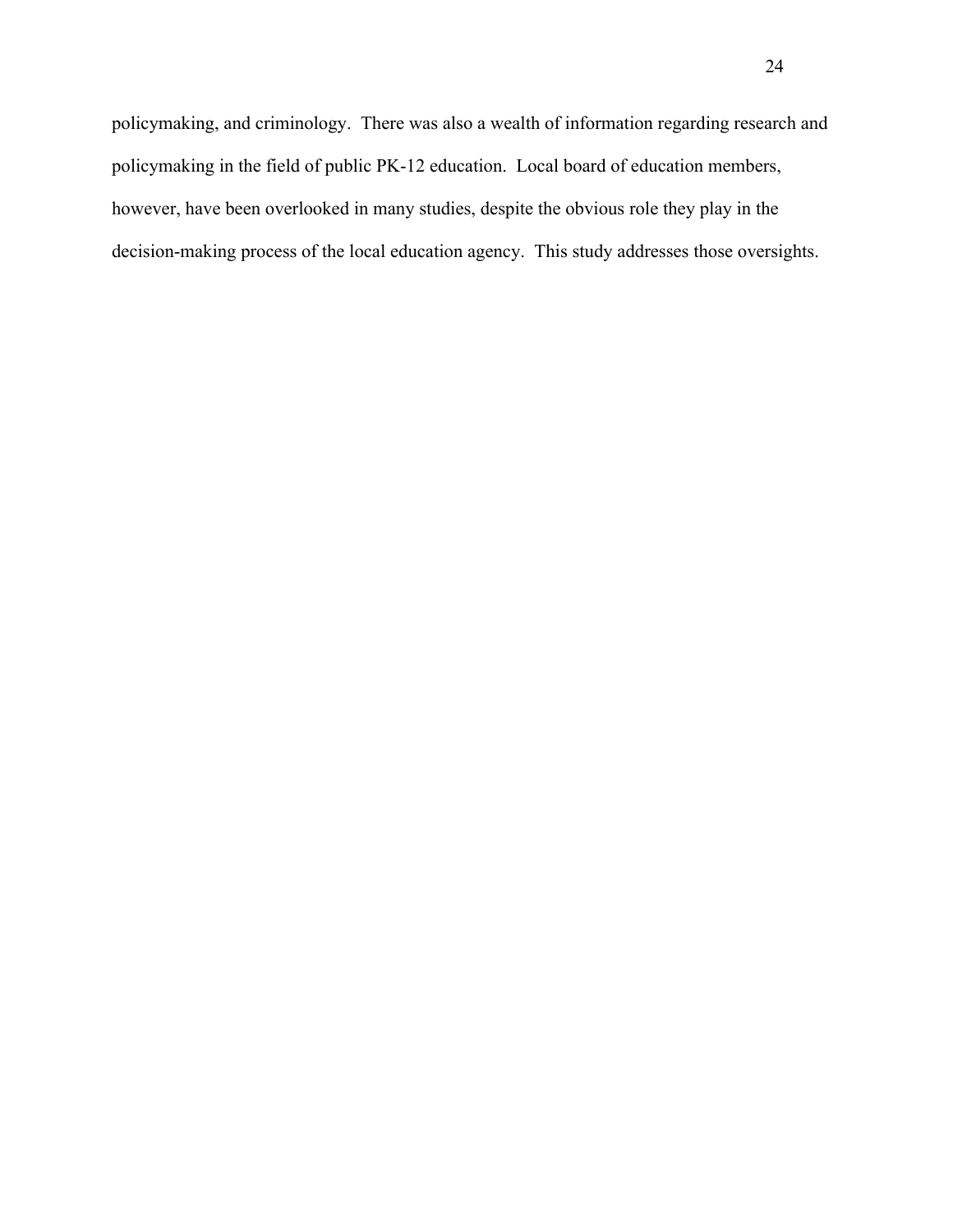#### **CHAPTER THREE**

#### **RESEARCH METHODS**

This non-experimental, descriptive study focused on the elected members of boards of education in the 55 counties in the state of West Virginia  $(N = 275)$ . A survey was designed to collect multiple-choice and Likert-type responses from participants at the 2016 West Virginia School Board Association Fall Conference. The data was analyzed via SPSS version 23 to provide descriptive and comparative results from survey responses. Open-ended questions from the survey were analyzed following the steps outlined by Creswell (2003), including organizing and preparing the data, exploring and coding the data, and developing descriptions and themes. The development of descriptions and themes may have included ordinary, unexpected, or layered or connected themes.

## **Research Questions**

- 1. What sources of information are used by local board of education policymakers in the decision-making process?
- 2. To what extent, if any, do local board of education policymakers rely upon evidencebased research in the decision-making process?
- 3. What perceptions do local board of education policymakers have related to the overall credibility of evidence-based research?
- 4. What perceptions do local board of education policymakers have related to the overall usefulness of evidence-based research?
- 5. What factors facilitate the use of evidence-based research by local board of education policymakers in the decision-making process?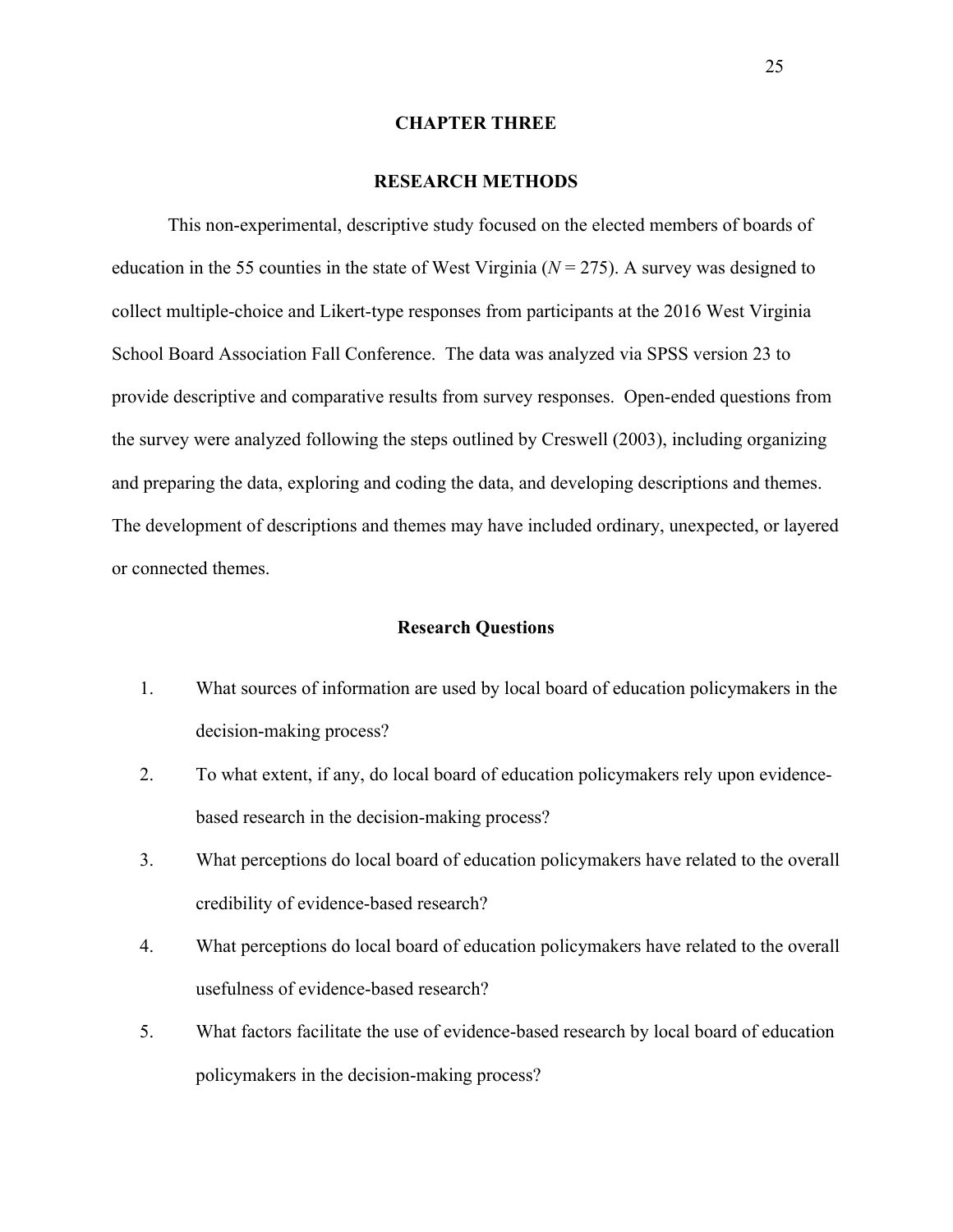- 6. What factors serve as barriers to the use of evidence-based research by local board of education policymakers in the decision-making process?
- 7. What role, if any, do intermediaries play in the decision-making process of local board of education policymakers?
- 8. Are there demographic factors that affect local board of education policymakers' use of evidence-based research?

### **Population and Sample**

The population in this study included all members of the district boards of education of the 55 counties in the state of West Virginia. The population sample was limited to 2016 West Virginia School Board Association Fall Conference participants. Because of the small population size, all participants of the 2016 WVSBA Fall Conference were invited to participate in the survey, in an attempt to ensure that sufficient data were obtained for analysis.

#### **Instrumentation**

The primary survey instrument was designed to determine the extent to which local board of education members in West Virginia rely upon evidence-based research when making major policy decisions, as well as their perceptions regarding the credibility and usefulness of such evidence, perceived facilitators and barriers to the use of evidence, and the role of intermediaries. The researcher-created survey instrument was adapted from a survey created by Treadway (2015) and used with higher education policymakers in West Virginia.

The first section of the survey included a list of potential information sources for participants to review. They were asked to indicate all of the information sources consulted when making school-board-related decisions. Participants were then asked to rate each information source, using a Likert-type scale, based upon the following criteria: 1) the extent to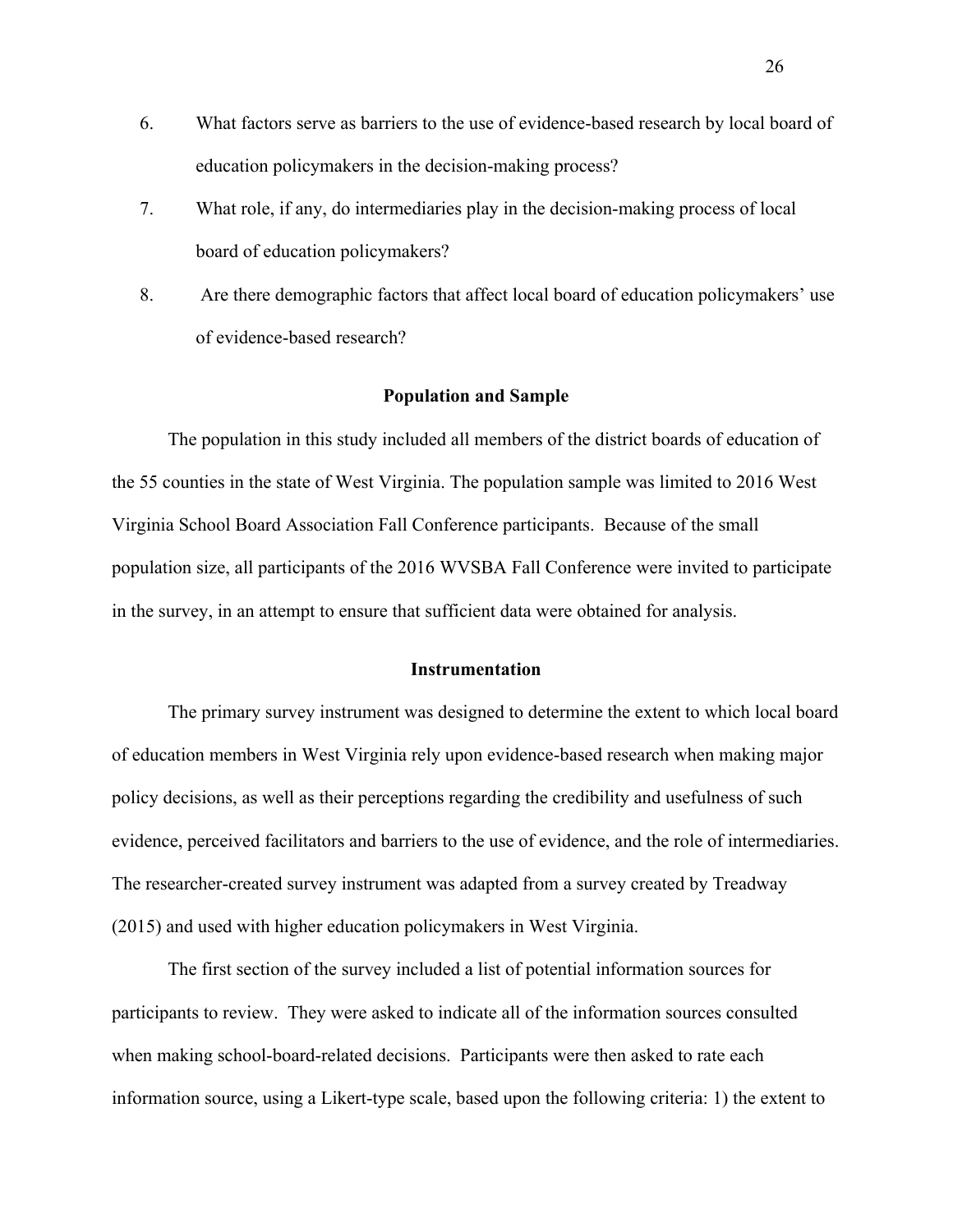which each source is consulted when making major policy decisions in general; 2) the extent to which each source was used during the respondent's last major decision, and 3) the respondent's perception of the credibility and usefulness of each information source. Respondents were asked to review the list of information sources and select the single source that played the most significant role in their major policy decisions.

Respondents were asked to rate the extent to which they agree or disagree with several statements and sources regarding evidence-based research, the purpose of which was to identify potential barriers and facilitators to using evidence-based research. The last section of the survey was designed to obtain demographic data from the survey participants in order to determine the role, if any, of selected demographics in the decision-making process among local board of education policymakers.

A field test of the survey instrument, using a small sample of policymakers and practitioners (e.g., district or state level administrators, principals, and university professors), was conducted to ensure the survey used with the larger population allowed the research questions to be answered and that the questions were phrased without bias or confusion. The survey instrument was administered at the 2016 WVSBA Fall Conference. The survey took approximately 10 to 15 minutes to complete. Great care was taken, both in the design of the survey instrument and in the collection and analysis of results, to maintain the anonymity of respondents to the extent possible.

#### **Data Analysis**

Data from the survey were entered into and analyzed using the current version of SPSS to produce descriptive and comparative statistics from survey responses. A subsequent analysis of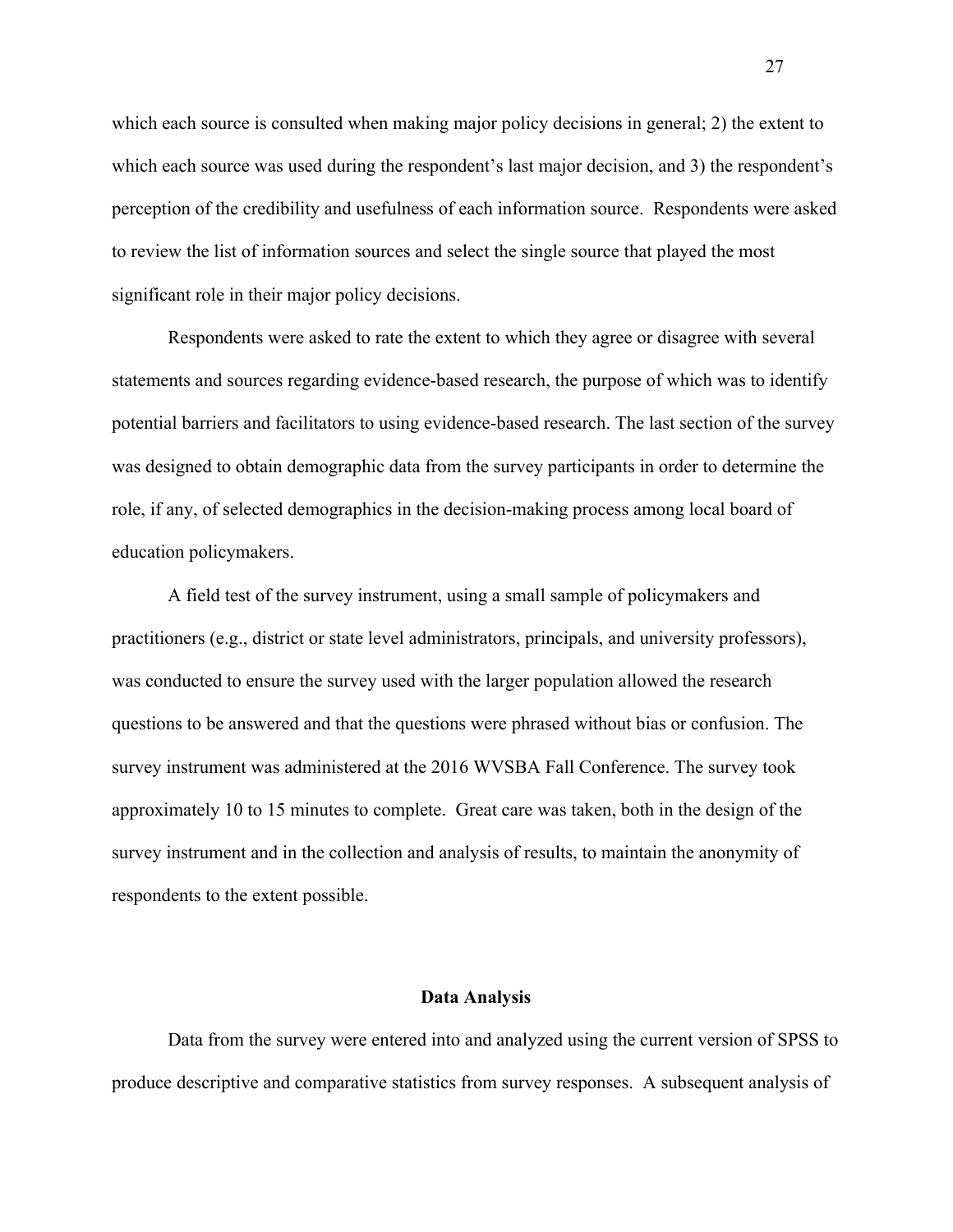responses from open-ended survey questions followed the steps outlined by Creswell (2003), including organizing and preparing the data, exploring and coding the data, and developing descriptions and themes. The development of descriptions and themes may have included ordinary, unexpected, or layered or connected themes.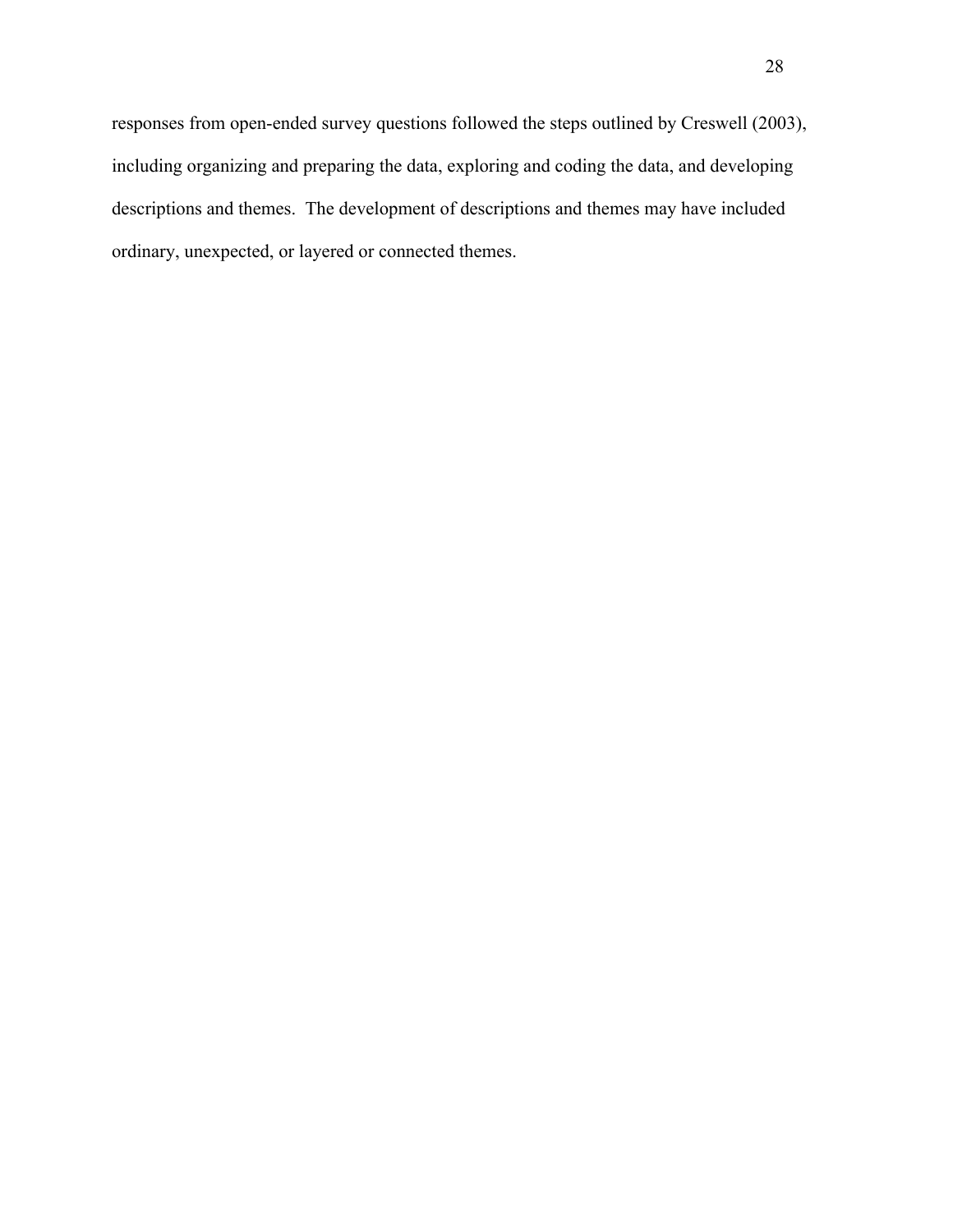### **CHAPTER FOUR**

### **PRESENTATION AND ANALYSIS OF DATA**

Data for this research study were collected using a researcher-created, paper survey. The instrument (Appendix C) was designed to address the following research questions regarding the perceptions of local-level, PK-12 policymakers regarding the sources of information they use in the decision-making process; whether and how evidence-based research is relied upon; whether evidence-based research is considered credible and usable; and what barriers, facilitators, and demographic data may play roles in the decision to use evidence-based research in the decisionmaking process:

- 1. What sources of information are used by local board of education policymakers in the decision-making process?
- 2. To what extent, if any, do local board of education policymakers rely upon evidencebased research in the decision-making process?
- 3. What perceptions do local board of education policymakers have related to the overall credibility of evidence-based research?
- 4. What perceptions do local board of education policymakers have related to the overall usefulness of evidence-based research?
- 5. What factors facilitate the use of evidence-based research by local board of education policymakers in the decision-making process?
- 6. What factors serve as barriers to the use of evidence-based research by local board of education policymakers in the decision-making process?
- 7. What role, if any, do intermediaries play in the decision-making process of local board of education policymakers?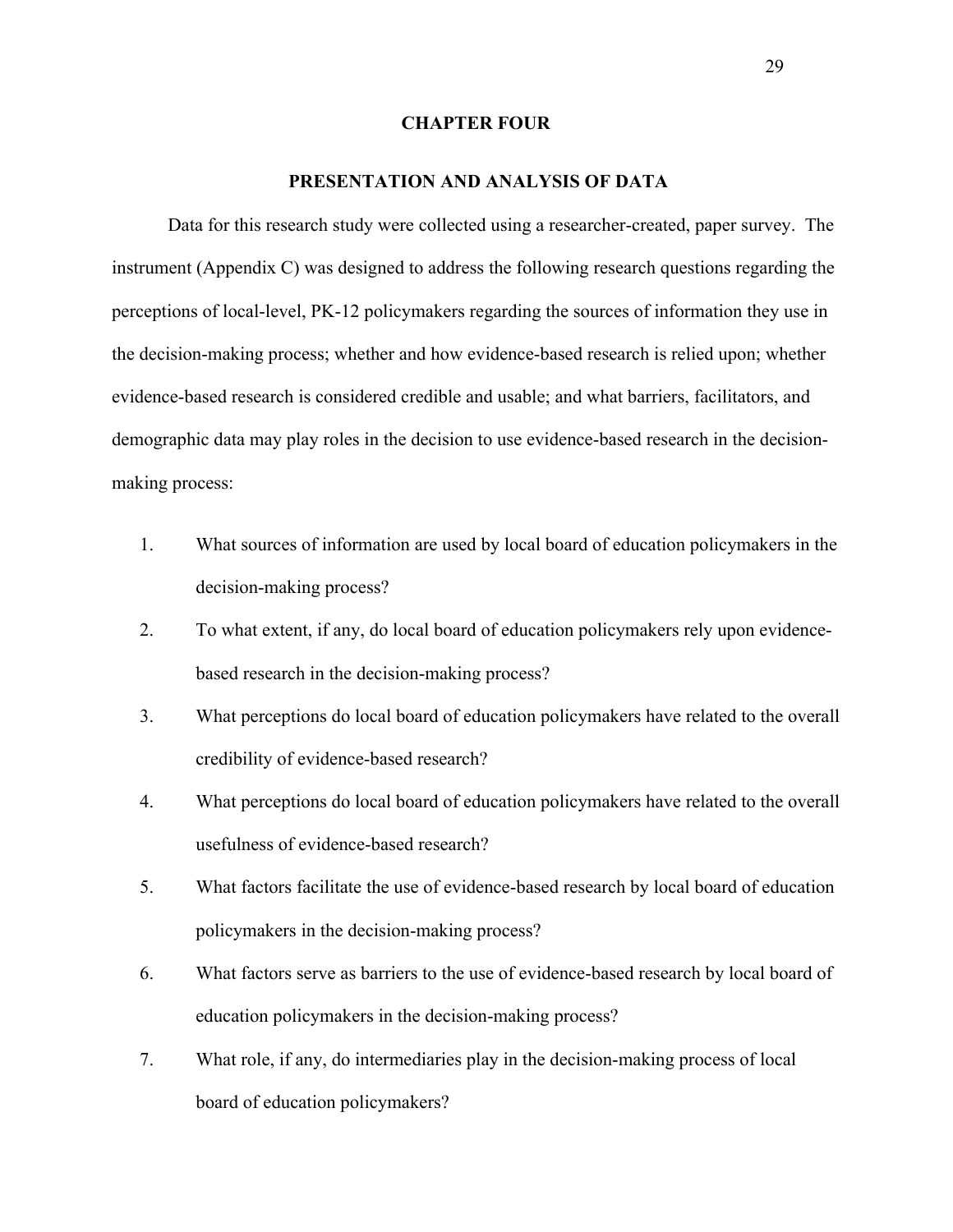8. Are there demographic factors that affect local board of education policymakers' use of evidence-based research?

This study was primarily quantitative in nature, therefore a majority of the findings discussed in this chapter relate to descriptive and comparative analyses of quantitative survey data. The qualitative component of this study was intentionally limited in scope and designed to elicit policymakers' insights related to specific research questions. Relevant qualitative findings are discussed along with quantitative findings within the context of specific research questions in the sections that follow. A list of verbatim open-ended responses appears in Appendix D.

### **Population and Sample**

The population in this research study included all members of the county boards of education of the 55 counties in the state of West Virginia ( $N = 275$ ) and the sample was limited to participants at the 2016 West Virginia School Board Association (WVSBA) Fall Conference (*n* = 204). All attendees of the 2016 WVSBA Fall Conference were invited to participate in the survey in an attempt to ensure that sufficient data were obtained for analysis. A total of 158 usable surveys were collected. It is relevant to note that of the 46 registered conference participants who did not complete the survey, many may not have been present during the session at which the survey was distributed and collected. Therefore, the return rate of 77% is a low valuation.

Conference attendees were asked to complete a researcher-created, paper survey containing 15 multiple-choice, Likert-type, and open-ended response questions, and time was provided for completion of the survey during the WVSBA Fall Conference. The data in Table 1 represent a composition of the sample population. The sample consisted of 91 males, 57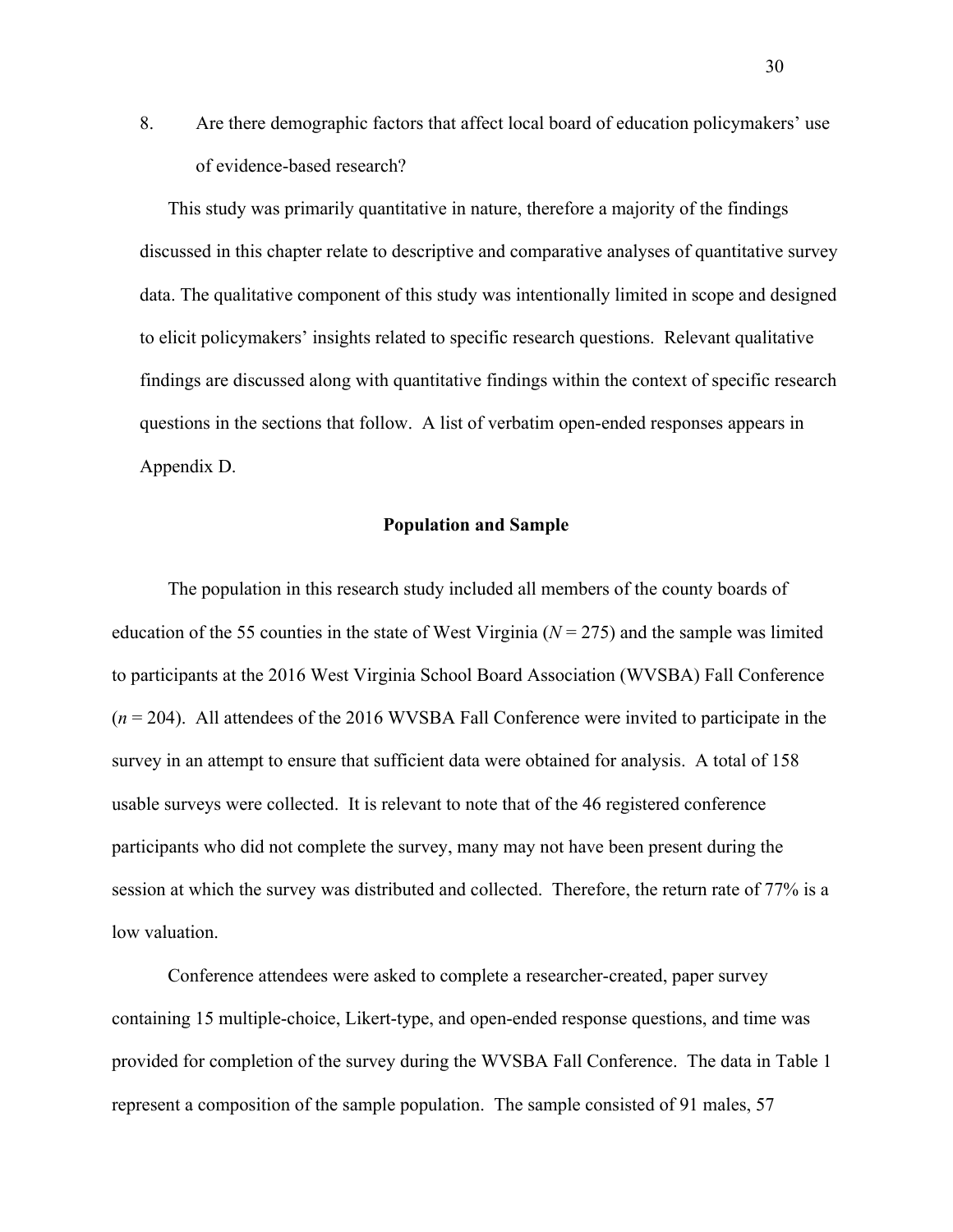females, and 10 individuals who chose not to identify their sex. Thirty-nine percent of survey respondents were currently serving in their first term as a board of education member.

Table 1

## *Survey Population*

| Board of Education member<br>136<br>86%<br>9%<br>Superintendent<br>15<br>$\overline{7}$<br>Other*<br>4%<br>Level of Education<br>$\boldsymbol{N}$<br>Percent<br>9<br>6%<br>High school diploma<br>14<br>9%<br>Some college<br>9<br>6%<br>Associate degree<br>12%<br>Bachelor degree<br>19<br>7%<br>11<br>Some graduate education<br>87<br>55%<br>Graduate degree<br>9<br>Prefer not to answer<br>6%<br>$\boldsymbol{N}$<br>Percent<br>Age<br>$\overline{2}$<br>$1\%$<br>25 or younger<br>$\tau$<br>4%<br>$26 - 35$<br>36-45<br>18<br>11%<br>33<br>21%<br>$46 - 55$<br>56-65<br>45<br>28%<br>66-75<br>22%<br>34<br>9<br>76 or older<br>6%<br>Prefer not to answer<br>10<br>6% | Primary Role | $\boldsymbol{N}$ | Percent |
|------------------------------------------------------------------------------------------------------------------------------------------------------------------------------------------------------------------------------------------------------------------------------------------------------------------------------------------------------------------------------------------------------------------------------------------------------------------------------------------------------------------------------------------------------------------------------------------------------------------------------------------------------------------------------|--------------|------------------|---------|
|                                                                                                                                                                                                                                                                                                                                                                                                                                                                                                                                                                                                                                                                              |              |                  |         |
|                                                                                                                                                                                                                                                                                                                                                                                                                                                                                                                                                                                                                                                                              |              |                  |         |
|                                                                                                                                                                                                                                                                                                                                                                                                                                                                                                                                                                                                                                                                              |              |                  |         |
|                                                                                                                                                                                                                                                                                                                                                                                                                                                                                                                                                                                                                                                                              |              |                  |         |
|                                                                                                                                                                                                                                                                                                                                                                                                                                                                                                                                                                                                                                                                              |              |                  |         |
|                                                                                                                                                                                                                                                                                                                                                                                                                                                                                                                                                                                                                                                                              |              |                  |         |
|                                                                                                                                                                                                                                                                                                                                                                                                                                                                                                                                                                                                                                                                              |              |                  |         |
|                                                                                                                                                                                                                                                                                                                                                                                                                                                                                                                                                                                                                                                                              |              |                  |         |
|                                                                                                                                                                                                                                                                                                                                                                                                                                                                                                                                                                                                                                                                              |              |                  |         |
|                                                                                                                                                                                                                                                                                                                                                                                                                                                                                                                                                                                                                                                                              |              |                  |         |
|                                                                                                                                                                                                                                                                                                                                                                                                                                                                                                                                                                                                                                                                              |              |                  |         |
|                                                                                                                                                                                                                                                                                                                                                                                                                                                                                                                                                                                                                                                                              |              |                  |         |
|                                                                                                                                                                                                                                                                                                                                                                                                                                                                                                                                                                                                                                                                              |              |                  |         |
|                                                                                                                                                                                                                                                                                                                                                                                                                                                                                                                                                                                                                                                                              |              |                  |         |
|                                                                                                                                                                                                                                                                                                                                                                                                                                                                                                                                                                                                                                                                              |              |                  |         |
|                                                                                                                                                                                                                                                                                                                                                                                                                                                                                                                                                                                                                                                                              |              |                  |         |
|                                                                                                                                                                                                                                                                                                                                                                                                                                                                                                                                                                                                                                                                              |              |                  |         |
|                                                                                                                                                                                                                                                                                                                                                                                                                                                                                                                                                                                                                                                                              |              |                  |         |
|                                                                                                                                                                                                                                                                                                                                                                                                                                                                                                                                                                                                                                                                              |              |                  |         |
|                                                                                                                                                                                                                                                                                                                                                                                                                                                                                                                                                                                                                                                                              |              |                  |         |

\*Totals from three survey categories (Board Office-personnel, Other [Please specify.], and participants who did not answer the question) were grouped together for the purpose of this analysis.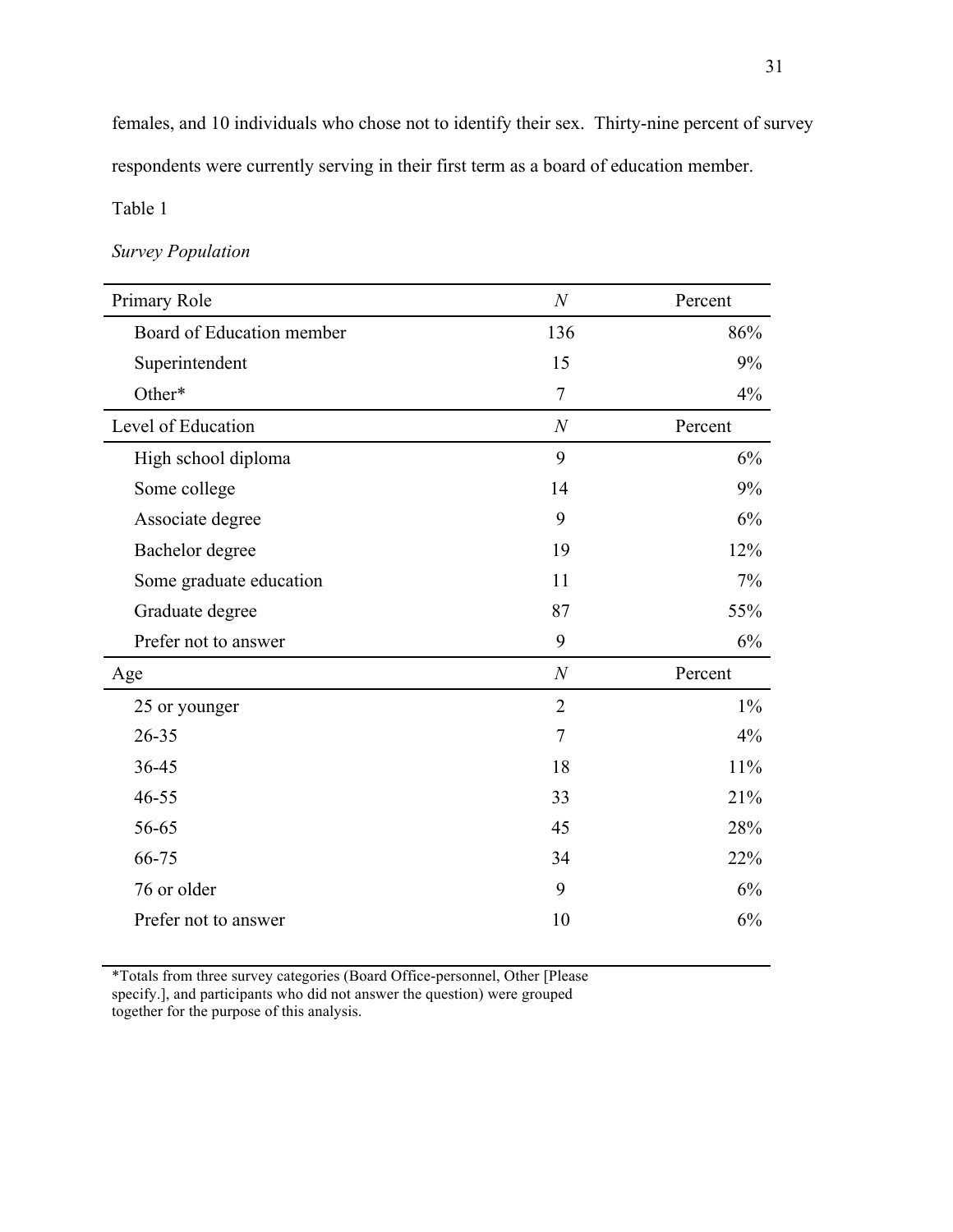### **Findings**

# **RQ1: What sources of information are used by local board of education policymakers in the decision-making process?**

The initial research question sought to discover the sources of information most consulted and least consulted by local board of education policymakers in the decision-making process. Survey participants were asked to review a list of 12 information sources and choose all consulted when making school-board-related decisions. The sources of information were listed in no particular order and there was an open-ended response option for participants to specify a source not otherwise listed, if so desired.

The data cited in Table 2 reveal the frequency of information sources consulted. Frequency refers explicitly to the number of participants who consult the information source when making school-board-related decisions. Participants were asked to indicate as many sources as used when answering this question; therefore, frequency does not indicate the number of occurrences one source was considered above all others in the list.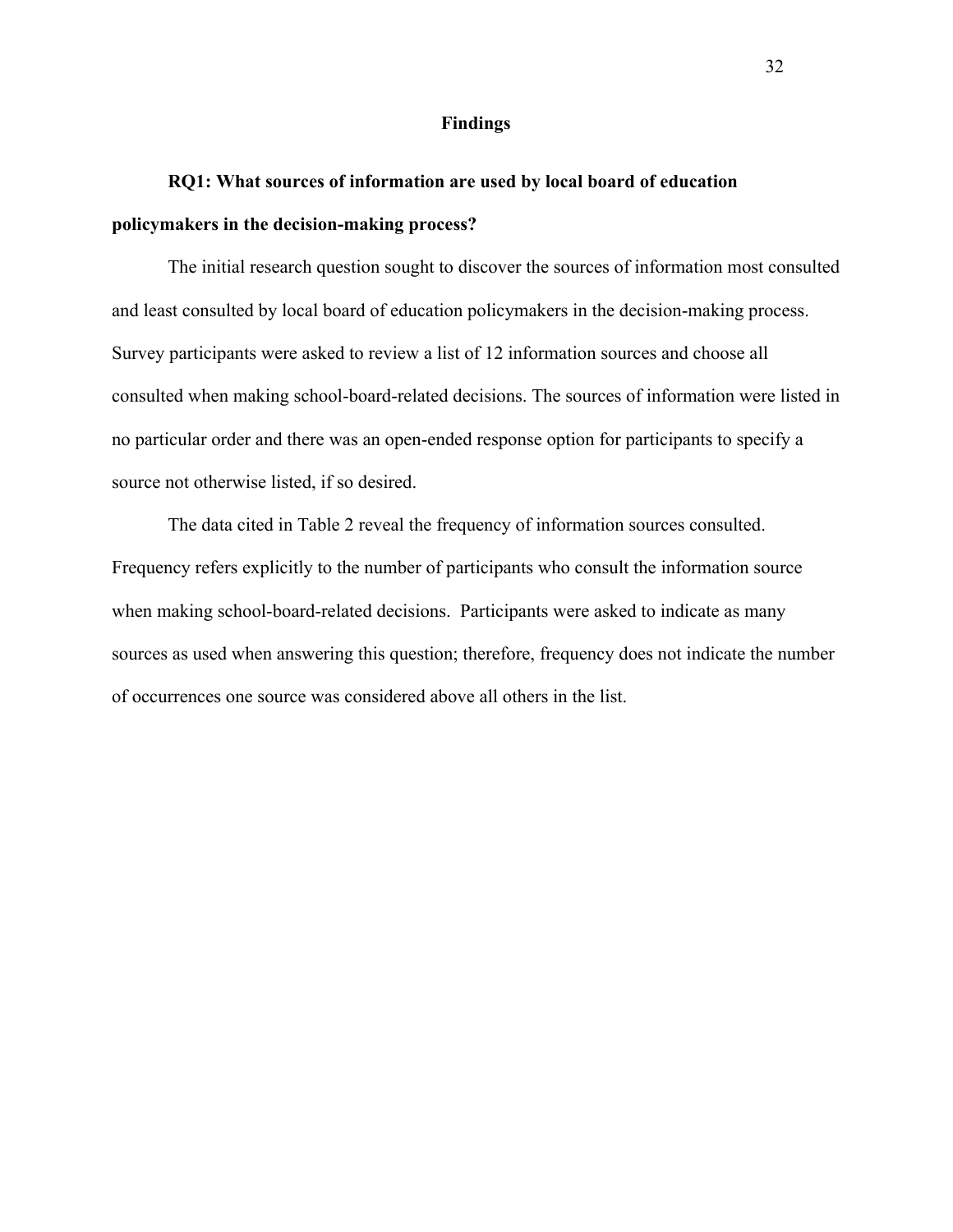*Sources of Information Consulted (in general)* 

| Source of Information                 | Frequency* |
|---------------------------------------|------------|
| Superintendent                        | 134        |
| School-based personnel                | 103        |
| Personal experience                   | 97         |
| Board Office personnel                | 91         |
| Professional experience               | 86         |
| Members of the general public         | 78         |
| Members of professional organizations | 59         |
| Intuition or instinct                 | 46         |
| Professional journals                 | 25         |
| Printed popular media                 | 22         |
| Social media                          | 13         |
| Broadcast media                       | 13         |

\*Frequency refers to the number of occurrences each information source was selected by respondents. Survey directions indicated to choose as many as applied.

According to the data in Table 2, the most frequently consulted source was the superintendent, while other personnel, both school-based and board office, emerged within the top four sources of information consulted. Personal experience was the third most frequently consulted source of information when making school-board-related decisions in general. The data in Table 2 reveal that the least consulted sources of information included social media (e.g., Facebook, Twitter, etc.) and broadcast media (e.g., television, radio), which received equally low numbers of consultations by participants. Printed popular media (e.g., newspapers, magazines, websites, etc.) and professional journals, which included a research journal among the examples provided, were also among the least frequently consulted sources by participants.

Respondents were asked to think about the last major school-board-related decision made and to use a one-to-four Likert-type scale to determine the extent to which each item in a list of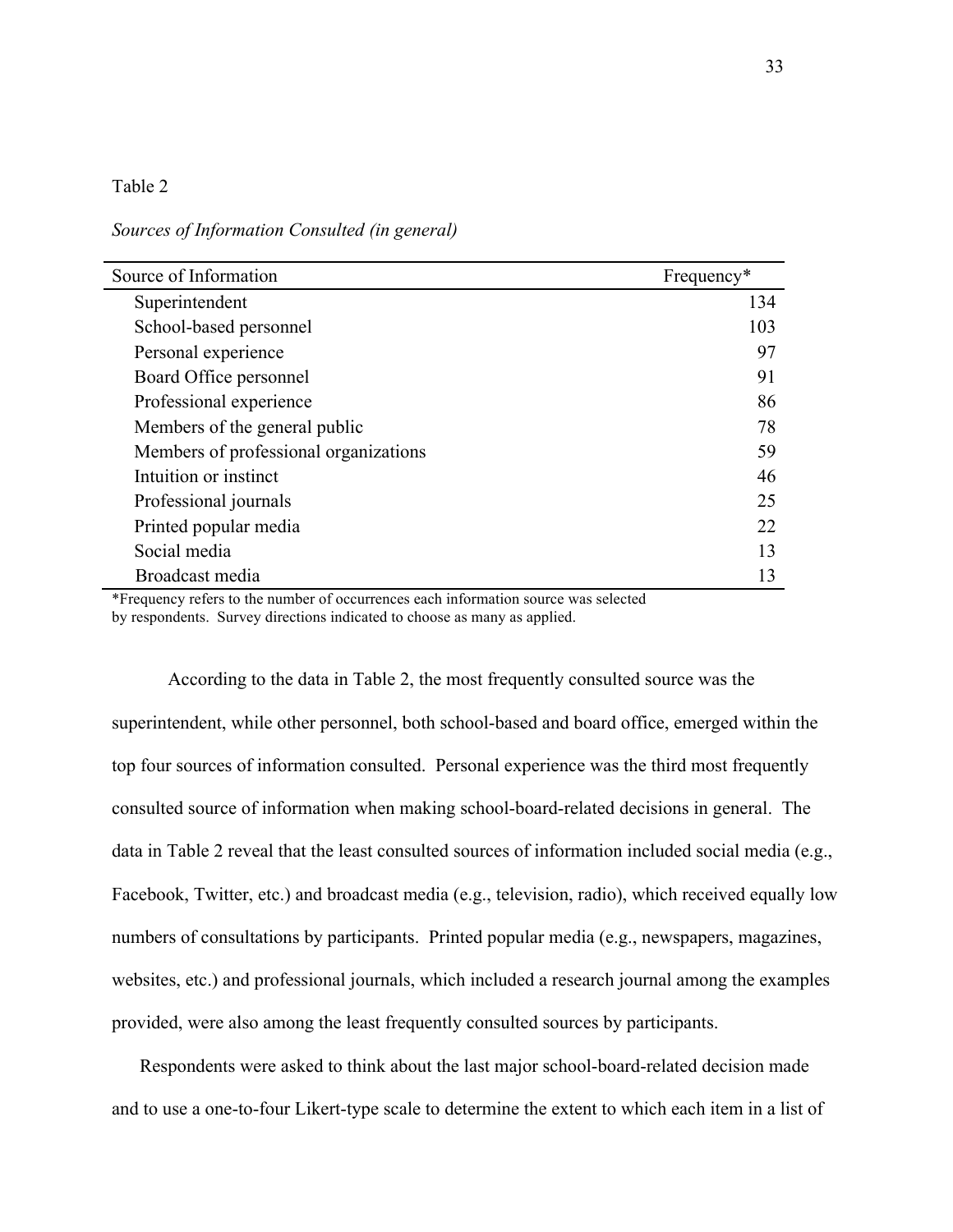information sources was relied upon. The same 12 information sources were listed with "one" indicating that the participant did not use the source at all and "four" indicating that the participant heavily used the information source when thinking back to the last major schoolboard-related decision made. There was also an option for participants to specify a source not otherwise listed, as well as to indicate via a one-to-four scale the extent to which the openresponse source was relied upon.

Table 3 represents the degree to which respondents relied on each of the sources of information when thinking back to the last major school-board-related decision made. The superintendent was most heavily relied upon, which was consistent with the source cited by respondents as most frequently used when making school-board-related decisions in general. Personal experience was similarly relied upon, being within the top three sources of information used heavily among respondents. Percentage values were based upon the number of respondents who rated each information source with a score of four indicating "used heavily."

Table 3

*Most Heavily Relied Upon Sources of Information (last major school-board-related decision)* 

| Source of Information   | Percent of "4"<br>Used heavily |
|-------------------------|--------------------------------|
| Superintendent          | 61%                            |
| Professional experience | 34%                            |
| Personal experience     | 32%                            |
| School-based personnel  | 28%                            |

The data in Table 4 indicate the least relied upon sources of information for the last major school-board-related decision made by participants. These same four information sources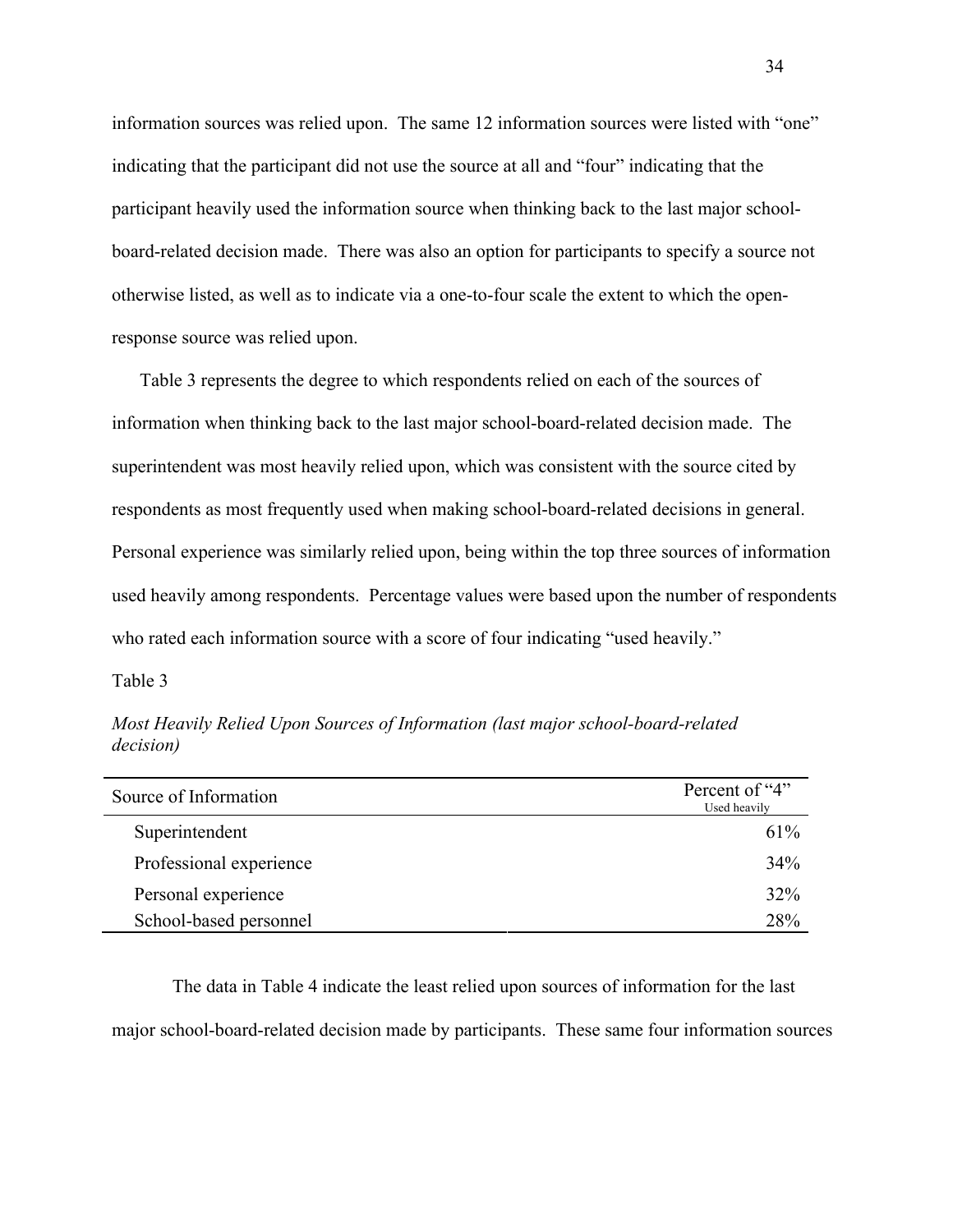were both the least relied upon and the least frequently consulted by local board of education members, according to survey results.

Table 4

*Least Heavily Relied Upon Sources of Information (last major school-board-related decision)* 

| Source of Information | Percent of "1"<br>Did not use |
|-----------------------|-------------------------------|
| Social media          | 72%                           |
| Broadcast media       | 69%                           |
| Professional journals | 60%                           |
| Printed popular media | 60%                           |

Finally, participants were provided the same list of 12 information sources as identified in Table 2 and asked to choose the single most influential source when making a major schoolboard-related policy decision. "Superintendent" was the number one source chosen among respondents, which proves consistent with the responses given regarding both the most frequently consulted sources as well as the most heavily used sources. Sixty-one percent of respondents indicated the superintendent as the single most influential source relative to decision-making. Not surprisingly, "school-based personnel" was the source chosen as the single most influential one by 19% of respondents; however, the third most influential source when faced with a major school-board-related decision was members of the general public. Of the survey respondents, 11% chose members of the general public as the single most influential source of influence.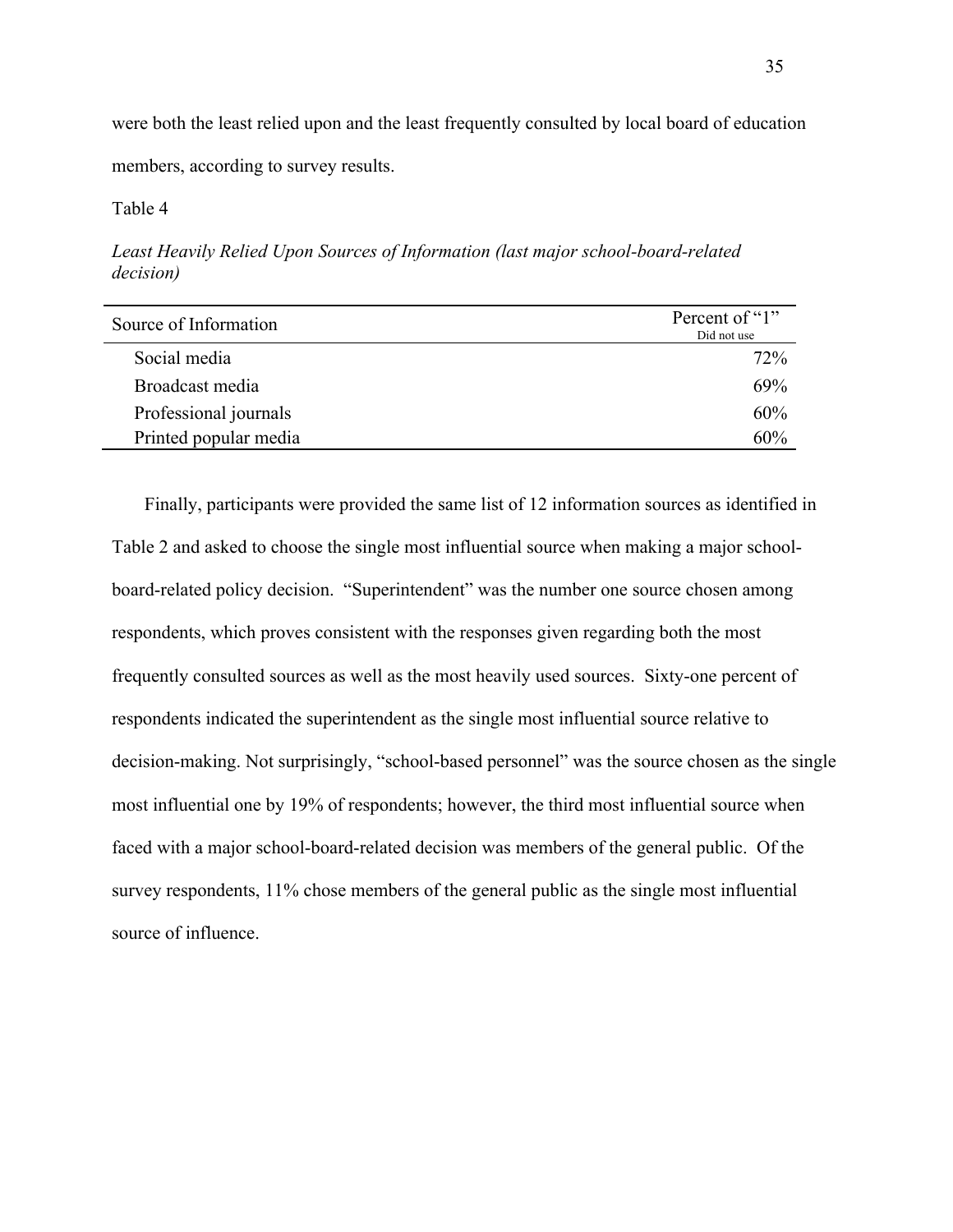# **RQ2: To what extent, if any, do local board of education policymakers rely upon evidence-based research in the decision-making process?**

The purpose of the second research question was to explore the role that evidence-based research plays in the policymaking process, specifically by local board of education members. Survey respondents were asked to rate, using a one-to-four Likert-type scale, their reliance on information obtained from professional journals. The question was posed to respondents regarding both the decision-making process in general and more specifically the last major school-board-related decision made, and respondents reported in both instances that they relied very little on professional journals in the decision-making process.

The data in Table 5 indicate the extent to which survey respondents used evidence-based research, in the form of professional journals, in the decision-making process. Only 2% of respondents reported heavy use of professional journals.

Table 5

| Reliance on Evidence-Based Research in the Decision-Making Process |  |  |  |  |  |  |  |
|--------------------------------------------------------------------|--|--|--|--|--|--|--|
|--------------------------------------------------------------------|--|--|--|--|--|--|--|

| Professional Journals | Percent |
|-----------------------|---------|
| 1 Did not use         | 60%     |
| າ                     | 24%     |
| $\mathbf 3$           | 13%     |
| 4 Used heavily        | 2%      |

While there was little use of evidence-based research reported by survey respondents, a correlational analysis uncovered a strong positive relationship between number of terms served as board of education member and use of evidence-based research in the form of professional journals. Policymakers with an increased number of terms of service were somewhat more likely to rely on evidence-based research in the decision-making process. These data are arrayed in Table 6.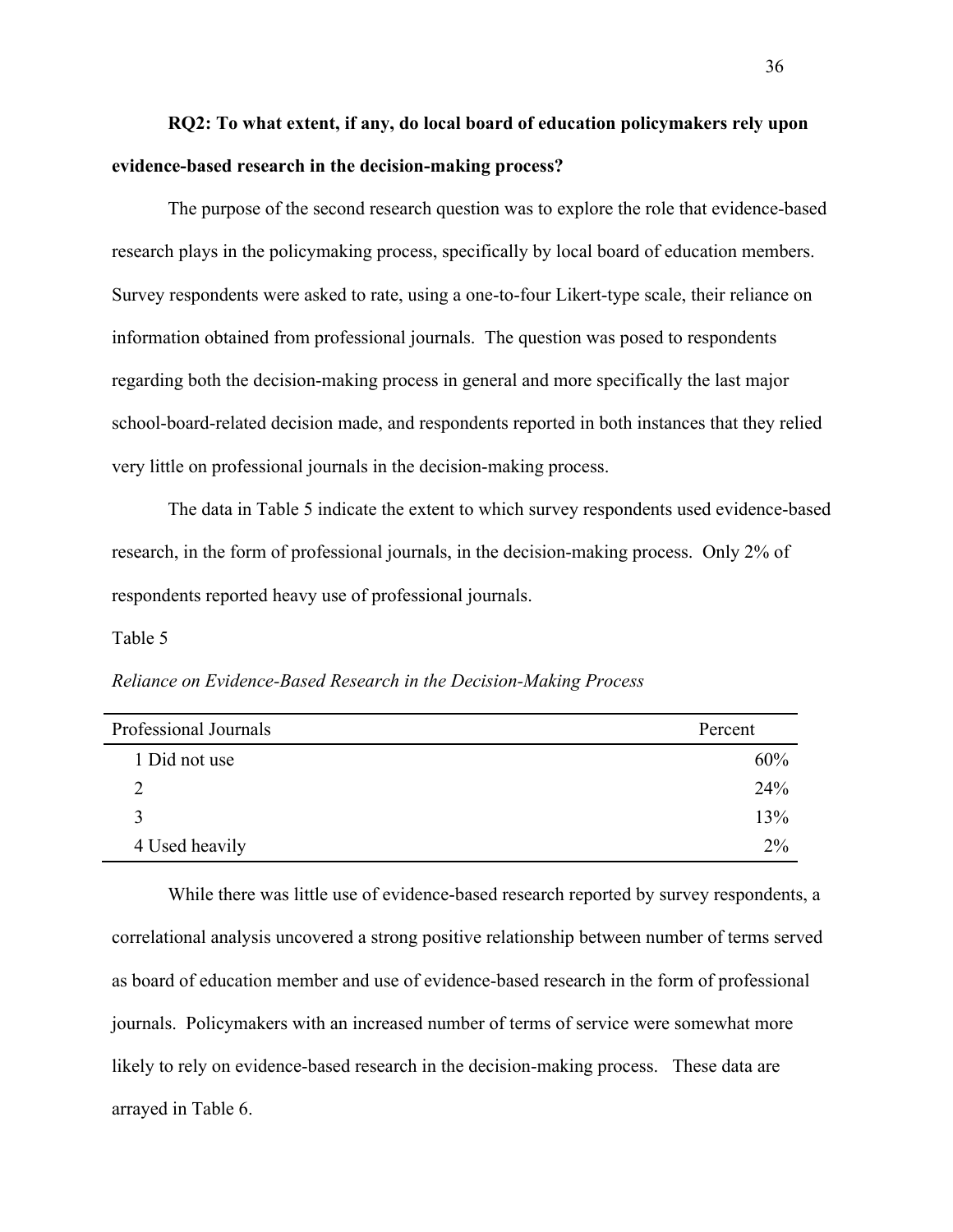|                                                  | Reliance on<br>Evidence-Based<br>Research | Number of Terms<br>Served as County<br><b>Board Member</b> |
|--------------------------------------------------|-------------------------------------------|------------------------------------------------------------|
| Reliance on Evidence-Based Research              |                                           | $.343**$                                                   |
| Number of Terms Served as County Board<br>Member | $343**$                                   |                                                            |

*Bivariate Correlation Between Number of Terms Served as County Board Member and Reliance on Evidence-Based Research* 

\*\*Correlation is significant at the  $p < 0.01$  level (two-tailed).

# **RQ3: What perceptions do local board of education policymakers have related to the overall credibility of evidence-based research?**

The third research question related to the perceived credibility of evidence-based research. Credibility was defined for the purposes of this study as the extent to which information sources were considered by survey respondents to be believable, generally accepted as true, or honest. Respondents were asked to rate, using a one-to-four Likert-type scale, each of 12 information sources with regard to credibility. A rating of "one" was considered not at all credible and a rating of "four" was considered very credible. Evidence-based research, in the form of professional journals, was considered very credible by 10% of respondents and not at all credible by 13% of local-level, PK-12 West Virginia policymakers surveyed.

According to the data displayed in Table 7, respondents identified the most credible source of information as the superintendent, followed by professional experience. The third most credible source of information, according to survey respondents, was school-based personnel. Interestingly, the four most credible information sources were the same as the most heavily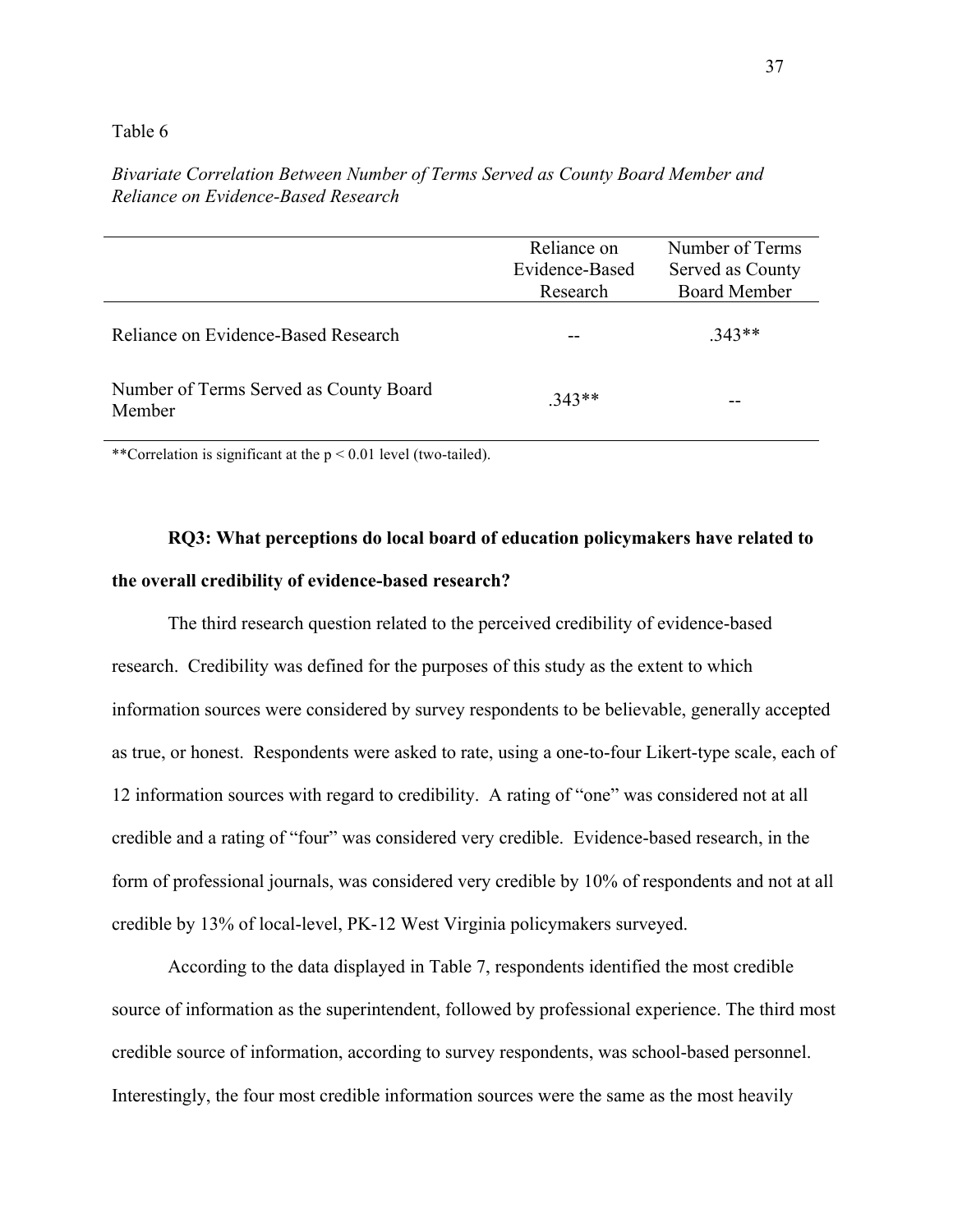relied upon information sources in the decision-making process when making major schoolboard-related decisions, according to respondents' answers to survey questions.

### Table 7

### *Information Sources Identified as Most Credible*

| Source of Information   |     | Percent<br>of " $4$ "<br>Very<br>credible |
|-------------------------|-----|-------------------------------------------|
| Superintendent          | 68% |                                           |
| Professional experience | 45% |                                           |
| School-based personnel  | 40% |                                           |
| Personal experience     | 38% |                                           |
|                         |     |                                           |

On the basis of the data displayed in Table 8, the least credible sources of information identified by survey respondents included social media, broadcast media, printed popular media, and intuition or instinct. The three types of media listed among the sources of information were both consulted less frequently and used less heavily when making school-board-related decisions than the other sources, in addition to being identified as less credible.

Table 8

*Information Sources Identified as Least Credible*

| Source of Information | Percent of<br>(41)  |
|-----------------------|---------------------|
|                       | Not at all credible |
| Social media          | 71%                 |
| Broadcast media       | 39%                 |
| Printed popular media | 23%                 |
| Intuition or instinct | 14%                 |
|                       |                     |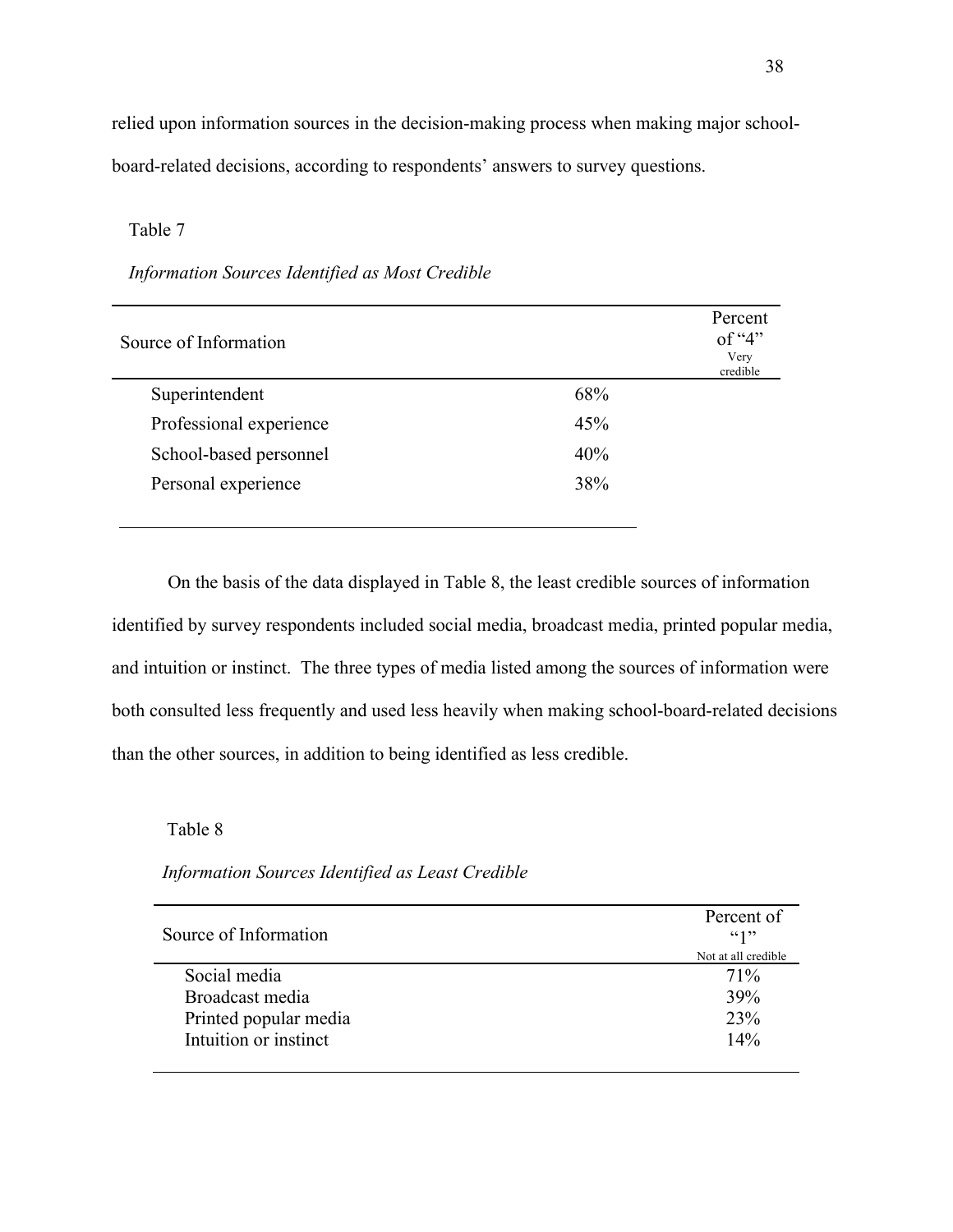Further analysis of survey data revealed a strong positive relationship between the educational attainment of policymakers and the perception of professional experience as a credible information source. As Table 9 displays, the data demonstrate that policymakers in this sample with higher educational levels were more likely to consider professional experience a credible source in the decision-making process.

### Table 9

*Bivariate Correlation Between the Policymakers' Level of Education and their Perceptions of the Credibility of Professional Experience* 

|                                                          | <b>Highest Degree</b><br>Earned | Perceptions of<br>Credibility of<br>Professional<br>Experience |
|----------------------------------------------------------|---------------------------------|----------------------------------------------------------------|
| <b>Highest Degree Earned</b>                             |                                 | $.411**$                                                       |
| Perceptions of Credibility of Professional<br>Experience | $.411**$                        |                                                                |

\*\*Correlation is significant at the 0.01 level (two-tailed).

### **RQ4: What perceptions do local board of education policymakers have related to**

### **the overall usefulness of evidence-based research?**

The fourth research question related to the overall usefulness of evidence-based research. Respondents were asked to rate, using a one-to-four Likert-type scale, each of 12 information sources with regard to usefulness. A rating of "one" was considered not at all useful and a rating of "four" was considered very useful. Evidence-based research, in the form of professional journals, was reported as very useful by 15% of survey respondents while it was considered not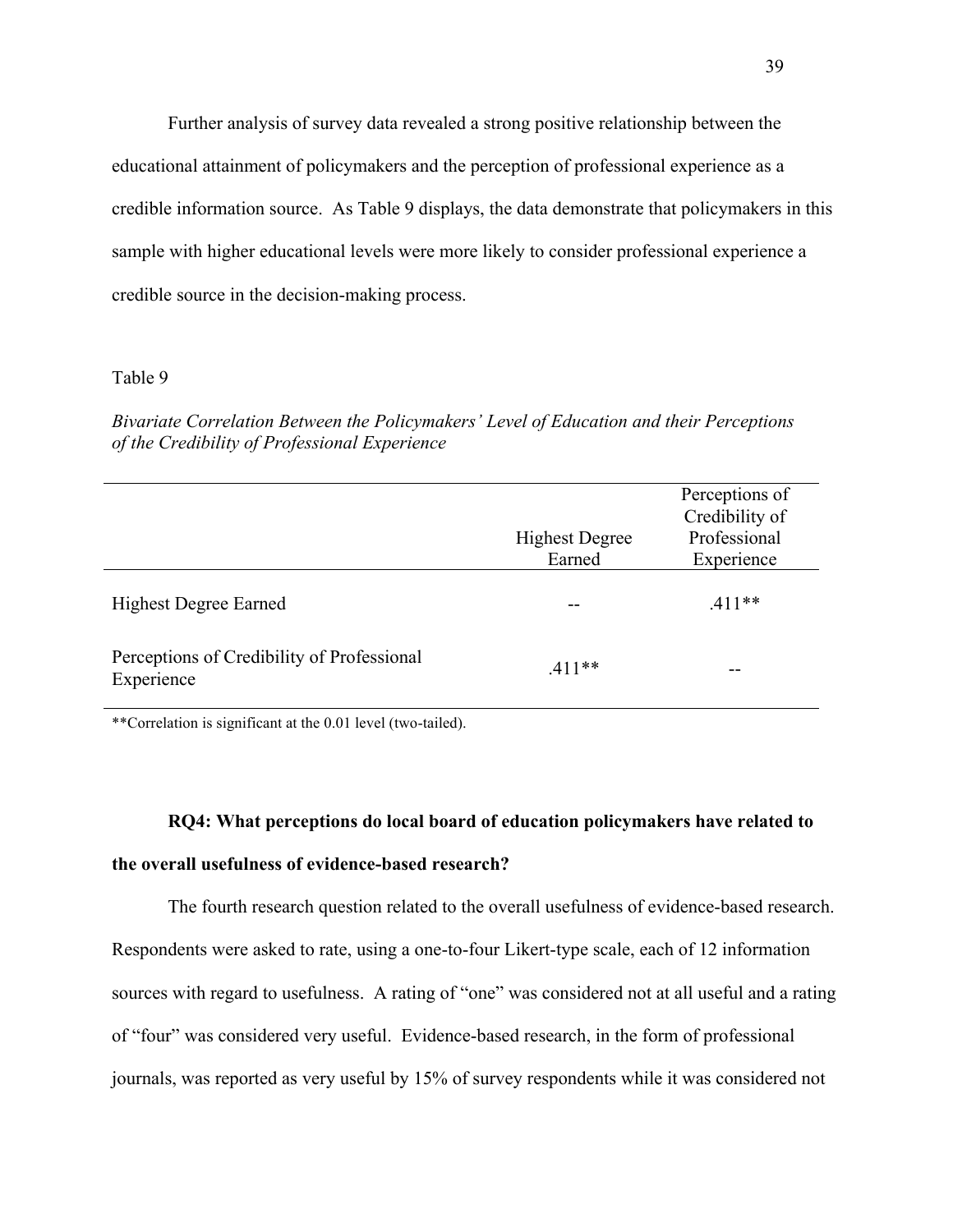at all useful by 13% of respondents. The data displayed in Table 10 identify the information sources reported as most useful by respondents.

Respondents identified the superintendent as the most useful source of information, with 73% of survey respondents considering the superintendent "very useful." In addition, schoolbased personnel and board office personnel were among the top four useful information sources. Professional experience was the other information source considered most useful among survey respondents. Three of the top four of the same information sources were considered most useful, most credible (RQ3), and used most heavily (RQ1) when making school-board-related decisions.

### Table 10

## *Information Sources Identified as Most Useful*

| Source of Information   | Percent of<br>" $4$ " Very useful |
|-------------------------|-----------------------------------|
| Superintendent          | 73%                               |
| School-based personnel  | 49%                               |
| Professional experience | 46%                               |
| Board office personnel  | 41%                               |
|                         |                                   |

On the basis of the data displayed in Table 11, the least useful sources of information identified by survey respondents included social media, broadcast media, printed popular media, and professional journals. The three types of media were also considered least credible (RQ3) and used less heavily (RQ1) when making school-board-related decisions than other information sources.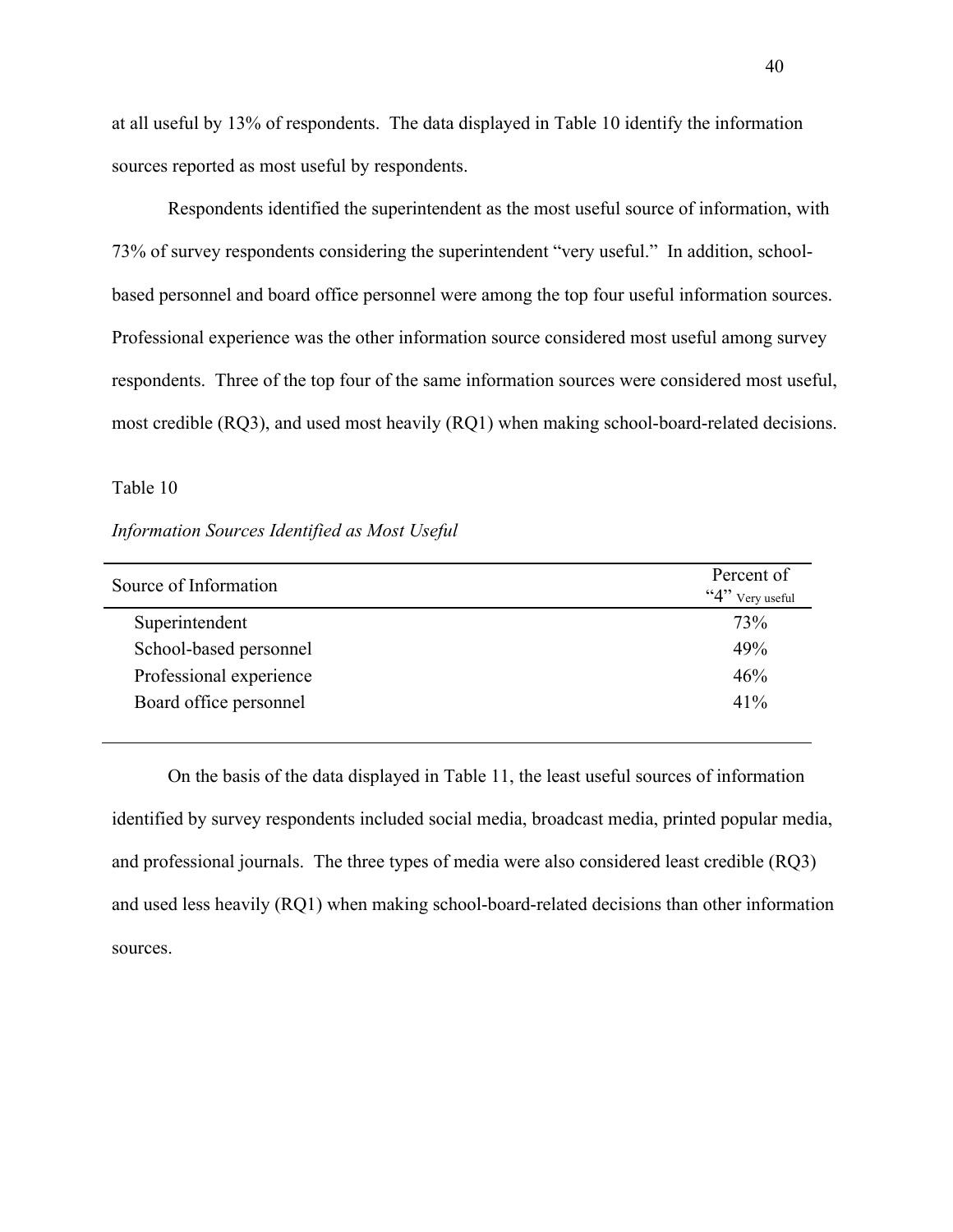## *Information Sources Identified as Least Useful*

| Source of Information | Percent of<br>66122<br>Not at all useful |
|-----------------------|------------------------------------------|
| Social media          | 64%                                      |
| Broadcast media       | 40%                                      |
| Printed popular media | 29%                                      |
| Professional journals | 13%                                      |
|                       |                                          |

Although professional journals were identified among the least useful information sources, a strong positive relationship was observed between the reliance on and perceived usefulness of evidence-based research, as displayed in Table 12. In general, policymakers who relied more heavily on professional journals, including peer-reviewed academic journals, also considered them a more useful information source than survey participants who relied less on the source.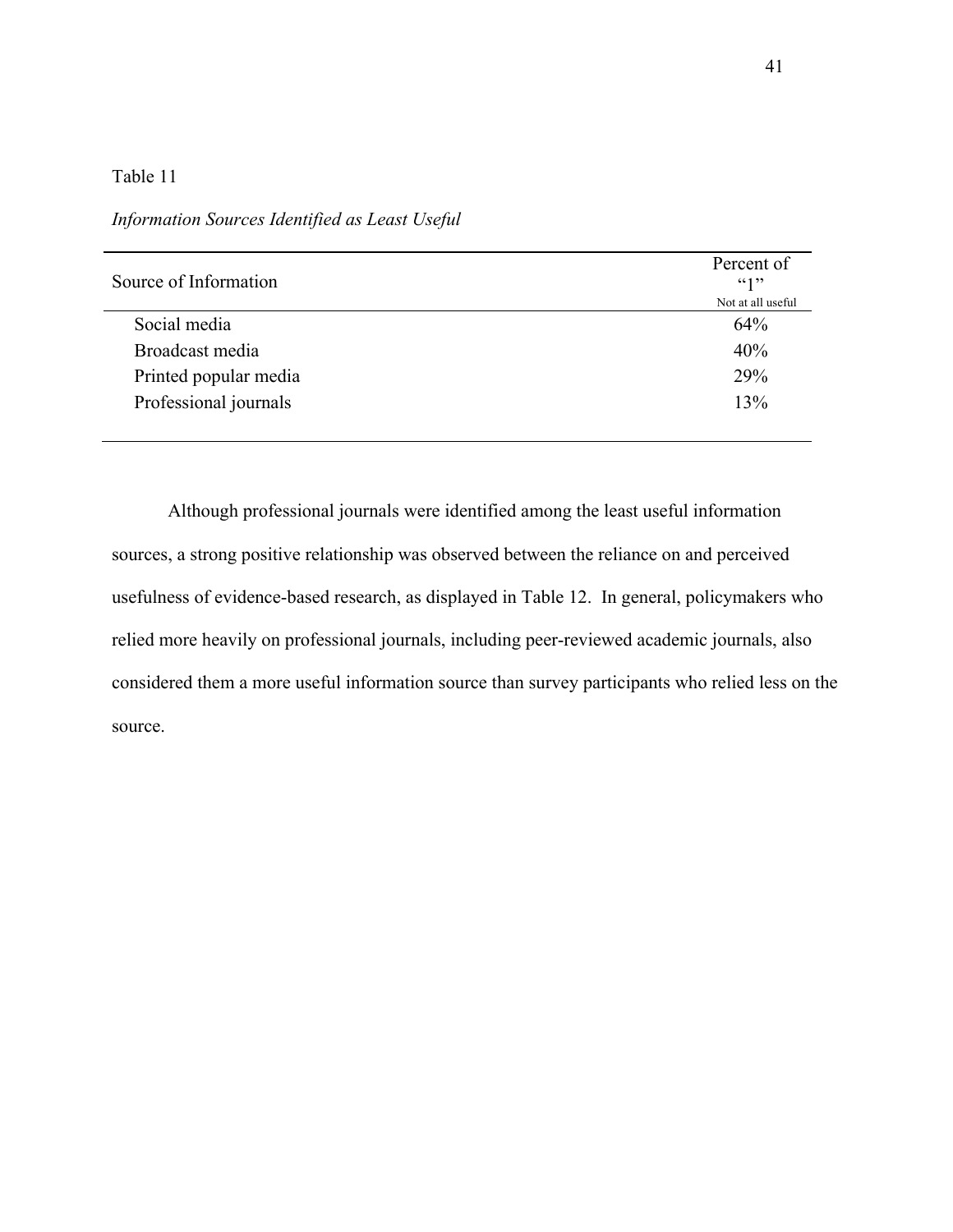*Bivariate Correlation Between the Policymakers' Reliance on Evidence-Based Research and their Perceptions of Usefulness of Evidence-Based Research*

|                                                         | Reliance on    | Perceptions of<br>Usefulness of |
|---------------------------------------------------------|----------------|---------------------------------|
|                                                         | Evidence-Based | Evidence-Based                  |
|                                                         | Research       | Research                        |
| Reliance on Evidence-Based Research                     |                | $.878**$                        |
| Perceptions of Usefulness of Evidence-Based<br>Research | $.878**$       |                                 |

\*\*Correlation is significant at the p < 0.01 level (two-tailed).

# **RQ5: What factors facilitate the use of evidence-based research by local board of education policymakers in the decision-making process?**

The fifth research question addressed the issue of facilitators or factors with the potential to either encourage or enable the use of evidence-based research in the decision-making process. Respondents were asked to consider the level to which they agreed or disagreed, based on a oneto-four Likert-type scale, with a series of statements. Using a scale of "one" meaning the participant strongly disagreed and "four" meaning the participant strongly agreed, the respondents' perceptions were elicited for eight statements regarding factors that facilitate the use of evidence-based research. These data are provided in Table 13.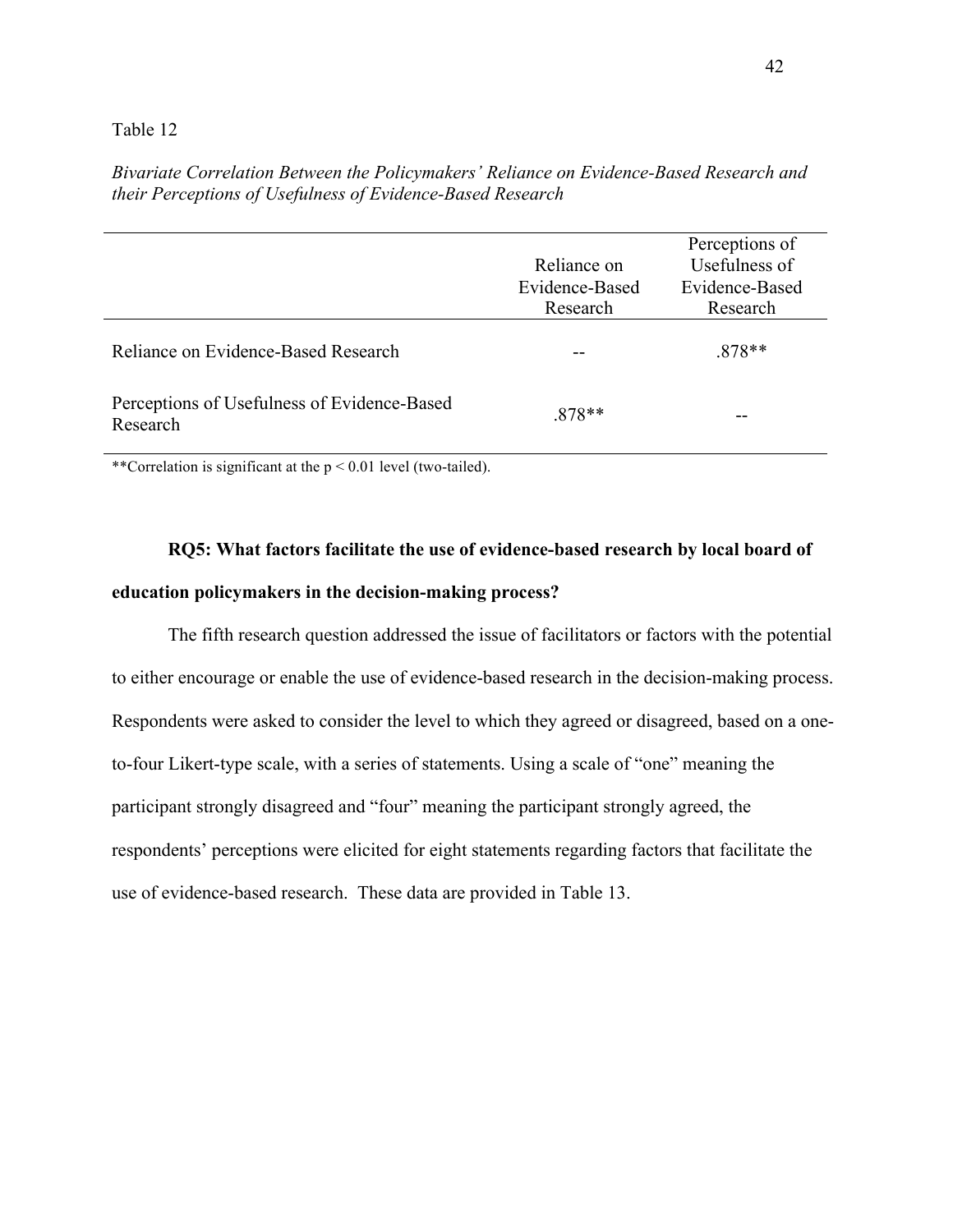### *Facilitators of the Use of Evidence-Based Research*

|                                                                                              | Percent of "4" Strongly<br>Agree |
|----------------------------------------------------------------------------------------------|----------------------------------|
| I feel the use of evidence-based research is vital to<br>decision-making.                    | 52%                              |
| Technology makes it easier to access evidence-based<br>research findings.                    | 39%                              |
| I am comfortable reading and interpreting statistical data<br>presented in research reports. | 36%                              |
| Better decisions are made by using evidence-based<br>research.                               | 36%                              |

The most strongly agreed with statement by respondents was "I feel the use of evidencebased research is vital to decision-making." More than half of the respondents indicated they strongly agreed with the statement; however, peer-reviewed journals, a widely accepted source for dissemination of evidence-based research, were among the least consulted information sources by respondents.

Technology was a strongly agreed upon facilitator of evidence-based research among survey participants, with 39% indicating that technology improves access to research findings. Another factor facilitating the use of evidence-based research in the decision-making process was respondents' comfort-level in reading and interpreting data and statistics. Thirty-six percent of respondents reported being comfortable with reading and interpreting evidence-based research results, such as data and statistics. Likewise, 36% of respondents reported a strong agreement with the statement regarding better decisions being made by using evidence-based research.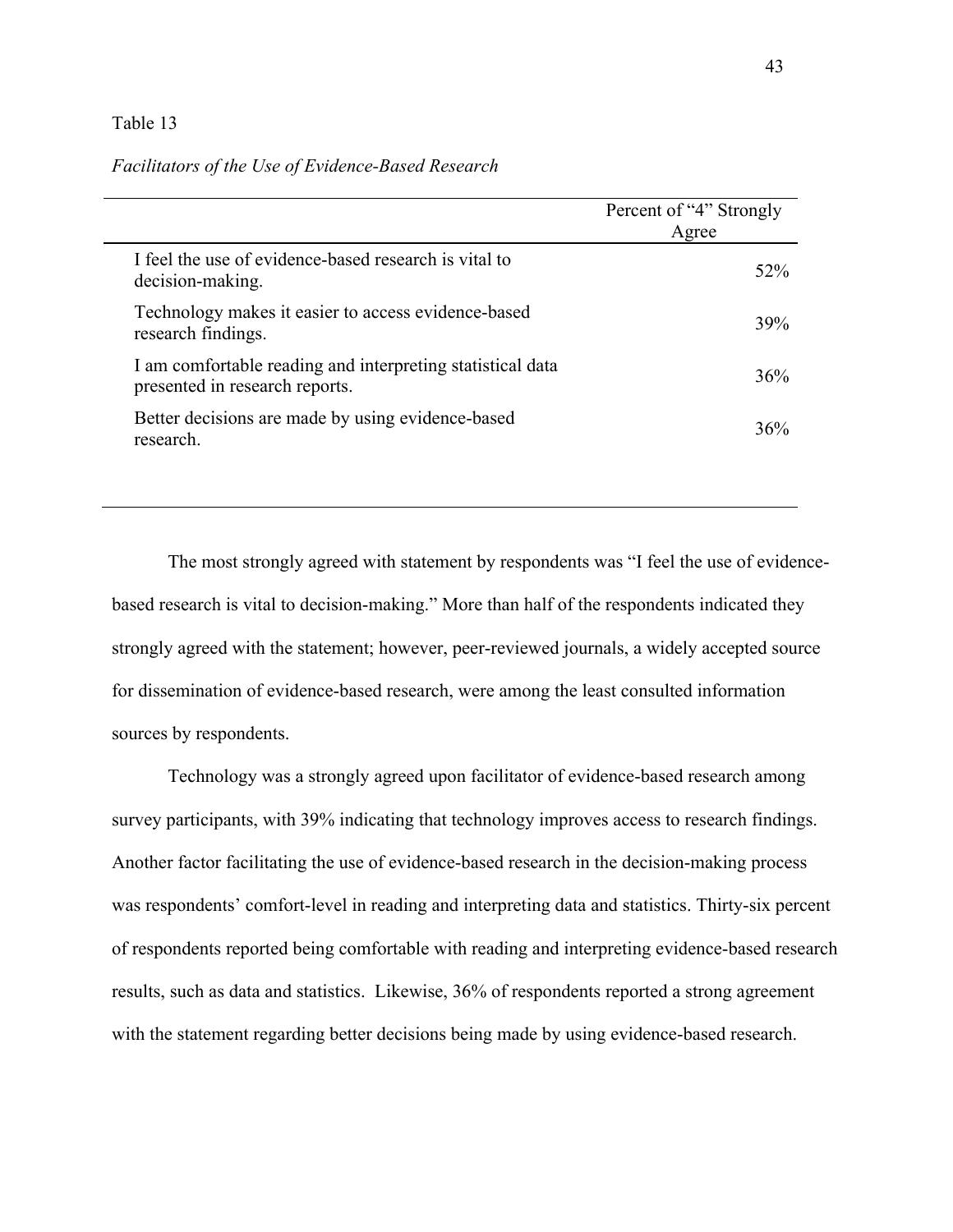A strong positive relationship was observed between facilitators in the use of and reliance on evidence-based research, as displayed in Table 14. In general, policymakers who responded that evidence-based research is vital to decision-making were more likely to rely on evidencebased research in the decision-making process.

## Table 14

*Bivariate Correlation Between the Policymakers' Reliance on Evidence-Based Research and Facilitators to the Use of Evidence-Based Research*

|                                                                       | Reliance on<br>Evidence-Based<br>Research | Perceptions of<br>Evidence-Based<br>Research as Vital to<br>decision-making |
|-----------------------------------------------------------------------|-------------------------------------------|-----------------------------------------------------------------------------|
| Reliance on Evidence-Based Research                                   |                                           | 737**                                                                       |
| Perceptions of Evidence-Based Research as<br>Vital to Decision-Making | 737**                                     |                                                                             |

\*\*Correlation is significant at the p < 0.01 level (two-tailed).

# **RQ6: What factors serve as barriers to the use of evidence-based research by local board of education policymakers in the decision-making process?**

The sixth research question addressed the issue of barriers or circumstances, facts, or influences that interfere with or inhibit the use of evidence-based research in the policymaking process. Respondents were asked to review a list of seven statements and rate the extent to which they agreed or disagreed with each of the statements, based on a one-to-four Likert-type scale. Table 15 displays respondents' identification of barriers to the use of evidence-based research.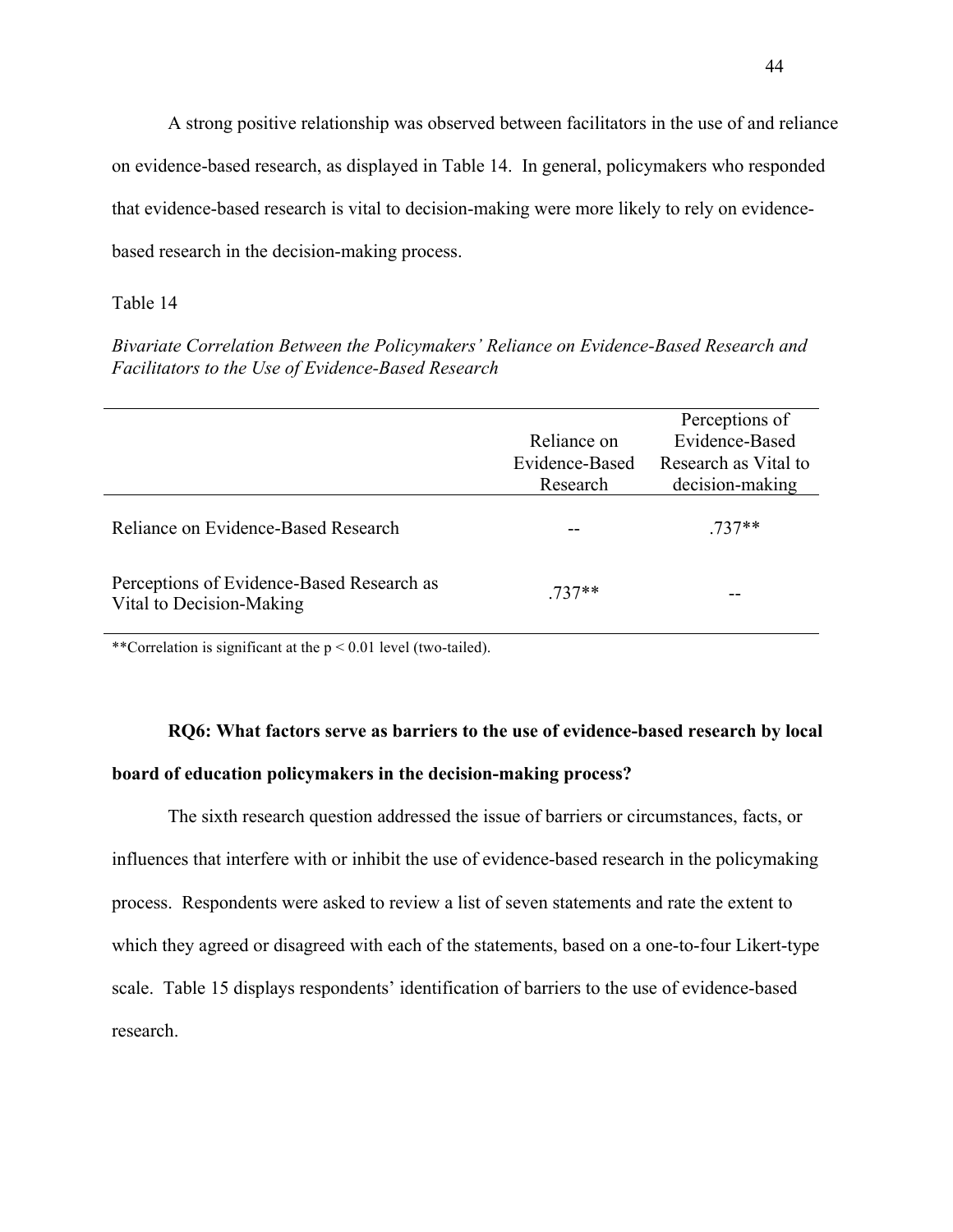# Percent of "4" Strongly Agree Research reports are often too lengthy. 35% It is hard to find time to read research reports. 17% The volume of research available to me is overwhelming. 11% Research reports are presented in an unreadable format. 11% Knowing where to look for evidence-based research online is confusing. 11% and the contract of cylinder-based research that the state of the state of the state of the state of the state of the state of the state of the state of the state of the state of the state of the s

*Barriers to the Use of Evidence-Based Research* 

The most significant barrier to the use of evidence-based research, as perceived by respondents, pertained to the lengthiness of research reports. Thirty-five percent of respondents strongly agreed with the statement "[r]esearch reports are often too lengthy." Another 45% of respondents agreed with the statement, while only 3% strongly disagreed that research reports are too lengthy. The second-most significant barrier to using evidence-based research is time. Of policymakers surveyed, 73% either agreed or strongly agreed that it is difficult to find time to read research reports.

A strong positive relationship exists between the barriers to the use of evidence-based research and perceived lengthiness of research reports, as is displayed in Table 16.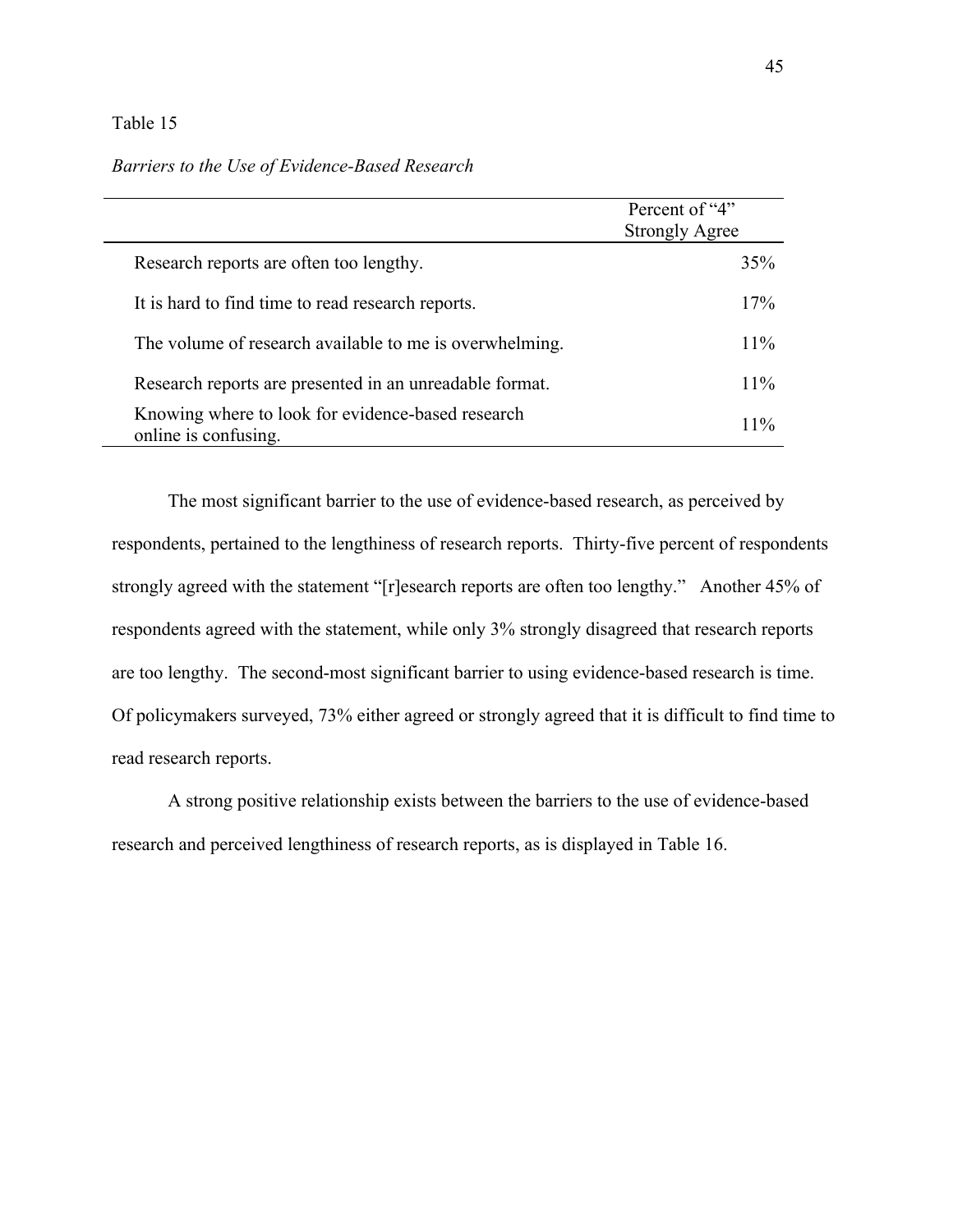*Bivariate Correlation Between the Policymakers' Reliance on Evidence-Based Research and Barriers to the Use of Evidence-Based Research*

|                                     | Reliance on<br>Evidence-Based<br>Research | Perceptions of<br>Report Length |
|-------------------------------------|-------------------------------------------|---------------------------------|
| Reliance on Evidence-Based Research | --                                        | $.792**$                        |
| Perceptions of Report Length        | $.792**$                                  | --                              |

\*\*Correlation is significant at the  $p < 0.01$  level (two-tailed).

# **RQ7: What role, if any, do intermediaries play in the decision-making process of local board of education policymakers?**

The seventh research question sought to examine the role of intermediaries in the decision-making process. Intermediaries are individuals or organizations that transfer information between and among producers and consumers. Examples of types of intermediaries in the field of education include professional or membership organizations, universities or individual researchers, nonprofit and for-profit organizations or government agencies, and trusted individuals. The survey instrument listed 12 information sources consulted when making school-board-related decisions, and perceived intermediaries was extrapolated from the list to determine the role, if any, of intermediaries. The data in Table 17 indicate the potential role of intermediaries in the decision-making process.

According to the examples, intermediaries are often professional or membership organizations, an information source listed on the survey instrument. Additionally, trusted individuals are considered intermediaries and the sources – including superintendent, board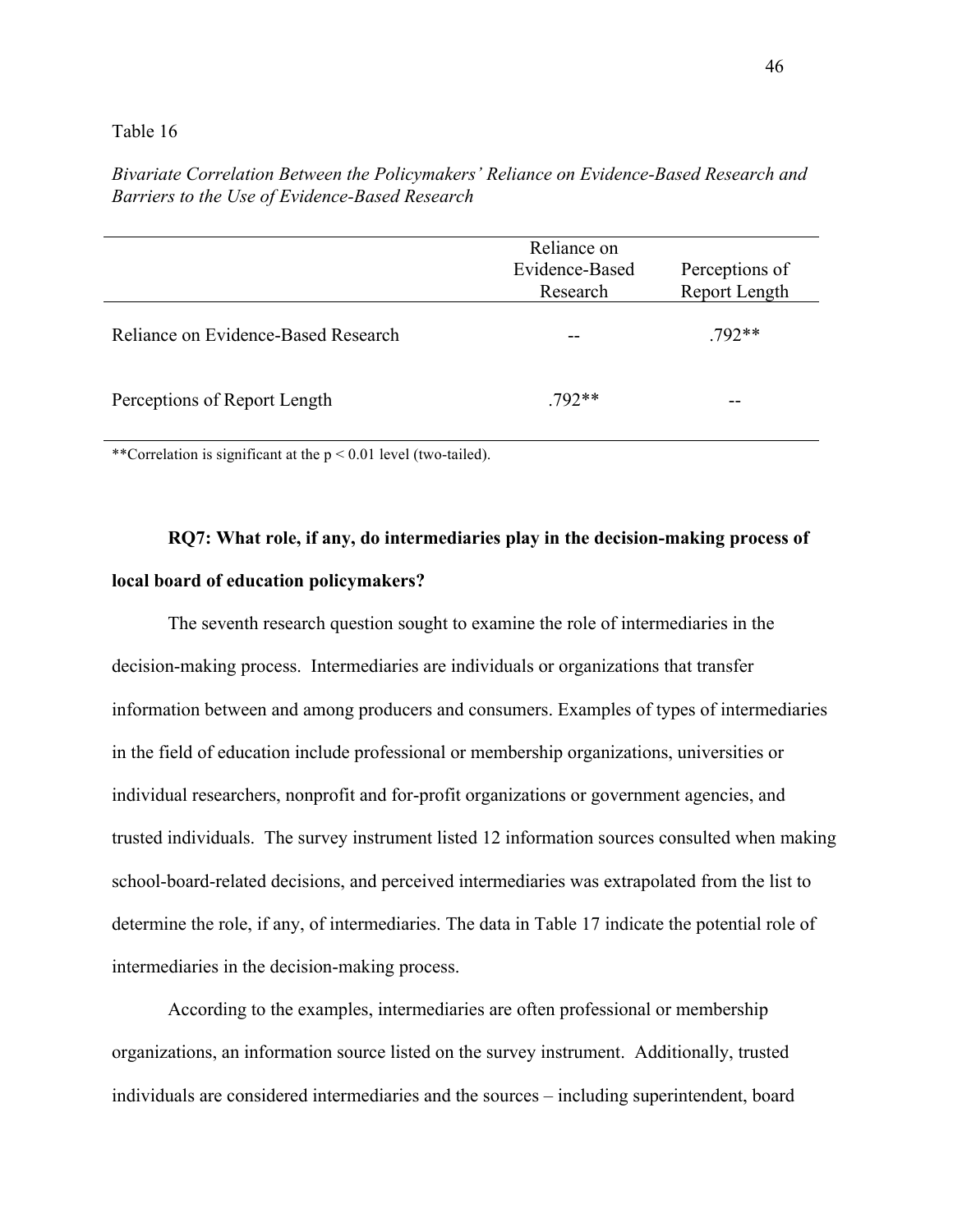office personnel, and school-based personnel – fall into the category of trusted individuals. The categories including universities or individual researchers and nonprofit and for-profit organizations or government agencies were not included in the survey; however, of the nine open-ended responses collected from surveys, four listed an individual, organization, or agency, which could be considered an intermediary. A list of verbatim open-ended responses appears in Appendix D.

Table 17

*The Role of Intermediaries* 

| Source Consulted              | Ranking out of<br>12 |
|-------------------------------|----------------------|
| Superintendent                |                      |
| School-based Personnel        |                      |
| <b>Board Office Personnel</b> |                      |
| Members of Prof Organizations | ⇁                    |

# **RQ8: Are there demographic factors that affect local board of education**

## **policymakers' use of evidence-based research?**

The final research question examined demographic factors, and survey respondents were asked to answer seven questions related to demographics in order to both provide depth to the analysis and to provide information on how researchers may tailor research reports to better meet the needs of consumers. Basic questions included primary role, highest level of education, county size, population density, age, sex, and number of terms served of board of education.

A modest relationship presented itself between the number of terms a board member has served and the perceived credibility of the superintendent, illustrated in Table 18. Policymakers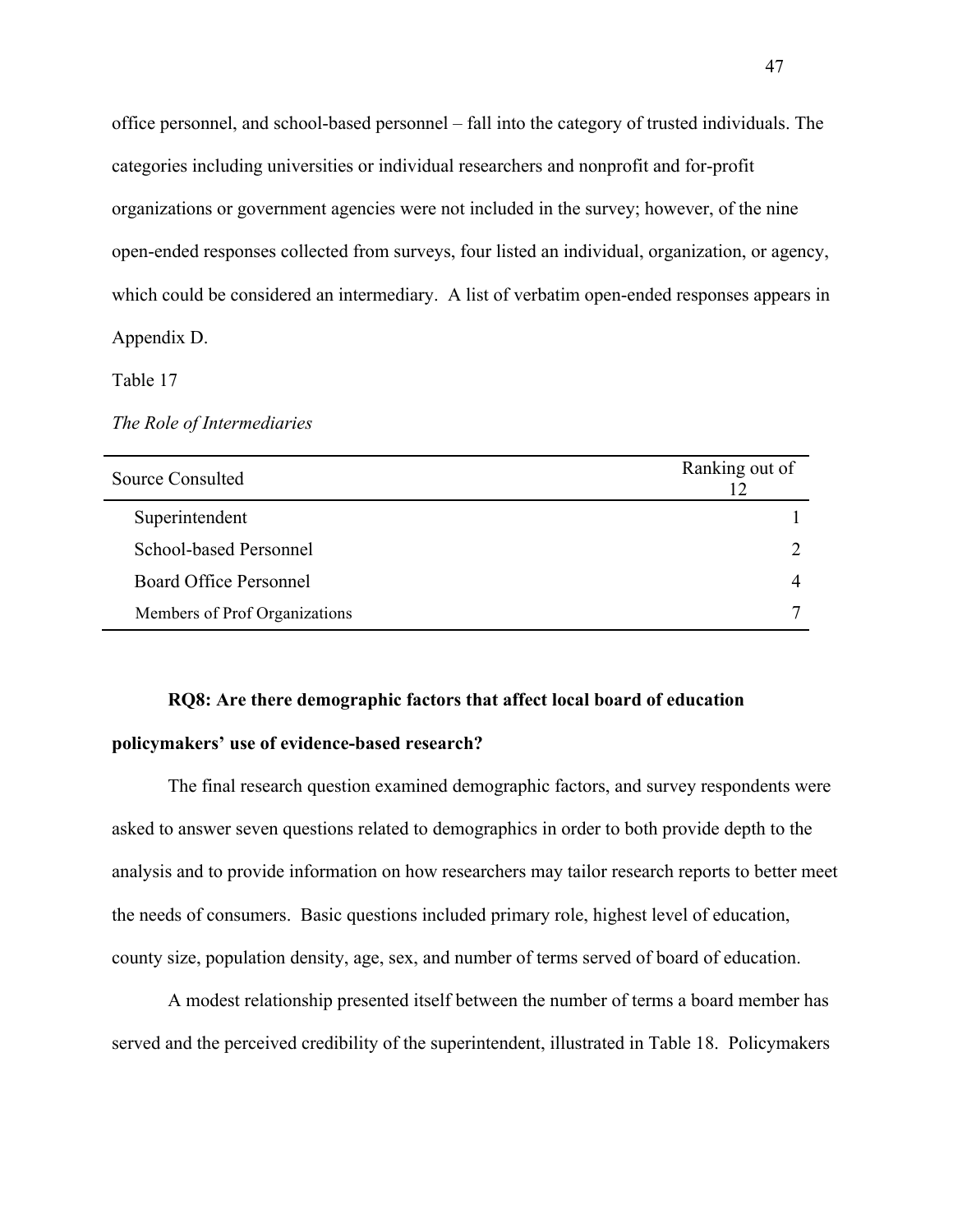who had served an increased number of terms were somewhat more likely to view the

superintendent as a credible source of information.

## Table 18

*Bivariate Correlation Between Number of Terms Served as County Board Member and Perception of Superintendent as an Information Source* 

|                                                  | Number of Terms     | Perceived      |
|--------------------------------------------------|---------------------|----------------|
|                                                  | Served as County    | Credibility of |
|                                                  | <b>Board Member</b> | Superintendent |
| Number of Terms Served as County Board<br>Member |                     | $.178*$        |
| Perceived Credibility of Superintendent          | $.178*$             |                |

\*Correlation is significant at the p < 0.05 level (two-tailed).

Further analysis of the demographic data also uncovered a positive relationship between the number(s) of terms of board members and their reliance on printed media during the last major school-board-related decision made. The higher the number of terms served by a board member, the more likely her reliance on printed popular media, such as newspapers, magazines, and websites. These data are arrayed in Table 19.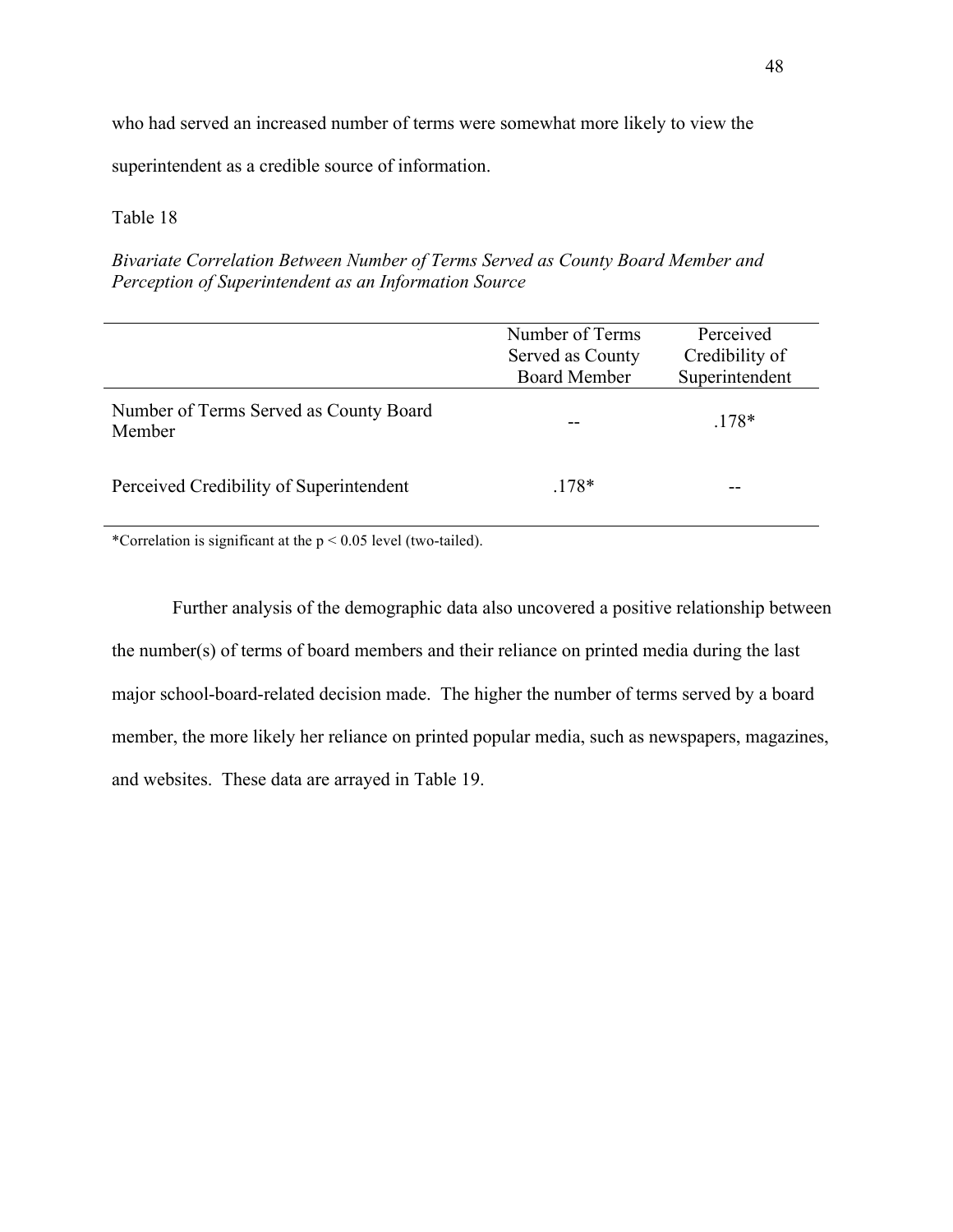|                                                  | Number of Terms<br>Served as County<br><b>Board Member</b> | Reliance on Printed<br>Popular Media |
|--------------------------------------------------|------------------------------------------------------------|--------------------------------------|
| Number of Terms Served as County Board<br>Member |                                                            | $.183*$                              |
| Reliance on Printed Popular Media                | $.183*$                                                    |                                      |

*Bivariate Correlation Between Number of Terms Served as County Board Member and Reliance on Printed Popular Media* 

\*Correlation is significant at the p < 0.05 level (two-tailed).

### **Summary**

The purpose of this study was to explore the role that evidence-based research plays in the decision-making process by local board of education members in West Virginia. Using data obtained through a researcher-created questionnaire administered to and collected from attendees during the 2016 West Virginia School Board Association Fall Conference, the study revealed notable findings. These findings, along with conclusions, implications, and recommendations, will be discussed in the following chapter.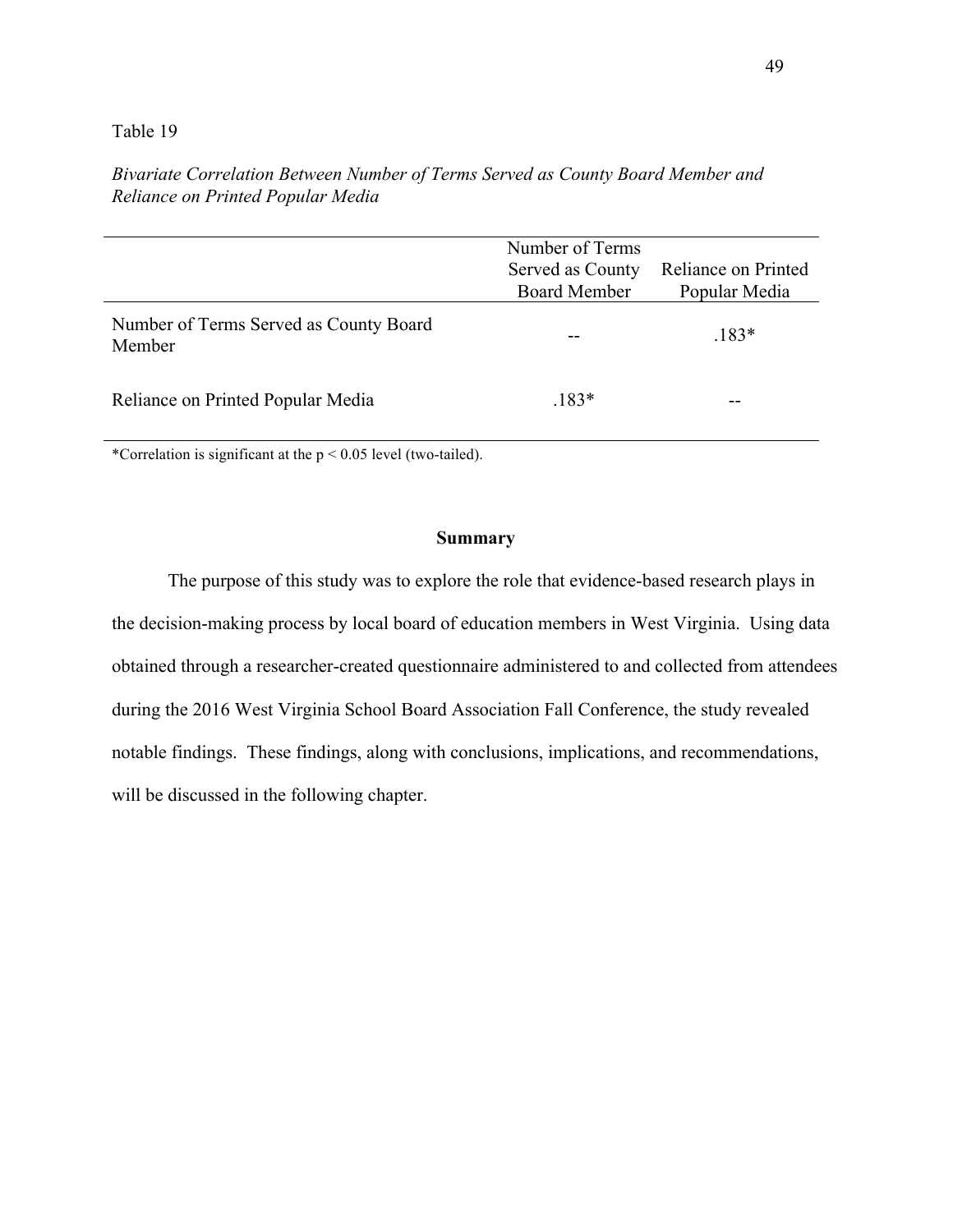### **CHAPTER FIVE**

#### **SUMMARY, IMPLICATIONS, AND RECOMMENDATIONS**

A review of relevant literature suggests a lack of substantial use of evidence-based research by educational policymakers (Asen et al., 2013; Honig & Coburn, 2008; Nelson et al., 2009; Tseng & Nutley, 2014). Increasing the effective implementation of evidence-based research in schools could play a critical role in improving the quality of public education; moreover, researchers need to understand how their work can better help to shape decisionmaking among policymakers to ultimately encourage the development of better-informed educational policy.

### **Purpose**

The purpose of this non-experimental, descriptive study was to examine the extent to which evidence-based research influences the decision-making processes as perceived by local board of education policymakers in West Virginia. An analysis was conducted on the perceptions of local-level, PK-12 policymakers regarding the sources of information they use in the decision-making process; whether and how evidence-based research is relied upon; whether evidence-based research is considered credible and usable; and what barriers, facilitators, and demographic data may play roles in the decision to use evidence-based research in the decisionmaking process. The following research questions were addressed:

- 1. What sources of information are used by local board of education policymakers in the decision-making process?
- 2. To what extent, if any, do local board of education policymakers rely upon evidencebased research in the decision-making process?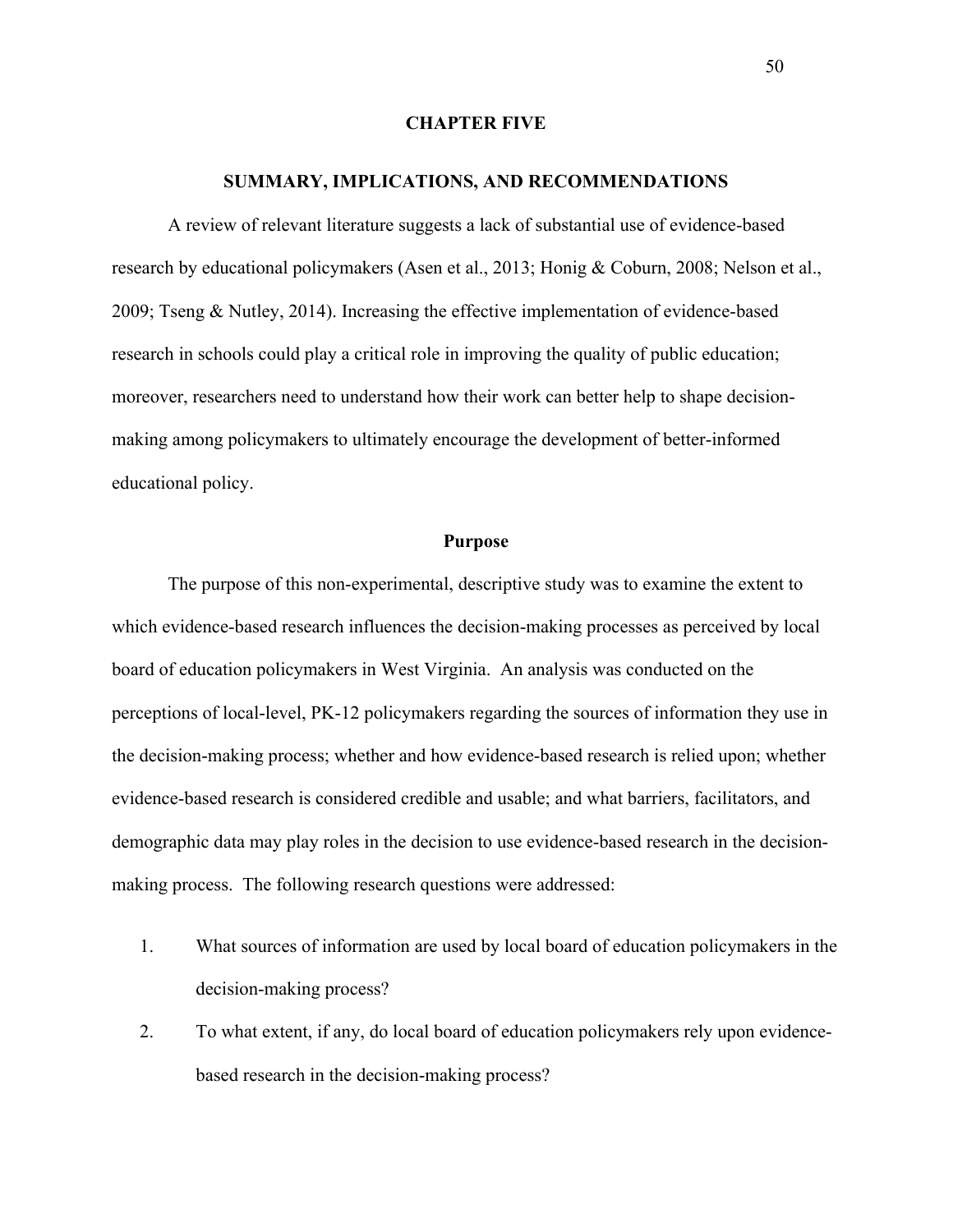- 3. What perceptions do local board of education policymakers have related to the overall credibility of evidence-based research?
- 4. What perceptions do local board of education policymakers have related to the overall usefulness of evidence-based research?
- 5. What factors facilitate the use of evidence-based research by local board of education policymakers in the decision-making process?
- 6. What factors serve as barriers to the use of evidence-based research by local board of education policymakers in the decision-making process?
- 7. What role, if any, do intermediaries play in the decision-making process of local board of education policymakers?
- 8. Are there demographic factors that affect local board of education policymakers' use of evidence-based research?

### **Population and Sample**

The population for this research study was designed to include all members of the county boards of education of the 55 counties in the state of West Virginia (*N* = 275). The sample, however, was limited to participants of the 2016 West Virginia School Board Association (WVSBA) Fall Conference (*n* = 204, for a survey return rate of 77%). All attendees at the 2016 WVSBA Fall Conference were invited to participate in the survey, in an attempt to ensure that sufficient data were obtained for analysis.

### **Methods**

A researcher-developed, paper survey (Appendix C) was used to collect multiple choice, Likert-type, and open-ended responses from all attendees of the 2016 West Virginia School Board Association Fall Conference. The data were entered into and analyzed via SPSS Statistics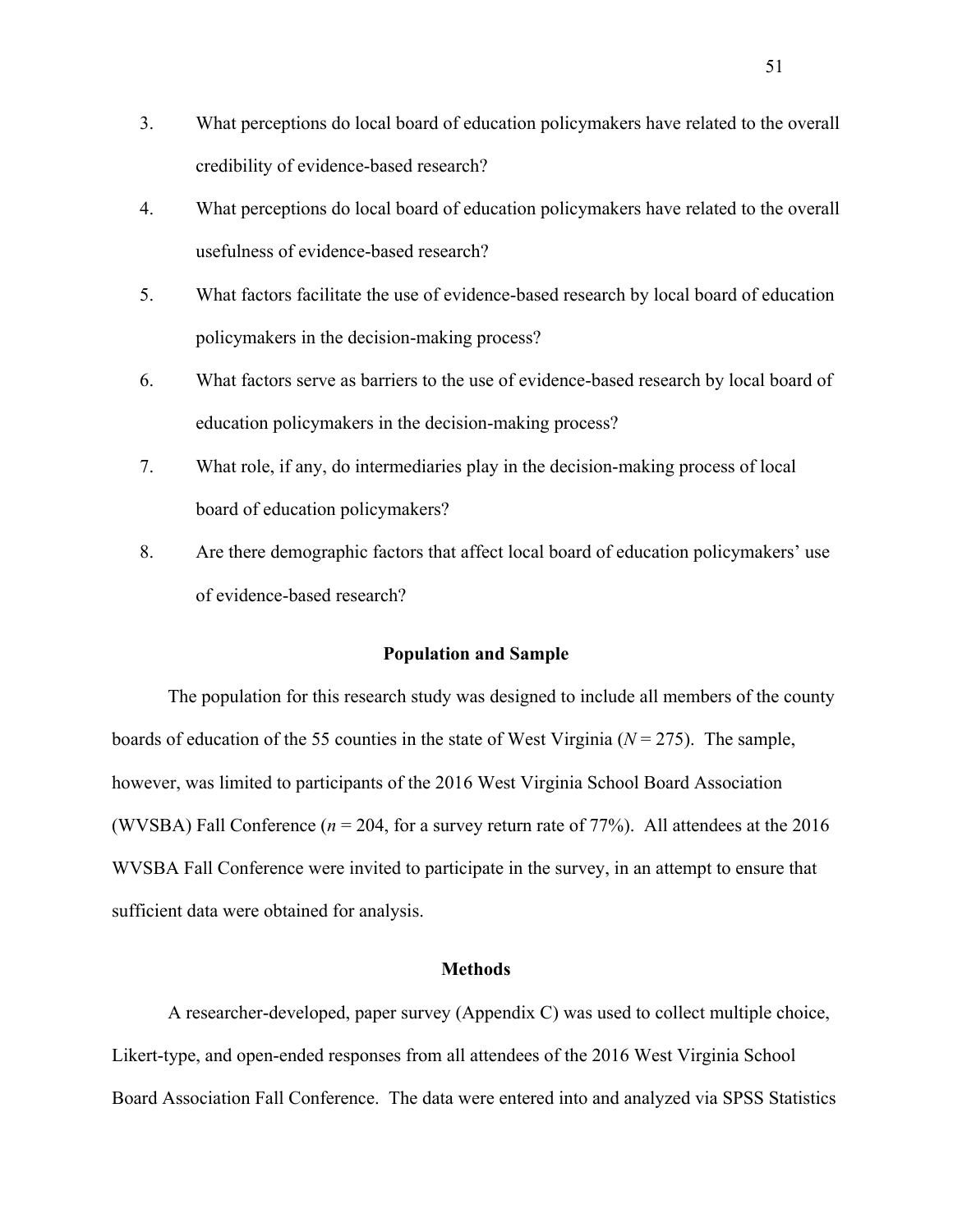23 to provide descriptive and comparative results from survey responses. Results from the openended questions were examined through an emergent-category analysis to further elicit respondents' insights regarding the research questions. All findings are summarized in the sections that follow.

### **Summary of Findings**

# **RQ1: What sources of information are used by local board of education policymakers in the decision-making process?**

Local-level board of education members' most frequently consulted information sources included the superintendent, school-based personnel, board office personnel, and personal experience when making school-board-related decisions. The single most frequently consulted source was the superintendent, with 61% of respondents reporting the superintendent as a heavily used source of information when making major school-board-related decisions and 51% of respondents indicating the superintendent as the single most influential source relative to decision-making. Interestingly, even members of the general public were cited more frequently as trusted sources of information than professional journals, a form of evidence-based research, indicating a preference for direct, perhaps even face-to-face communication with local others in seeking information. Survey respondents consulted least frequently and relied least heavily on social media, broadcast media, printed popular media, and professional journals.

# **RQ2: To what extent, if any, do local board of education policymakers rely upon evidencebased research in the decision-making process?**

Evidence-based research, in the form of professional journals, was neither heavily used nor frequently consulted in the decision-making process by local-level, PK-12 board of education members in West Virginia, which should be a matter of concern for researchers. Peer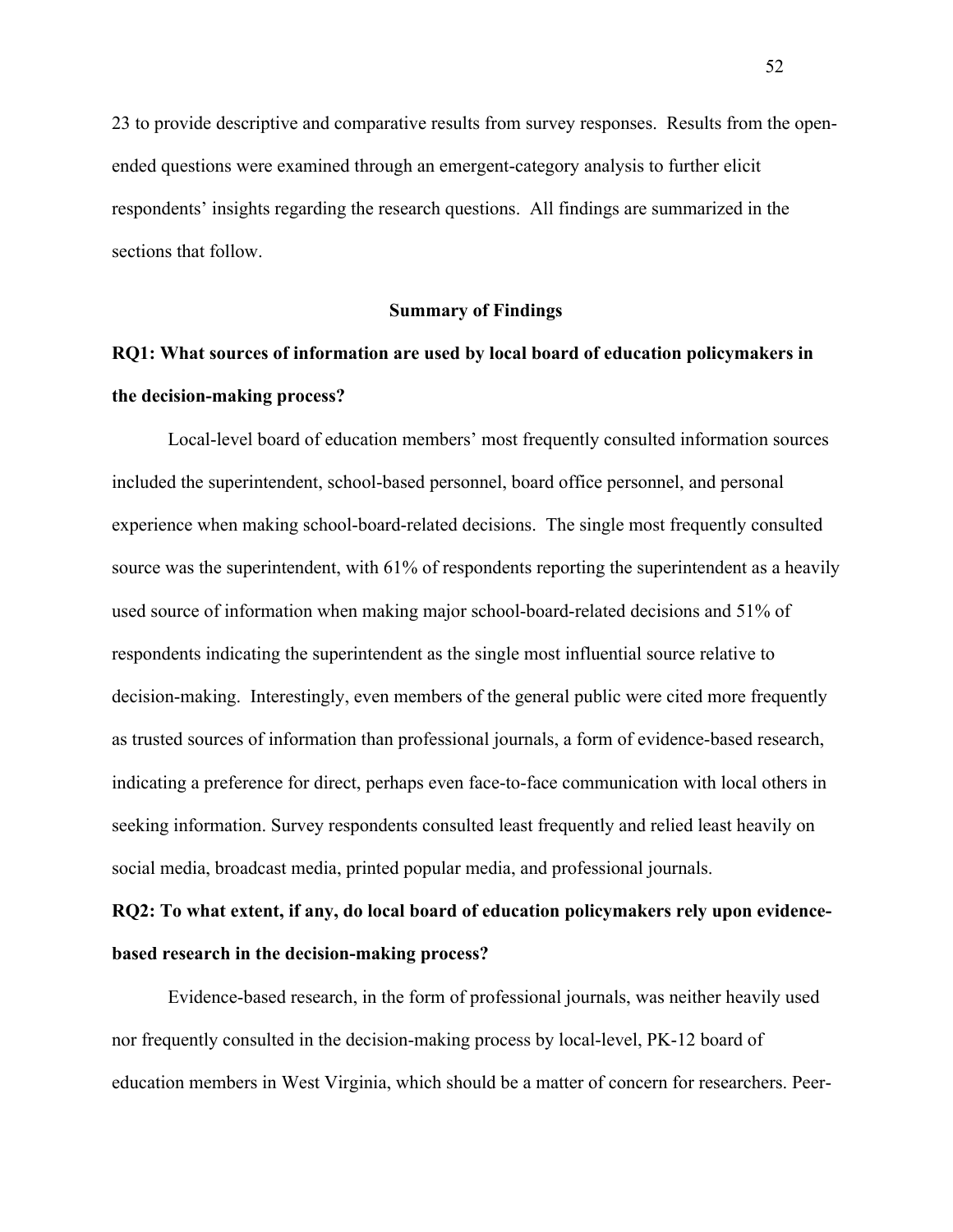reviewed academic journals are widely accepted in higher education as the gold standard for the dissemination of credible research and are the primary outlets for academic researchers, whose work must be published in such journals to meet promotion and tenure expectations. With only 2% of survey respondents indicating they heavily used professional journals and an alarming 60% responding that they did not use them at all in decision-making, researchers may have to rethink how to best share their findings with these local-level, PK-12 policymakers. Along the same lines, professional journals were among the least frequently consulted information sources listed, with 13% of respondents indicating they found professional journals "not at all useful" when making school-board-related decisions.

# **RQ3: What perceptions do local board of education policymakers have related to the overall credibility of evidence-based research?**

Credibility was defined for the purposes of this study as the extent to which information sources were considered by survey respondents to be believable, generally accepted as true, or honest. Evidence-based research, in the form of professional journals, was considered very credible by only 10% and not at all credible by 13% of those surveyed. The single most credible information source was the superintendent, with 68% reporting the source as very credible. Professional and personal experience and school-based personnel also emerged among the most credible sources reported by survey respondents, again suggesting (as was the case with responses to RQ1) that they have a preference for relying on their own experience and the experience of those whom they know and with whom they work most closely. The least credible information sources included social media, broadcast media, and printed popular media. **RQ4: What perceptions do local board of education policymakers have related to the** 

### **overall usefulness of evidence-based research?**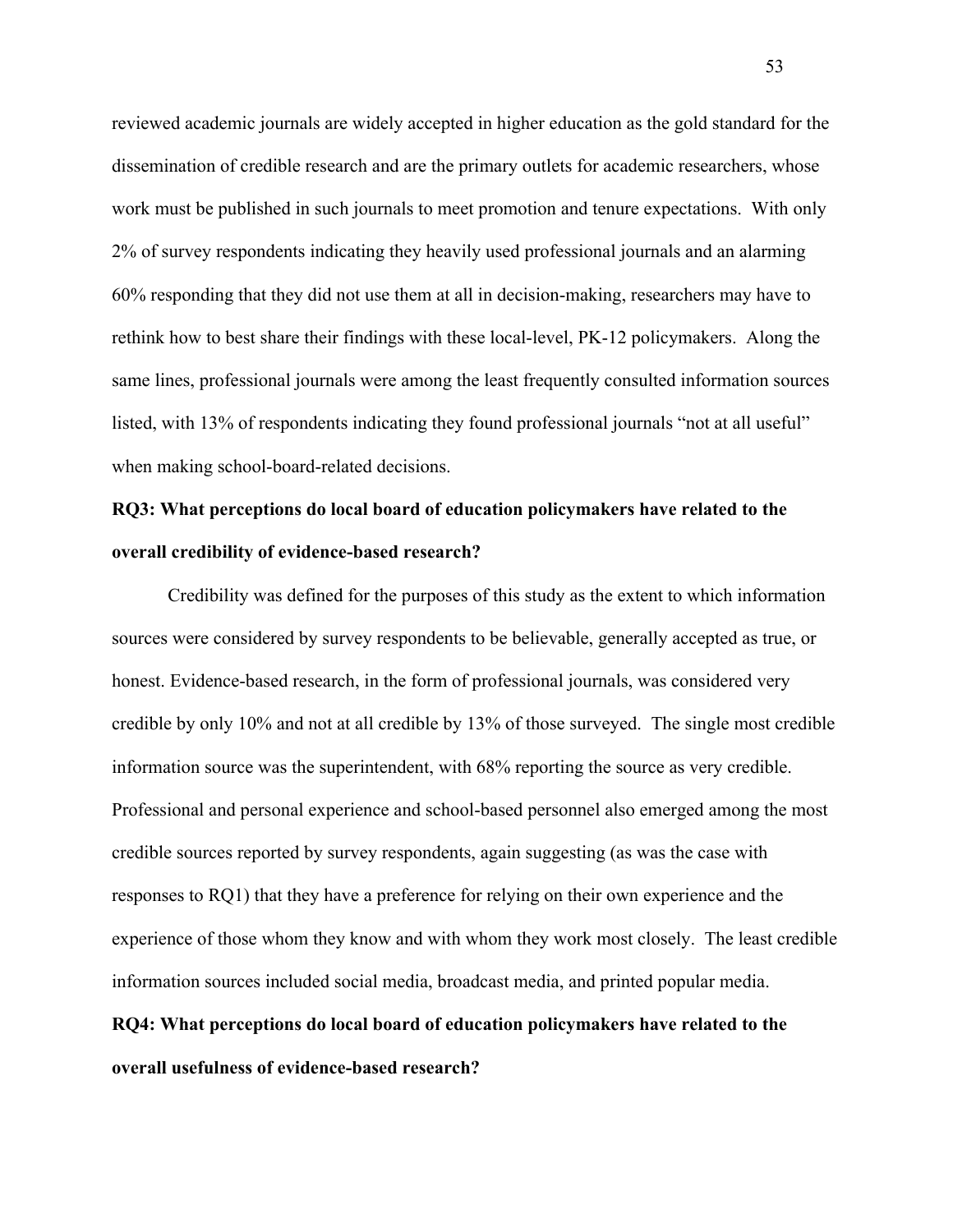The overall usefulness (defined for the purpose of this study as the quality of having practical worth or applicability in the decision-making process) of evidence-based research was measured by respondents' perceptions of the utility of 12 information sources. Evidence-based research, in the form of professional journals, was reported to be very useful by 15% of survey respondents, but was again – consistent with the findings on credibility – considered not at all useful by 13% of respondents. Although more than a third of respondents reported being comfortable reading and interpreting data and statistics, it is apparent that their comfort level does not elevate evidence-based research to the top of the most-useful-information-sources list. Of the 12 information sources, the single most useful – as was the case with the most heavily consulted source of information and the most credible source – was the superintendent. Seventythree percent of local-level policymakers reported the superintendent to be very useful as a source. Among the other most useful sources were school-based and board office personnel and professional experience.

# **RQ5: What factors facilitate the use of evidence-based research by local board of education policymakers in the decision-making process?**

Technology was considered a moderate facilitator of evidence-based research among survey participants, with 39% indicating that technology improves access to research findings. Another factor facilitating the use of evidence-based research in the decision-making process was respondents' comfort-level in reading and interpreting data and statistics, with 36% reported being comfortable doing so. Likewise, 36% of respondents reported a strong agreement with a statement that better decisions can be made by using evidence-based research. Regardless of the fact that survey respondents reported a measurable level of comfort reading and interpreting data and statistics and adequate access to research findings through technology, however, evidence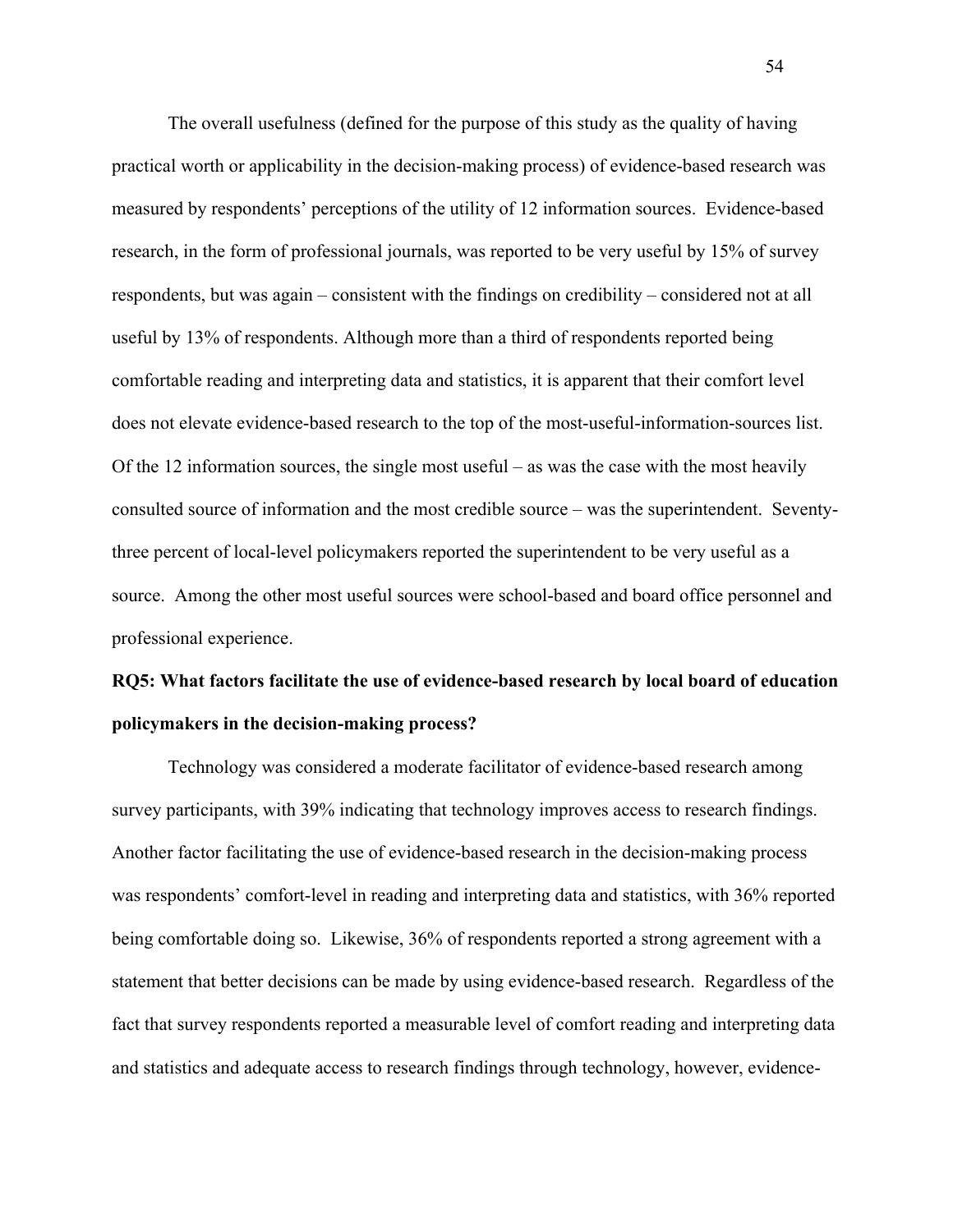based research was nonetheless reportedly used very little in decision-making. Additionally, even though only one in ten respondents reported being more likely to trust research by someone they know, policymakers repeatedly cited consulting and relying on those whom they know and with whom they work closely, primarily the superintendent. This implies that researchers may have to reconsider how to best distribute their findings via those who seem to have the most credibility with local-level policymakers.

# **RQ6: What factors serve as barriers to the use of evidence-based research by local board of education policymakers in the decision-making process?**

The most significant barrier to using evidence-based research, as perceived by survey respondents, pertained to the lengthiness of reports. Eight of ten respondents (80%) agreed or strongly agreed that research reports are too lengthy, and 73% agreed or strongly agreed that it is difficult to find time to read research reports. Considerations including the volume of research available, the unreadable format of research reports, and knowing where to look for research were also perceived as barriers, although not to same the degree as lengthiness and time. With hurdles including time constraints and perceived lengthiness of reports deterring policymakers from reading research, researchers may want to consider including executive summaries in their documents or reducing findings to a list rather than a narrative format in order to encourage these policymakers to consider their work.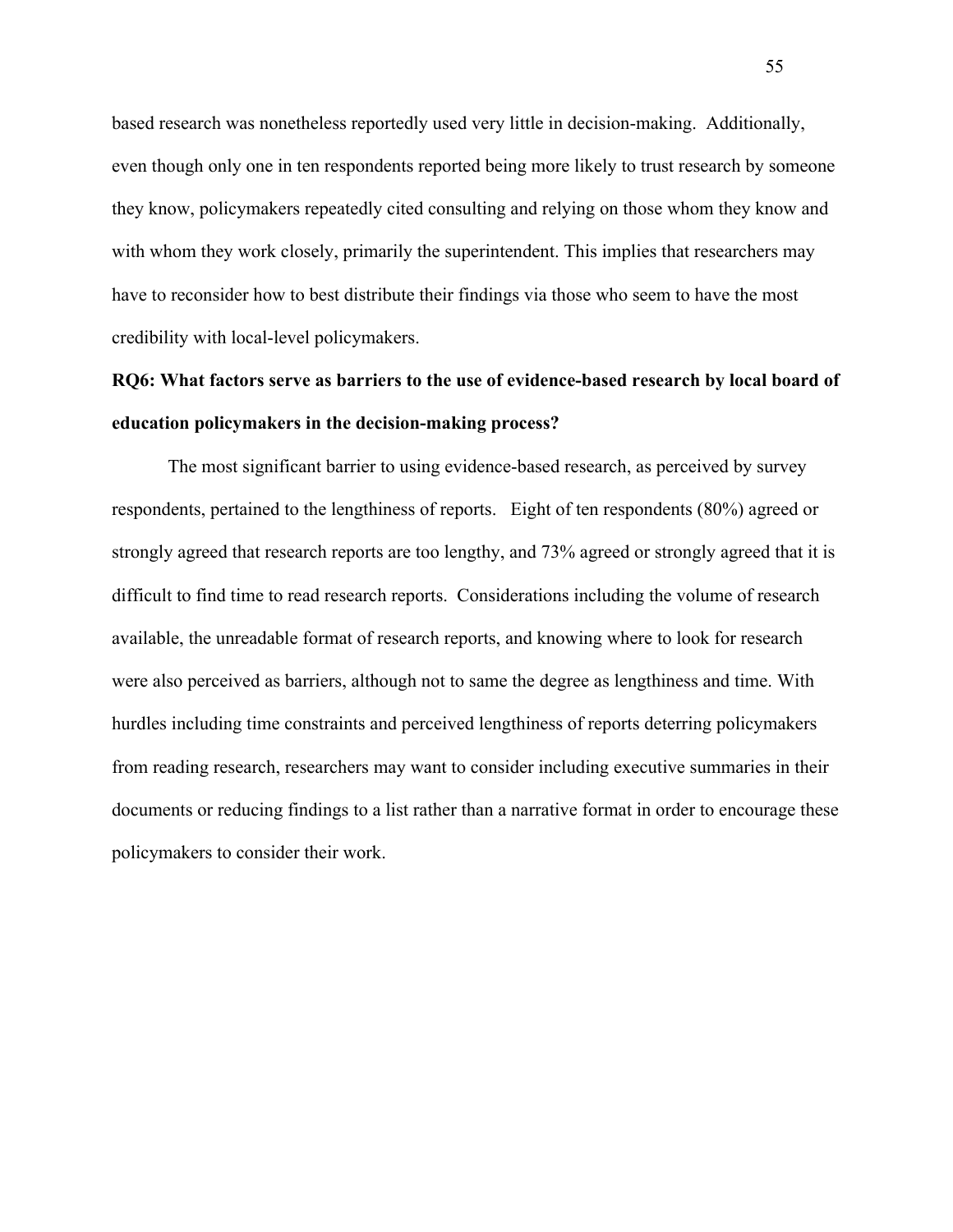# **RQ7: What role, if any, do intermediaries play in the decision-making process of local board of education policymakers?**

Intermediaries are individuals or organizations that transfer information between and among producers and consumers. Examples of types of intermediaries in the field of education include professional or membership organizations, universities or individual researchers, nonprofit and for-profit organizations or government agencies, and trusted individuals (e.g. superintendent, school-based personnel, board office personnel, members of professional organizations, etc.). Intermediaries, extrapolated from the list of 12 sources of information on the survey, appeared among the most frequently consulted sources. The superintendent, considered a trusted individual who transfers information between and among research producers and board members, was the most frequently consulted source of information, in addition to being the most credible, most useful, and most heavily relied upon source of information when making school-board-related decisions. Other trusted individuals considered intermediaries (i.e., school-based personnel, board office personnel, and members of professional organizations) ranked second, fourth, and seventh most frequently consulted respectively. Clearly, as has been demonstrated above as well, policymakers prefer to ask others whom they trust for decisionmaking guidance; and while they would rather rely on intermediaries, when left to decipher evidence-based research on their own, the preferred format is a short, informative summary.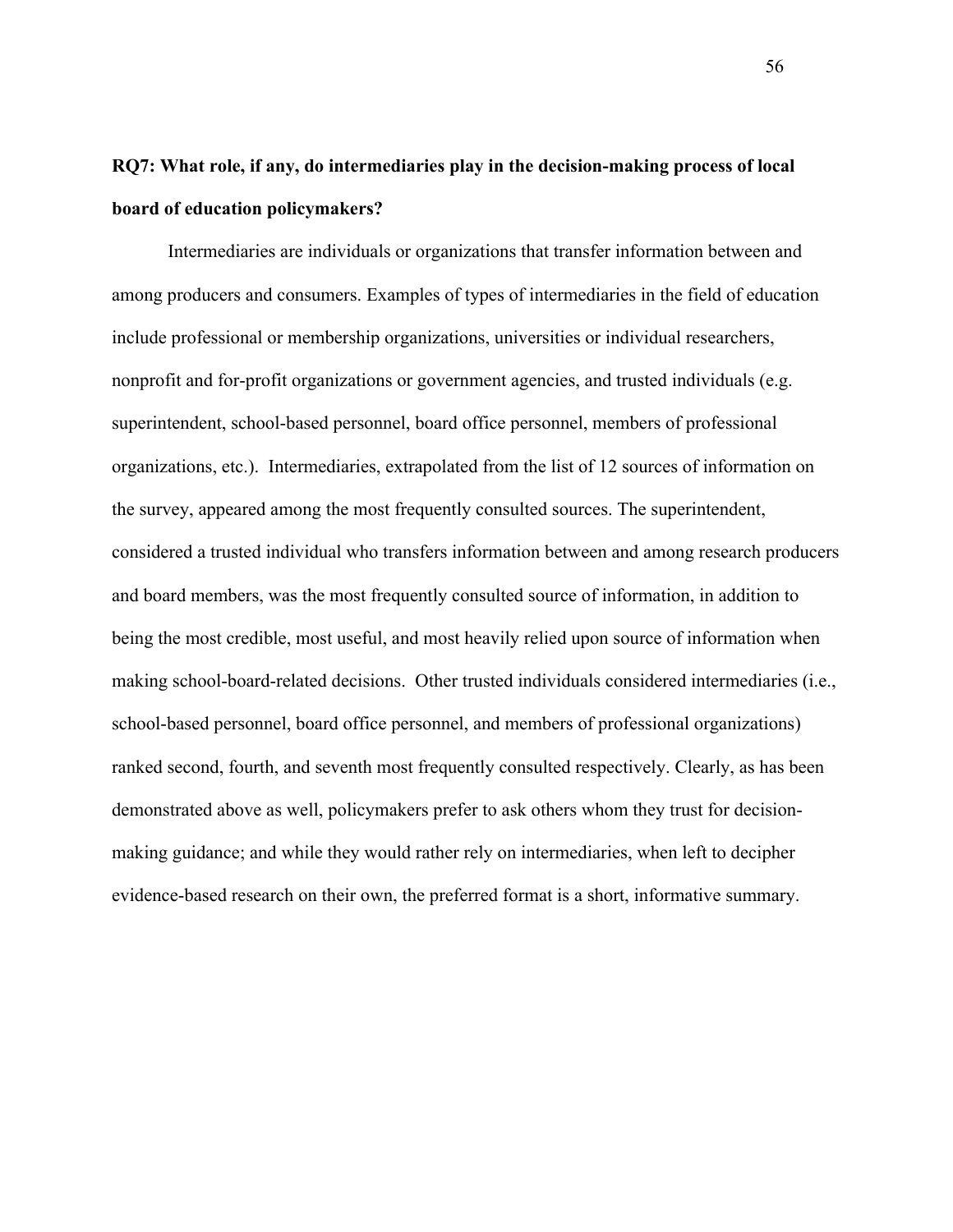# **RQ8: Are there demographic factors that affect local board of education policymakers' use of evidence-based research?**

The survey respondents consisted of 91 males, 57 females, and 10 individuals who chose not to identify their sex. Thirty-nine percent of survey respondents were currently serving in their first term as county board of education members. A sizeable number of respondents had obtained college degrees, with 55% indicating they had graduate degrees. Only two of the demographic variables were found to interact with any of the research questions, one of them a positive relationship between the number of terms served as a board member and perceived credibility of the superintendent. The second was a modest positive relationship between number of terms served as a board member and reliance on printed popular media. An increase in perceived credibility of the superintendent on the part of experienced board members is a logical development. A natural reaction for veteran policymakers, who themselves are elected public servants, would likely be to appreciate the counsel of the overseer of a school system.

### **Implications**

"In a high-stakes world of 24-hour news cycles, a contentious political climate, rising costs, shrinking budgets, and increased competition for available resources, modern policymakers are faced with tremendous pressure to make timely, mindful, and well-informed decisions" (Treadway, 2015, p. 94). To the extent that credible, evidence-based research has (or should have) a role to play in the crafting of "well-informed decisions," understanding how policymakers use such research is vital – not only to the researchers who produce it, but to the entire education enterprise. Both students and the broader society deserve institutions that rely on the best available information to make decisions, and this study sought to elicit the perceptions of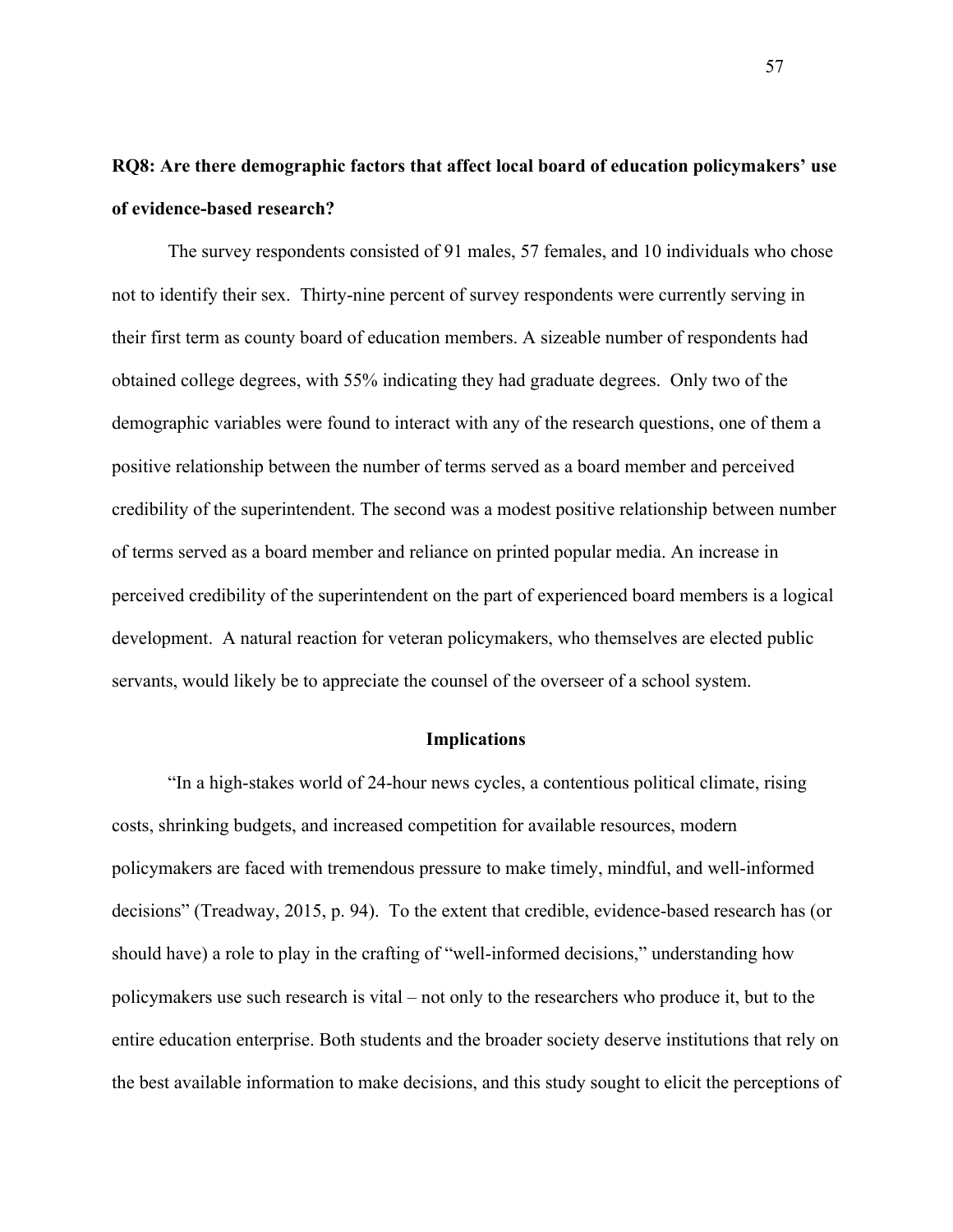PK-12 policymakers in West Virginia on the use of evidence-based research in their decisionmaking.

This particular group of policymakers has been overlooked in many studies, despite the obvious role they play in determining the various dimensions of an education system for millions of students. Researchers need to better understand what sources of information policymakers use in that work and to what extent evidence-based research can serve to strengthen both the supply and demand of research and practice (Tseng, 2012).

Catalyzed by Treadway's findings (2015) on the use of evidence-based research in higher education and particularly by the findings of Nelson et al. (2009) in a small study of PK-12 policymakers, this study is largely confirmatory; that is, the results were much the same. All three studies found that while policymakers report that they think evidence-based research important, they nonetheless use it less than other types of information. If we are, as Treadway (2015) suggests, to build connections between information producers (researchers) and information consumers (policymakers), heeding what practicing policymakers have told us through these three studies is important.

The following recommendations may be beneficial to individual researchers, universities, professional organizations, and other producers of information designed to inform education policymaking.

• Consumers, in this case local PK-12 policymakers representing West Virginia's 55 county boards of education, consider research reports too lengthy. Despite respondents' indicating a high level of comfort reading and interpreting statistical data, there was a consistent a lack of use of evidence-based research compared to other information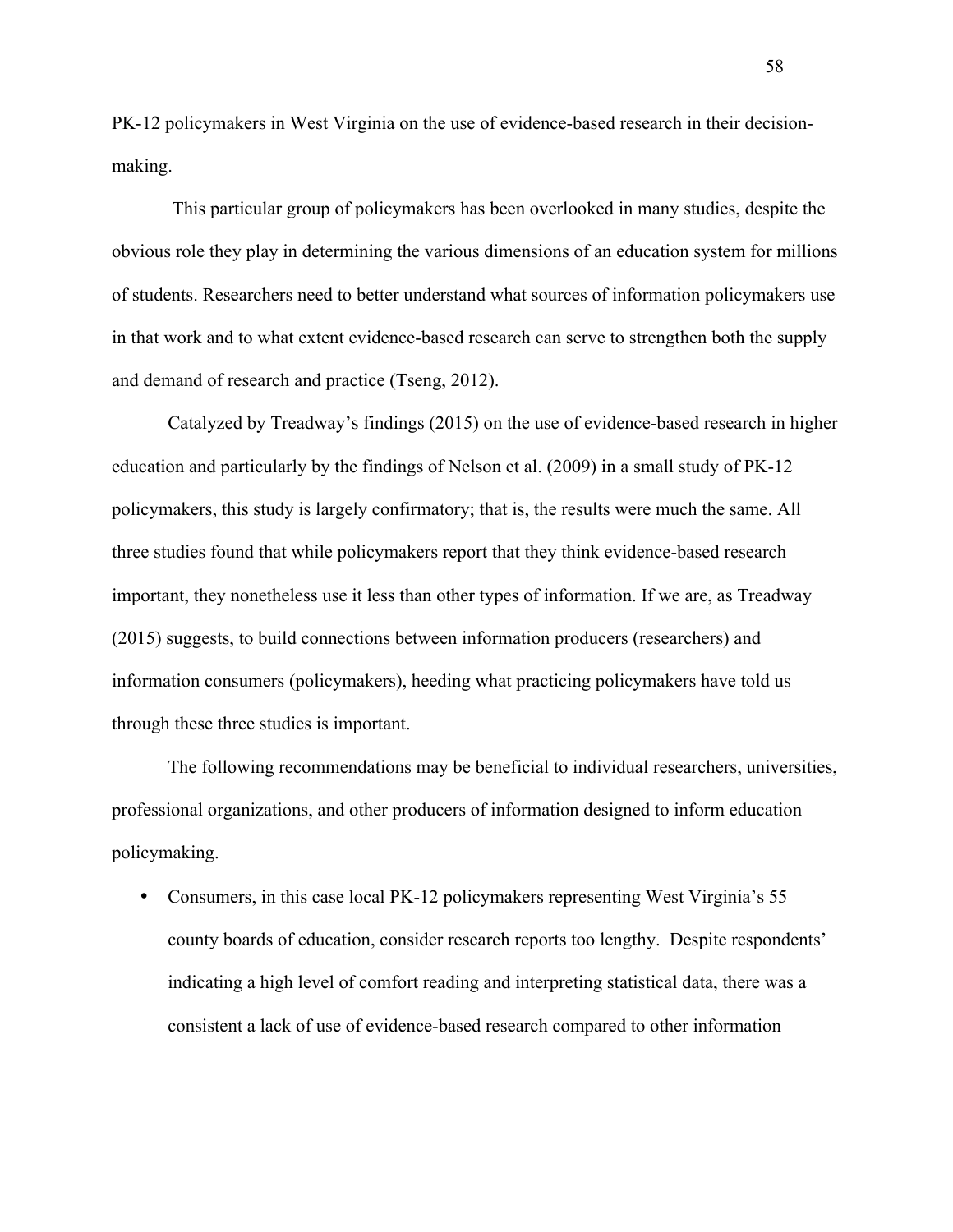sources. Researchers need to consider preparing shorter, informative summaries in order to meet the needs of policymakers.

- Over 50% of respondents indicated they strongly agreed that evidence-based research is vital to decision-making; however, professional journals, a widely accepted source for disseminating evidence-based research, were among the least consulted information sources by respondents. In fact, only 2% of respondents indicated they heavily used professional journals when making school-board-related decisions. If journals are rarely consulted, researchers may need to consider alternative means of disseminating their work publicly (e.g., through newspaper articles, open seminars that are not held only on campuses, speaking in public forums such as board of education meetings or legislative committee meetings, etc.) in order to reach policymakers.
- Intermediaries, in the form of trusted individuals, were among the most frequently consulted, most heavily relied upon, and found to be among the most credible and most useful information sources by survey respondents. That being the case, research must get into the hands of these intermediaries, preferably in the form of brief, non-ambiguous summaries, so the work of researchers can be passed along to policymakers and used to guide decisions.
- The superintendent emerged as the most frequently relied upon information source, with respondents reporting they consult the superintendent five times more frequently than evidence-based resources when making school-board-related decisions. Research intended for PK-12, local-level policymakers, thus, must be presented to superintendents.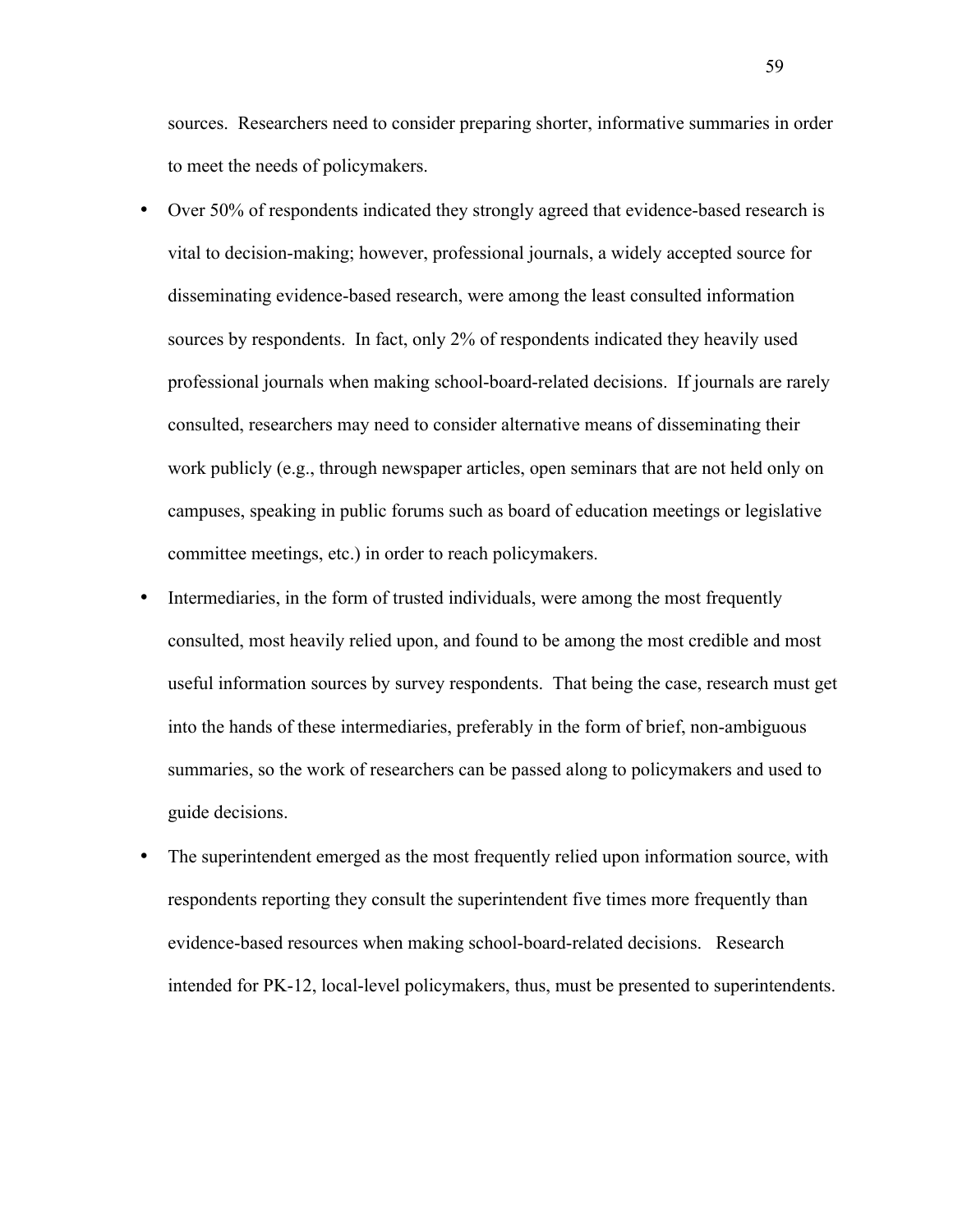### **Recommendations for Future Research**

This research study focused on the role of evidence-based research in the decisionmaking process among county board of education members in West Virginia. Findings from an extensive review of literature on the topic and an analysis of survey data revealed a number of opportunities for future research. These include the following.

- 1. This study was limited to local-level, PK-12 board of education policymakers in the state of West Virginia. Local board members are required to attend and complete a course of orientation before taking office. Board members in West Virginia must also obtain seven hours of annual training relating to boardsmanship, governance effectiveness, and school performance issues. Future research may involve replicating the study in a state with different demographics and organizational structures for PK-12 administration.
- 2. The superintendent emerged as the most frequently relied upon information source, with respondents reporting they consult the superintendent five times more frequently than other sources of evidence-based research when making school-board-related decisions. It may be beneficial for future study to explore superintendents' level of training in and experience with both the production and consumption of evidencebased research, their comfort levels with research design and analytical practices, the choices they make when deciding what information to share with board of education members, the formats they prefer, etc.
- 3. While survey respondents indicated evidence-based research as both vital to decisionmaking and directly related to better decisions, very little reliance on evidence-based research compared to other information sources emerged from data. It may be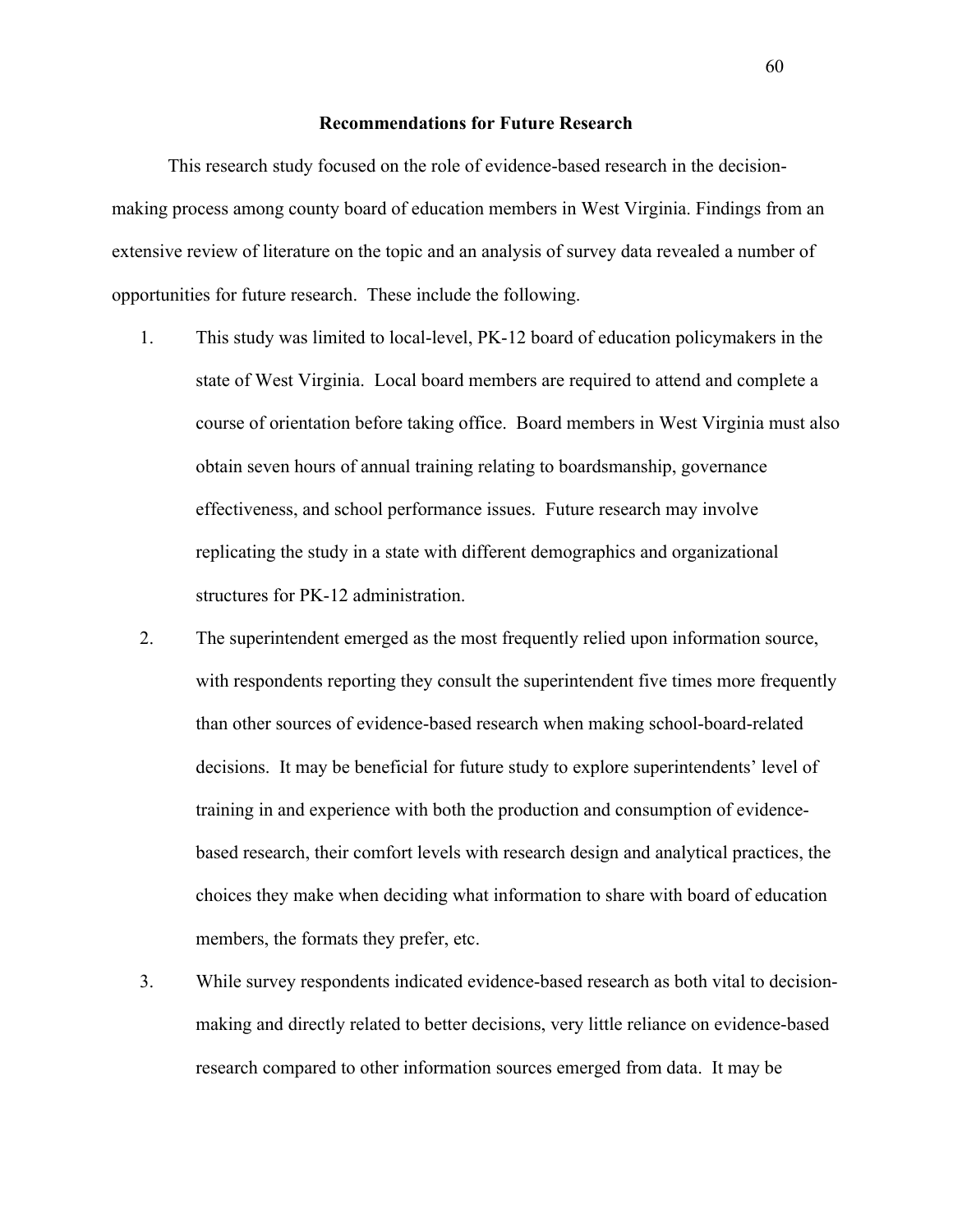beneficial to further study the reasons for this through a thorough qualitative examination of West Virginia policymakers' understandings of the term "evidence" to determine whether their interpretations conform to those discerned by Nelson et al. (2009).

- 4. The data from this study were limited to those collected from the researcher-created survey. Responses regarding barriers to the use of evidence-based research did not provide significant findings. Low percentages of respondents *strongly* agreed with statements from the survey, thereby suggesting the possibility of barriers being overlooked. Further research could involve a focus group of randomly selected registrants from a future WVSBA Fall Conference in an effort to further explore authentic barriers to the use of evidence-based research.
- 5. Finally, and perhaps most interesting, only 35% of the survey respondents agreed or strongly agreed that evidence-based research is required for the kinds of decisions they make. Studies by Treadway (2015) and Nelson et al. (2009) involving policymakers from a variety of educational institutions and levels likewise found none who reported relying heavily on evidence-based research in decision-making. A future the study on the role of evidence-based research specific to the kinds of decisions made by a sample population of state-level policymakers might prove beneficial, in an effort to assist researchers with a more widespread dissemination of their work.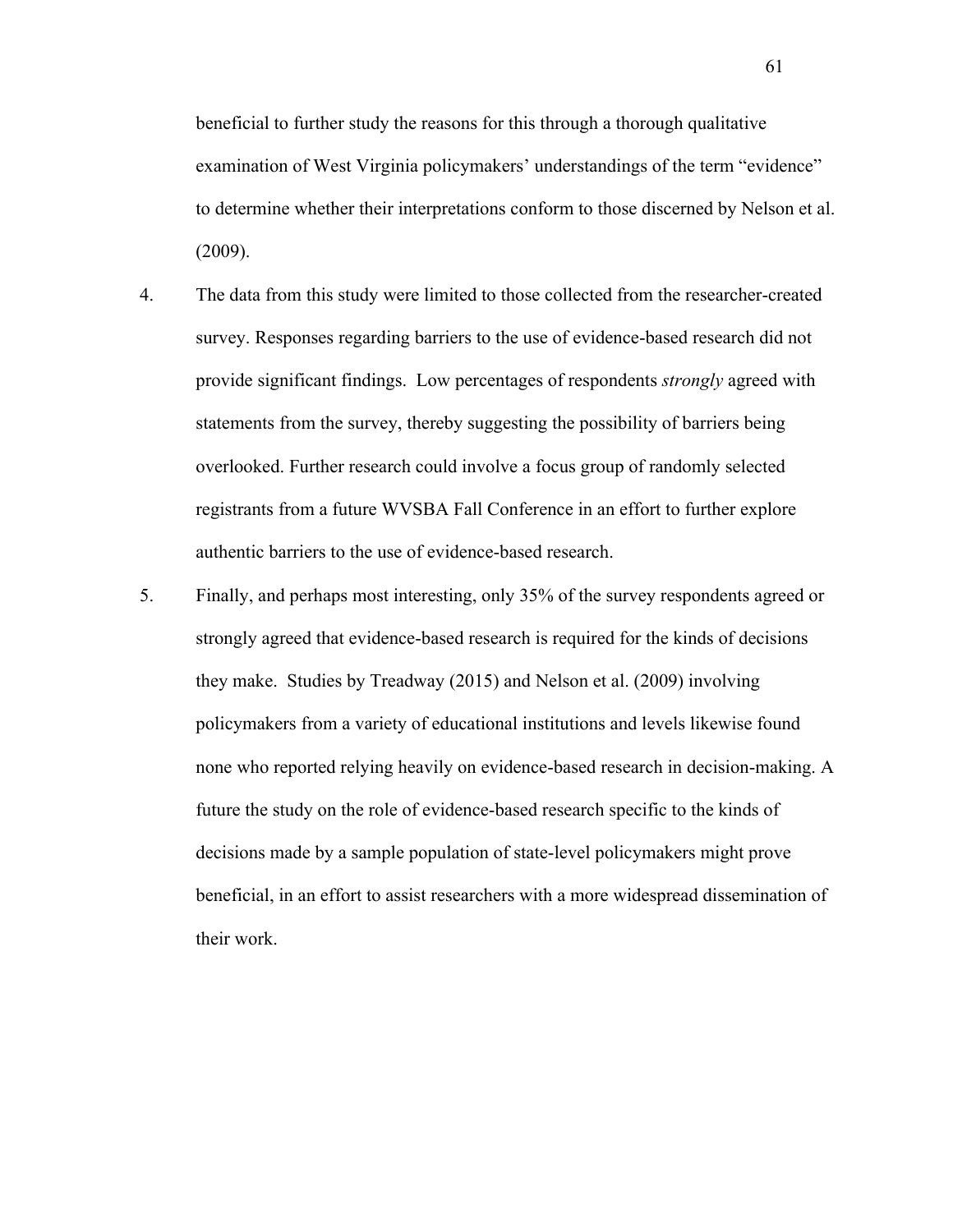#### References

American Recovery and Reinvestment Act of 2009, 26 U.S.C. § 1532 (2011).

Asen, R., Gurke, D., Conners, P., Solomon, R., & Gumm, E. (2013). Research evidence and school board deliberations: Lessons from three Wisconsin school districts. *Educational Policy, 27*(1), 33-63. doi: 10.1177/0895904811429291

Bomey, N. (2016, May 4). Coal demise threatens Appalachian miners, firms as production moves west. *USA Today*. Retrieved from http://www.usatoday.com/story/money/2016/04/19/coal-industry-energyfallout/82972958/

- Creswell, J.W. (2003). *Research design: Qualitative, quantitative, and mixed methods approaches (2nd ed.). Thousand Oaks, CA: Sage Publications.*
- Education Sciences Reform Act of 2002. (2002). *(107th Cong., 2nd Sess.), H.R. 3801.*

Every Student Succeeds Act of 2015, 20 U.S.C. § 1177 (2015).

- Fusarelli, L. D. (2008). Flying (partially) blind: School leaders' use of research in decision making. *Phi Delta Kappan, 89*(5), 365-368.
- Goertz, M. E., Barnes, C. & Massell, D. (2013). How state education agencies acquire and use research in school improvement strategies. (RB-55). Retrieved from Consortium for Policy Research in Education website:

http://www.cpre.org/sites/default/files/policybrief/1492\_cpre-

1014wtgrantpolicybrieffinal.pdf

Herman, J. L. (1990). Political and practical issues in improving school boards' use of evaluation data. Washington, D.C.: Office of Educational Research and Improvement [OERI].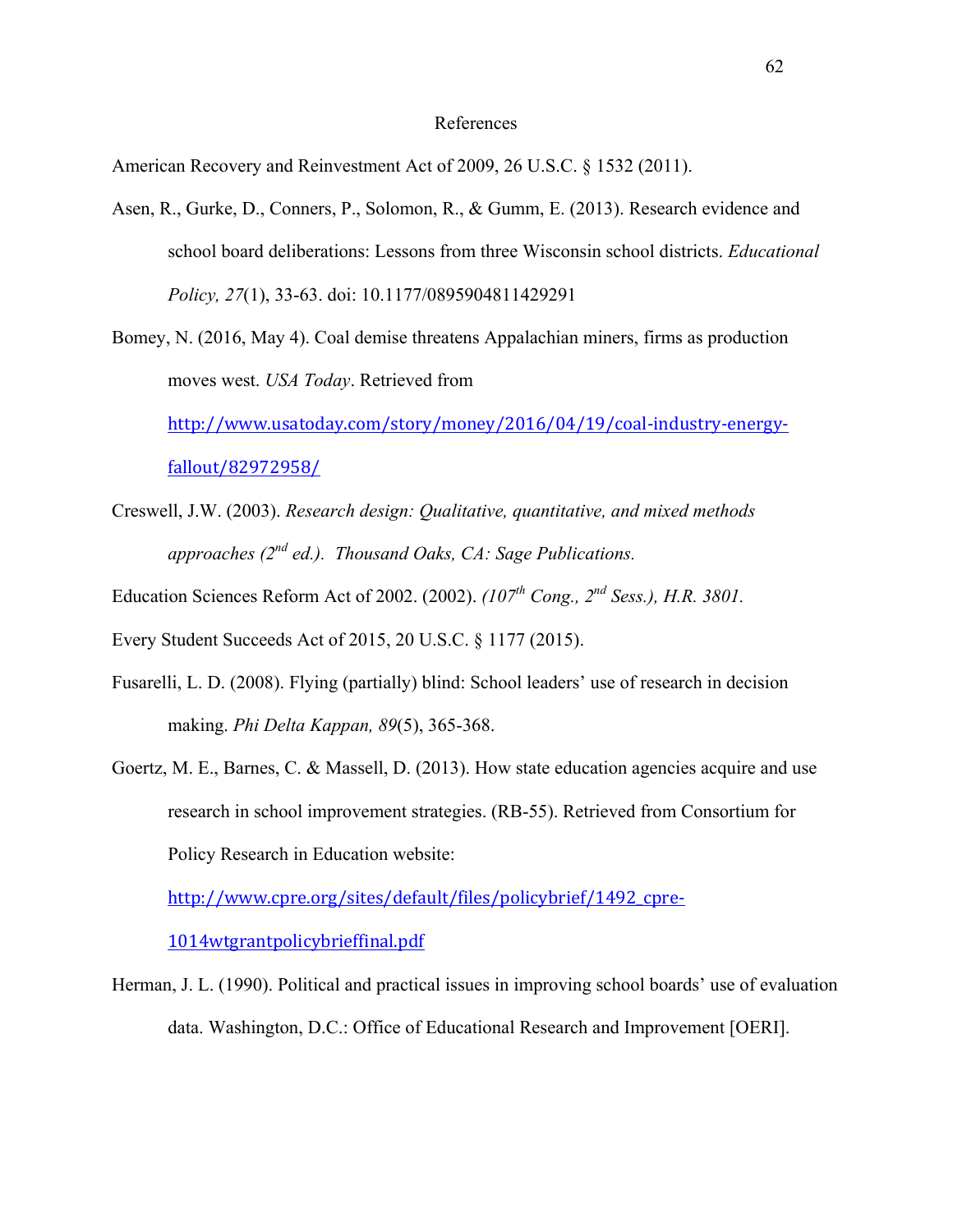- Honig, M. I., & Coburn, C. (2008). Evidence-based decision making in school district central offices: Toward a policy and research agenda. *Educational Policy, 22*(4), p. 578-608.
- Hooge, E., & Honingh (2014). Are school boards aware of the educational quality of their schools? *Educational Management Administration & Leadership, 42*(45), 139-154.

Improving America's Schools Act of 1994, 20 U.S.C. § 6301 (1994).

- MacColl, G. S., & White, K. D. (1998). Communicating educational research data to general, nonresearcher audiences. *Practical Assessment, Research & Evaluation, 6*(7). Retrieved from http://PAREonline.net/getvn.asp?v=6&n=7
- Mann, D. (1976). *The politics of administrative representation*. Lexington, MA: D.C. Heath.
- Nelson, S., Leffler, J., & Hansen, B. (2009). Toward a research agenda for understanding and improving the use of research evidence. Portland, OR: Northwest Regional Educational Laboratory.
- No Child Left Behind Act of 2001, 20 U.S.C. § 6319 (2008).
- Oliver, K., Innvar, S., Lorenc, T., Woodman, J., & Thomas, J. (2014). A systematic review of barriers to and facilitators of the use of evidence by policymakers. *BMC Health Services Research, 14*(2). Retrieved from http://www.biomedcentral.com/1472-6963/14/2
- Tseng, V. (2012). The uses of research in policy and practice. *Social Policy Report, 26*(2), 1-24.
- Tseng, V., & Nutley, S. (2014). Building the infrastructure to improve the use and usefulness of research in education. In K. Finnigan & A. Daly (Eds.), *Using research evidence in education: From the schoolhouse door to Capitol Hill* (pp. 163-175). doi: 10.1007/978-3-319-04690-7\_11
- Treadway, C. (2015). *Policymakers' perceptions on the application of research evidence in the policymaking process within West Virginia's higher education system.* (Doctoral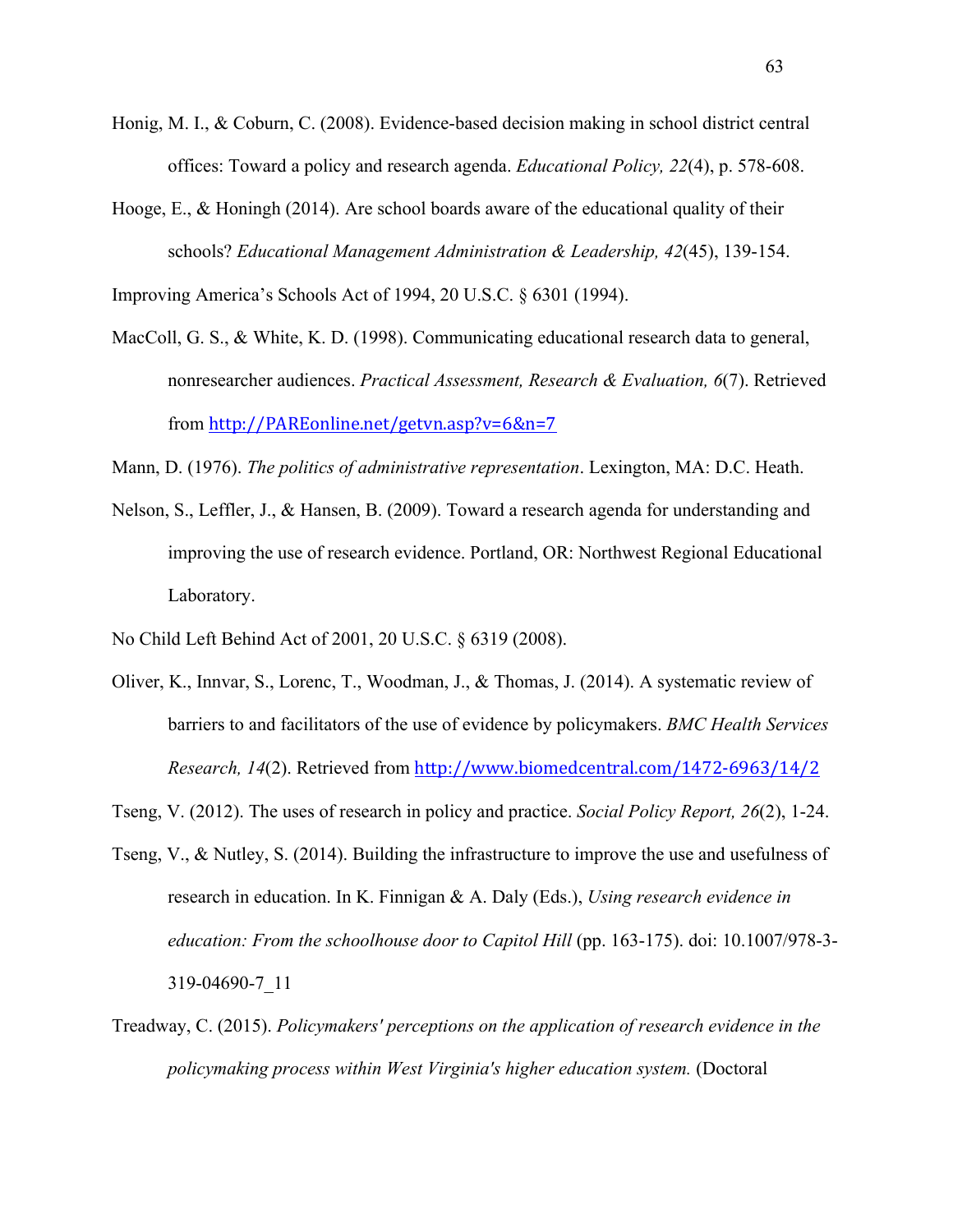dissertation). Retrieved from

http://mds.marshall.edu/cgi/viewcontent.cgi?article=1950&context=etd

- U.S. Department of Commerce. (2015). *Economic Development Administration's annual report to Congress.* Retrieved from the U.S. Economic Development Administration website: https://www.eda.gov/pdf/annual-reports/EDA\_FY\_2010\_Annual\_Report.pdf
- U.S. Department of Education, National Center for Education Statistics. (2004). Local education agency universe survey. Retrieved from

https://nces.ed.gov/surveys/ruraled/TablesHTML/5localedistricts.asp

- U. S. Department of Education, National Center for Education Statistics. (2016). The condition of education 2016. Retrieved from https://nces.ed.gov/fastfacts/display.asp?id=66
- U.S. Department of Education, National Commission on Excellence in Education. (1983). *A nation at risk: The imperative for educational reform*. Retrieved from http://www2.ed.gov/pubs/NatAtRisk/index.html
- Weiss, C. H. (1982). Policy research in the context of diffuse decision making. *Journal of Higher Education, 53*(6), 619-639.
- West Virginia School Board Association. (2012, July 11). Standards for High-Functioning County Boards. Retrieved from

http://www.wvsba.org/sites/default/files/documents/final-standards-10-22.pdf

West Virginia Code § 18.5.1.

West Virginia Const. art. XII,  $\S$  1.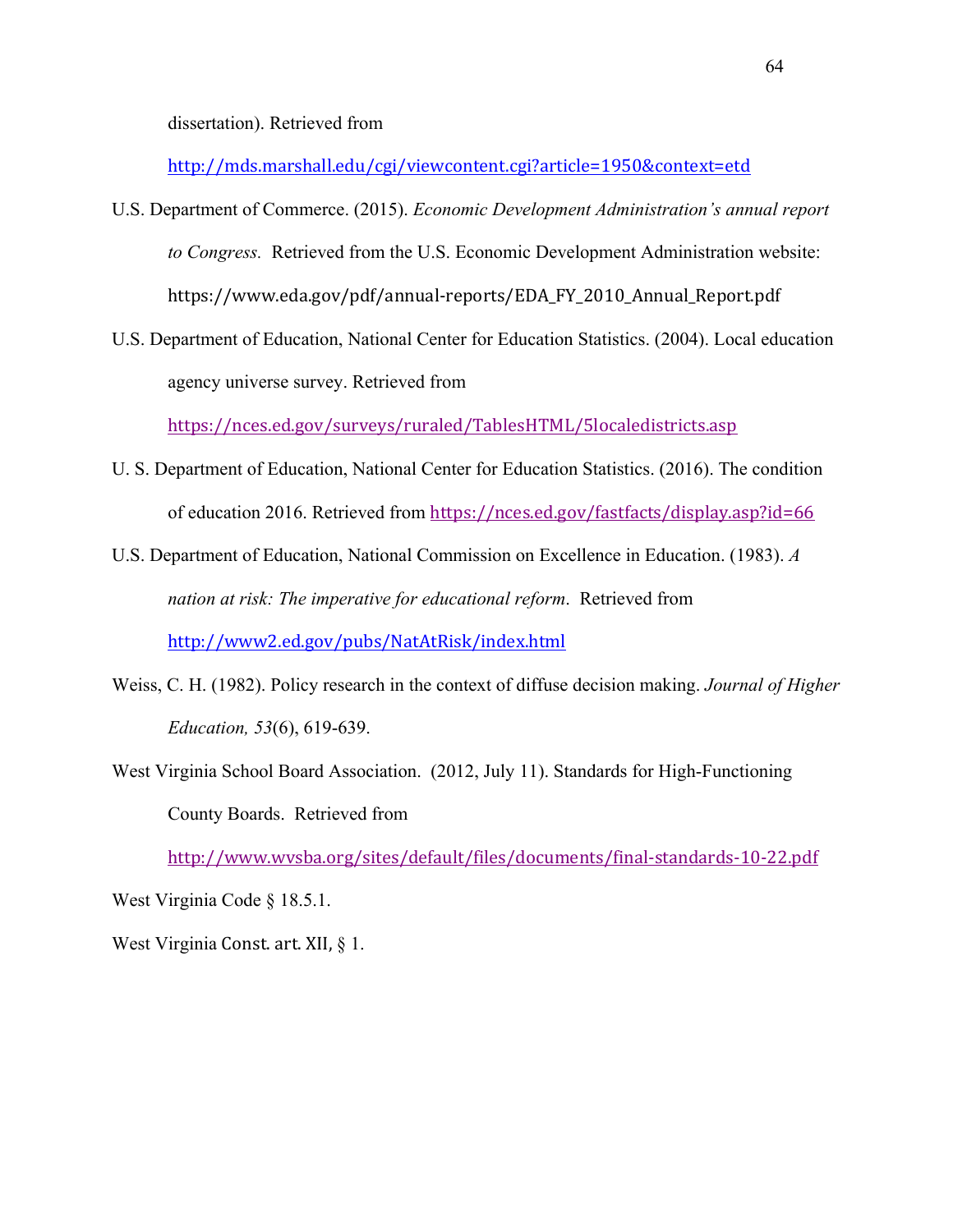# **APPENDICES**

- Appendix A: Institutional Review Board Approval
- Appendix B: Consent to Participate in Study
- Appendix C: Survey Instrument
- Appendix D: Open-ended Responses to Survey Questions
- Appendix E: Curriculum Vitae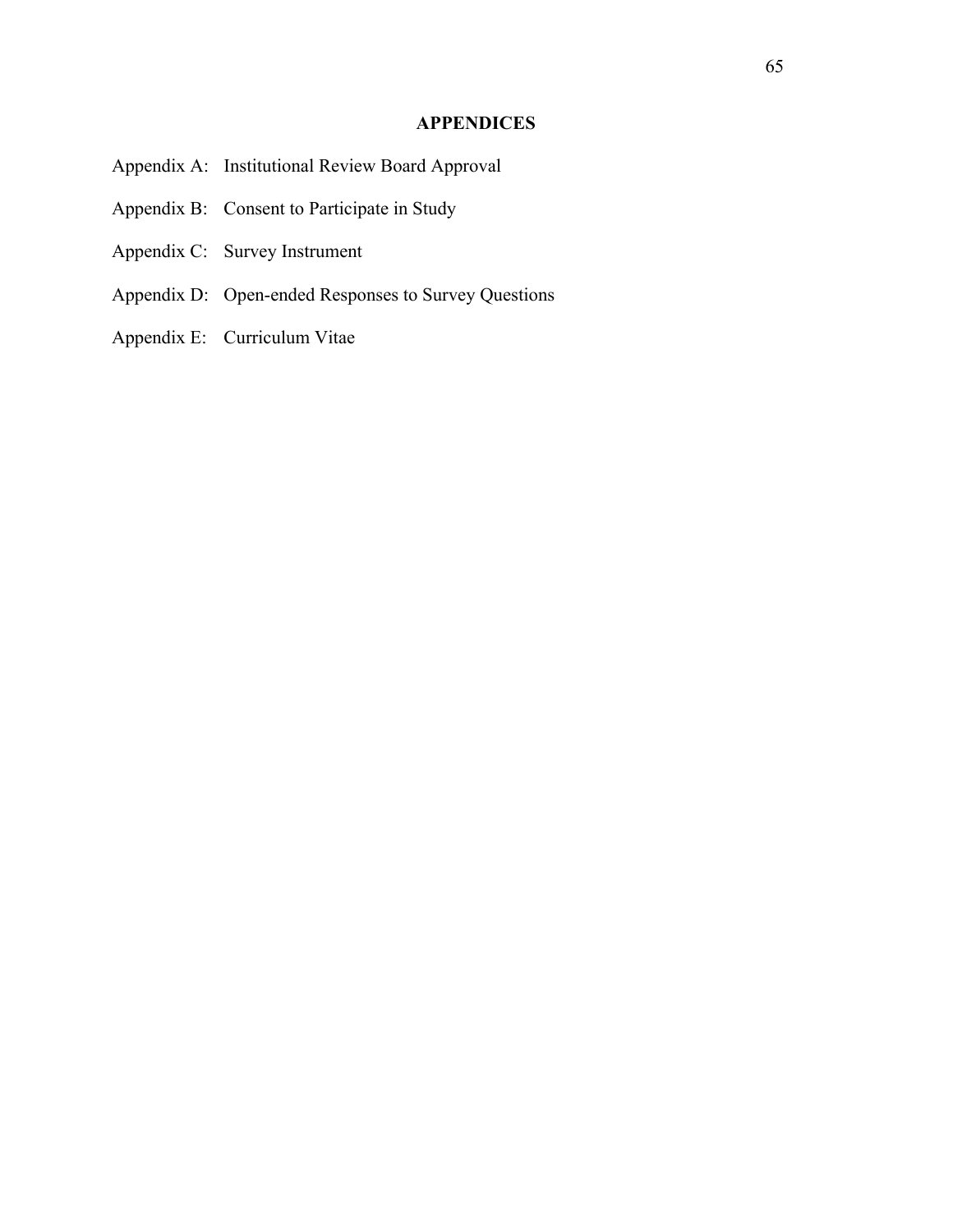# **Appendix A: Institutional Review Board Approval**



**Office of Research Integrity** Institutional Review Board One John Marshall Drive Huntington, WV 25755

FWA 00002704

IRB1 #00002205 IRB2 #00003206

September 9, 2016

Barbara Nicholson, PhD, MA, BA Leadership Studies, MUGC

RE: IRBNet ID# 955476-1 At: Marshall University Institutional Review Board #2 (Social/Behavioral)

Dear Dr. Nicholson:

Protocol Title: [955476-1] The Role of Evidence-Based Research in the Decision-Making Process As Perceived by Local Board of Education Policymakers in West Virginia Expiration Date: September 9, 2017 Site Location: MUGC Submission Type: New Project APPROVED

In accordance with 45CFR46.101(b)(2), the above study and informed consent were granted Exempted approval today by the Marshall University Institutional Review Board #2 (Social/Behavioral) Designee for the period of 12 months. The approval will expire September 9, 2017. A continuing review request for this study must be submitted no later than 30 days prior to the expiration date.

This study is for student Elizabeth A. Hoylman.

Review Type: Exempt Review

If you have any questions, please contact the Marshall University Institutional Review Board #2 (Social/ Behavioral) Coordinator Bruce Day, ThD, CIP at 304-696-4303 or day50@marshall.edu. Please include your study title and reference number in all correspondence with this office.

- 1 - Generated on IRBNet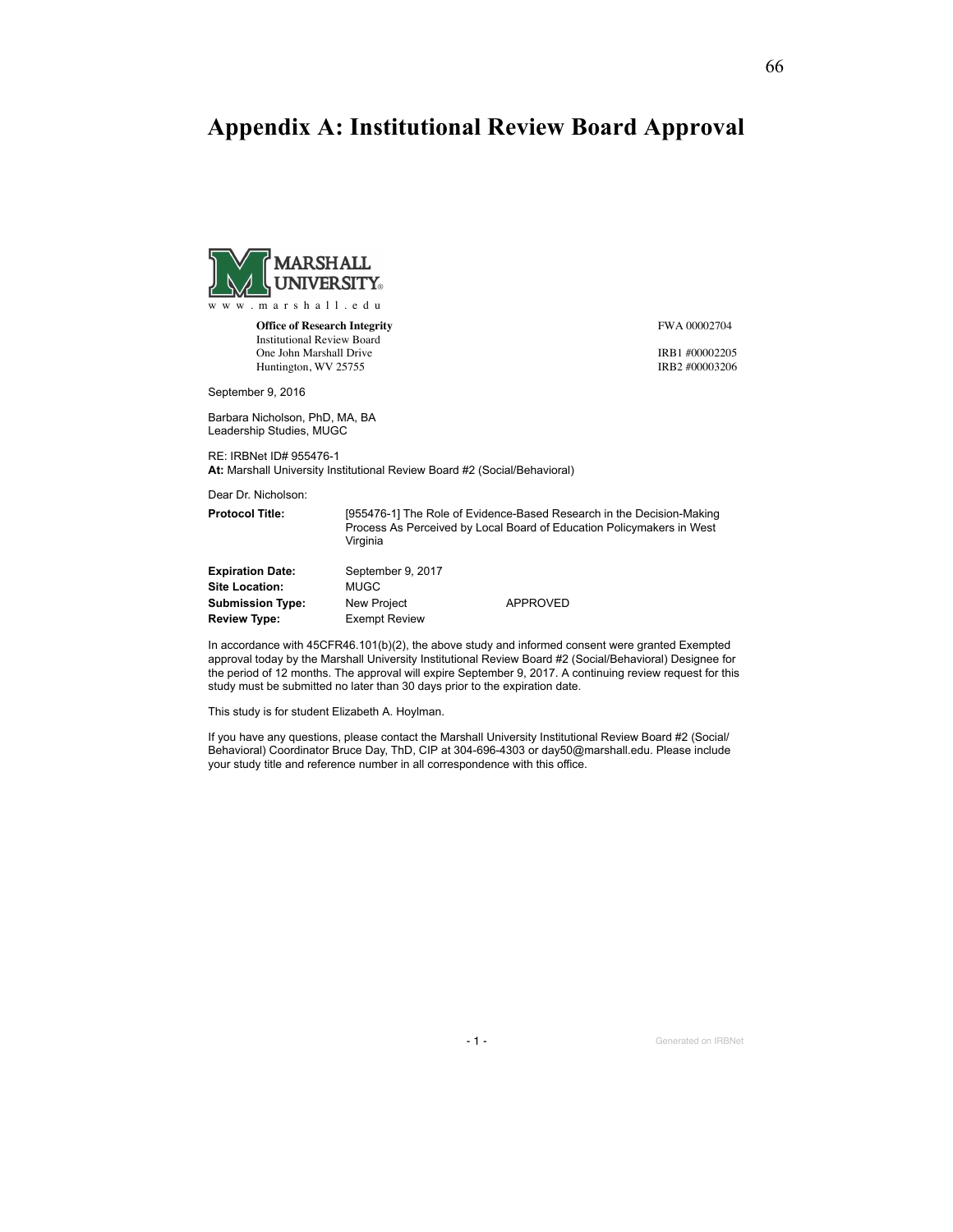# **Appendix B: Consent to Participate in Study**



The Role of Evidence-Based Research in the Decision-Making Process as Perceived by Local Board of Education Members in West Virginia

*Thank you for your willingness to participate in this research study. We understand that your time is valuable, and we are most appreciative that you have agreed to contribute to this project.* 

#### **Voluntary Consent to Participate in this Research Study**

You are invited to participate in a research project called "The Role of Evidence-Based Research in the Decision-Making Process" designed to analyze the sources of information used by policymakers and to determine how researchers can make their work more useful to them. The participation of knowledgeable and experienced professionals like you is critical to the success of this effort.

This survey is comprised of 15 multiple-choice questions and should take approximately 10 minutes to complete. You may return your responses by depositing the completed survey in one of the drop-boxes located at the exits. Your replies will be anonymous, so do not enter your name or identifying information anywhere on the survey. Results will be reported only in aggregate form. There will be no reporting of individual responses. There are no known risks involved with this study. Participation is voluntary and there will be no penalty or loss of benefits if you choose not to participate.

Completing the survey indicates your consent for use of answers you supply. If you have any questions about the study you may contact Dr. Barbara Nicholson at (304) 746-2094 or bnicholson@marshall.edu or Ms. Hoylman at (304) 542-8522 or bethhoylman1@gmail.com. If you have any questions concerning your rights as a research participant, you may contact the MU Office of Research Integrity at (304) 696-4303. By completing this survey, you are confirming that you are 18 years of age or older and have consented to participate in the survey. You may keep this page for your records if you wish.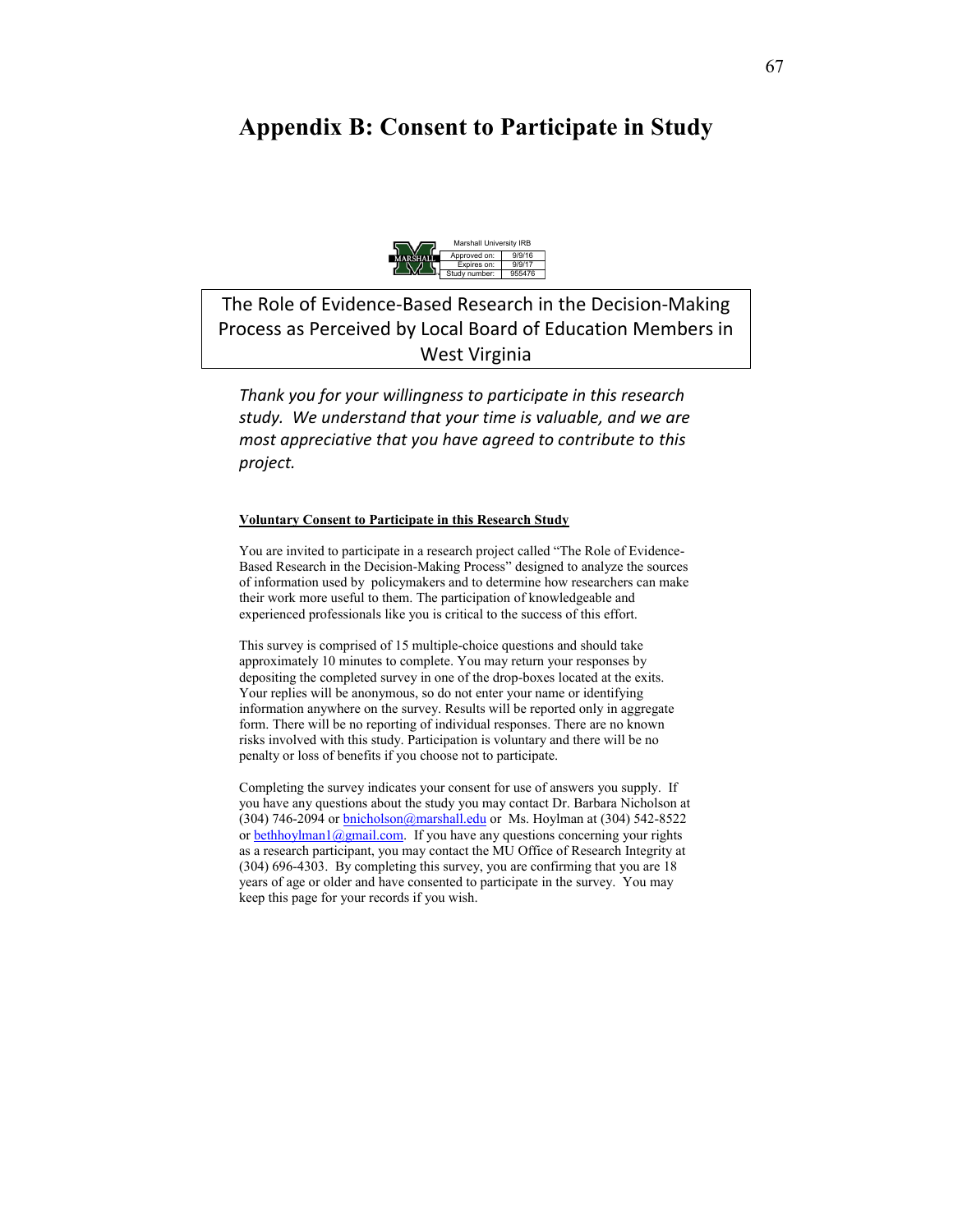# **Appendix C: Survey Instrument**

# The Role of Evidence-Based Research in the Decision-Making Process

*Evidence-Based Research:* For purposes of this survey, "evidence-based research" is defined, consistent with the definition in the Education Sciences Reform Act of 2002, as research that 1) uses rigorous, systematic, and explicitly stated methods to obtain reliable and valid knowledge relevant to education activities, programs or practices; 2) presents findings and/or makes claims that are supported by the methods that have been utilized; and 3) is accepted by and published in a peer-reviewed journal or approved by a panel of independent experts through a comparably rigorous, objective, and scientific review.

- 1. Which of the following sources do you consult when making school-board-related decisions? Please choose all that apply.
- $\Box$  Members of the general public
- $\Box$  Superintendent
- □ Board Office personnel
- $\Box$  School-based personnel (principals, teachers, custodians, etc.)
- $\Box$  Members of professional organizations (WVSBA, NSBA, AFT, NEA, WVEA, etc.)

☐ Professional organization journals (*American School Board Journal*, *Educational Leadership*, *American Educator*, *Education Week,* etc.)

- $\Box$  Printed popular media (newspapers, magazines, websites, etc.)
- $\Box$  Social media (Facebook, Twitter, etc.)
- $\Box$  Broadcast media (television, radio)
- $\Box$  Intuition or instinct
- $\Box$  Personal experience
- $\Box$  Professional experience
- $\Box$  Other (Please specify.)
- 2. Thinking about the last major school-board-related decision you made, to what extent did you rely on each of the following sources of information?

| Use a scale of 1 to 4, with 1 meaning "I did not use this source at all,"<br>and 4 meaning "I heavily used this source."               | Did<br>not | $\overline{2}$ | 3 | 4<br>Used<br>heavily. |
|----------------------------------------------------------------------------------------------------------------------------------------|------------|----------------|---|-----------------------|
|                                                                                                                                        | use.       |                |   |                       |
| Members of the general public                                                                                                          |            |                |   |                       |
| Superintendent                                                                                                                         |            |                |   |                       |
| Board Office personnel                                                                                                                 |            |                |   |                       |
| School-based personnel (principals, teachers, custodians, etc.)                                                                        |            |                |   |                       |
| Members of professional organizations (WVSBA, NSBA, AFT, NEA,<br>WVEA, etc.)                                                           |            |                |   |                       |
| Professional organization journals (American School Board Journal,<br>Educational Leadership, American Educator, Education Week, etc.) |            |                |   |                       |
| Printed popular media (newspapers, magazines, websites, etc.)                                                                          |            |                |   |                       |
| Social media (Facebook, Twitter, etc.)                                                                                                 |            |                |   |                       |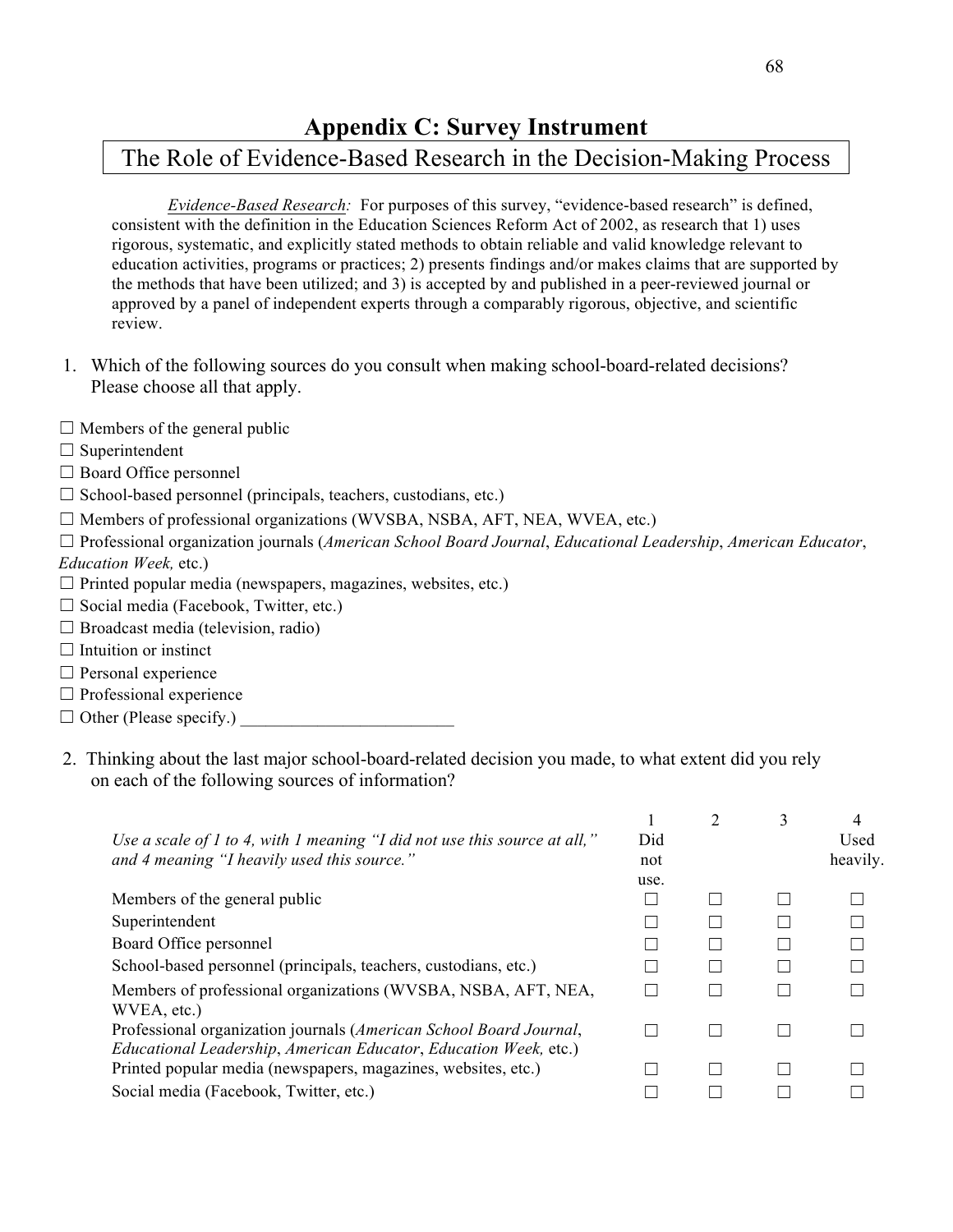| Broadcast media (television, radio) |  |  |
|-------------------------------------|--|--|
| Intuition or instinct               |  |  |
| Personal experience                 |  |  |
| Professional experience             |  |  |
| Other (Please specify.)             |  |  |

3. How would you rate the credibility of each of the following information sources? For this survey, "credibility" is defined as believable, generally accepted as true, or honest.

| Use a scale of 1 to 4, with 1 meaning "not at all credible," and 4<br>meaning "very credible."                                         | Not at<br>all<br>credible | 2 | 3 | 4<br>Very<br>credible |
|----------------------------------------------------------------------------------------------------------------------------------------|---------------------------|---|---|-----------------------|
| Members of the general public                                                                                                          |                           |   |   |                       |
| Superintendent                                                                                                                         |                           |   |   |                       |
| Board Office personnel                                                                                                                 |                           |   |   |                       |
| School-based personnel (principals, teachers, custodians, etc.)                                                                        |                           |   |   |                       |
| Members of professional organizations (WVSBA, NSBA, AFT, NEA,<br>WVEA, etc.)                                                           |                           |   |   |                       |
| Professional organization journals (American School Board Journal,<br>Educational Leadership, American Educator, Education Week, etc.) |                           |   |   |                       |
| Printed popular media (newspapers, magazines, websites, etc.)                                                                          |                           |   |   |                       |
| Social media (Facebook, Twitter, etc.)                                                                                                 |                           |   |   |                       |
| Broadcast media (television, radio)                                                                                                    |                           |   |   |                       |
| Intuition or instinct                                                                                                                  |                           |   |   |                       |
| Personal experience                                                                                                                    |                           |   |   |                       |
| Professional experience                                                                                                                |                           |   |   |                       |
| Other (Please specify.)                                                                                                                |                           |   |   |                       |

4. How would you rate the usefulness of information obtained from each of the following sources?

| Use a scale of 1 to 4, with 1 meaning "not at all useful," and 4 meaning<br>"very useful."                                             | Not at<br>all<br>useful | 3 | 4<br>Very<br>useful |
|----------------------------------------------------------------------------------------------------------------------------------------|-------------------------|---|---------------------|
| Members of the general public                                                                                                          |                         |   |                     |
| Superintendent                                                                                                                         |                         |   |                     |
| Board Office personnel                                                                                                                 |                         |   |                     |
| School-based personnel (principals, teachers, custodians, etc.)                                                                        |                         |   |                     |
| Members of professional organizations (WVSBA, NSBA, AFT, NEA,<br>WVEA, etc.)                                                           |                         |   |                     |
| Professional organization journals (American School Board Journal,<br>Educational Leadership, American Educator, Education Week, etc.) |                         |   |                     |
| Printed popular media (newspapers, magazines, websites, etc.)                                                                          |                         |   |                     |

69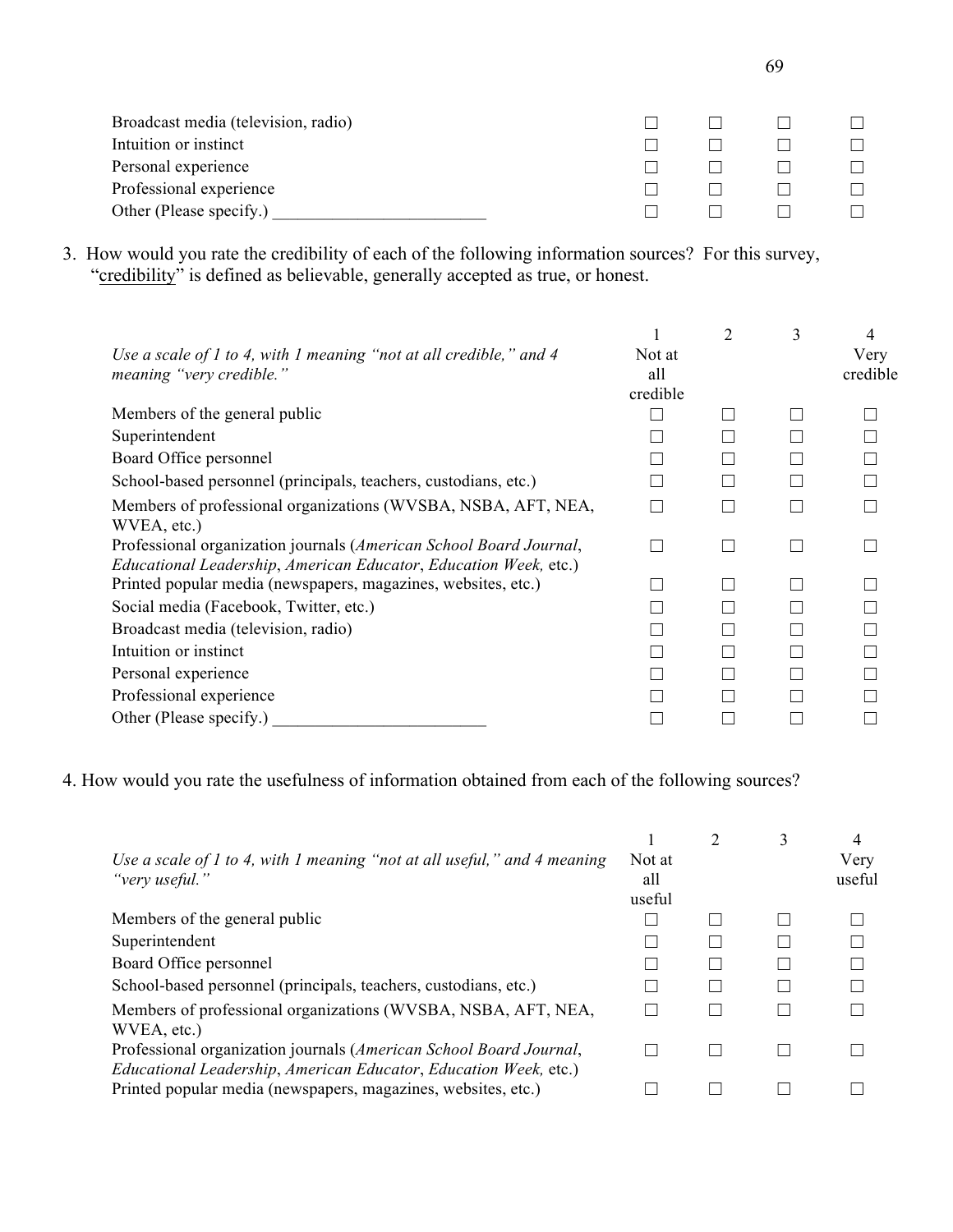| Social media (Facebook, Twitter, etc.) |  |  |
|----------------------------------------|--|--|
| Broadcast media (television, radio)    |  |  |
| Intuition or instinct                  |  |  |
| Personal experience                    |  |  |
| Professional experience                |  |  |
| Other (Please specify.)                |  |  |

5. Which of the following sources has the most influence when you are faced with a major school-board-related policy decision?

 $\Box$  Members of the general public

- □ Superintendent
- □ Board Office personnel
- $\Box$  School-based personnel (principals, teachers, custodians, etc.)
- $\Box$  Members of professional organizations (WVSBA, NSBA, AFT, NEA, WVEA, etc.)

☐ Professional organization journals (*American School Board Journal*, *Educational Leadership*, *American Educator*, *Education Week,* etc.)

- $\Box$  Printed popular media (newspapers, magazines, websites, etc.)
- ☐ Social media (Facebook, Twitter, etc.)
- $\Box$  Broadcast media (television or radio)
- $\Box$  Intuition or instinct
- $\Box$  Personal experience
- $\Box$  Professional experience
- ☐ Other (Please specify.) \_\_\_\_\_\_\_\_\_\_\_\_\_\_\_\_\_\_\_\_\_\_\_\_\_

6. How often do the Superintendent, other Board Office personnel, or school-based personnel share evidence-based research with board members?

|                                                                    |        | $\overline{\phantom{a}}$ |       |
|--------------------------------------------------------------------|--------|--------------------------|-------|
| Use a scale of $1$ to 4, with $1$ meaning "rarely" and $4$ meaning | Rarely |                          | Very  |
| "very often."                                                      |        |                          | often |
|                                                                    |        | $\blacksquare$           |       |

7. How often do you agree or disagree with each of the following statements?

| Use a scale of $1$ to 4, with $1$ meaning "strongly disagree" and      |                      |  | 4                 |
|------------------------------------------------------------------------|----------------------|--|-------------------|
| 4 meaning "strongly agree."                                            | Strongly<br>Disagree |  | Strongly<br>Agree |
| I feel the use of evidence-based research is vital to decision-making. |                      |  |                   |
| I'm comfortable reading and interpreting data and statistics.          |                      |  |                   |
| I have ample time to read through research-based studies.              |                      |  |                   |
| Technology makes it easier to access evidence-based research findings. |                      |  |                   |
| I rely more on local research than research from a national study.     |                      |  |                   |
| I rely more on intuition and experience than on research.              |                      |  |                   |
| I am more likely to trust research developed by someone I know.        |                      |  |                   |
|                                                                        |                      |  |                   |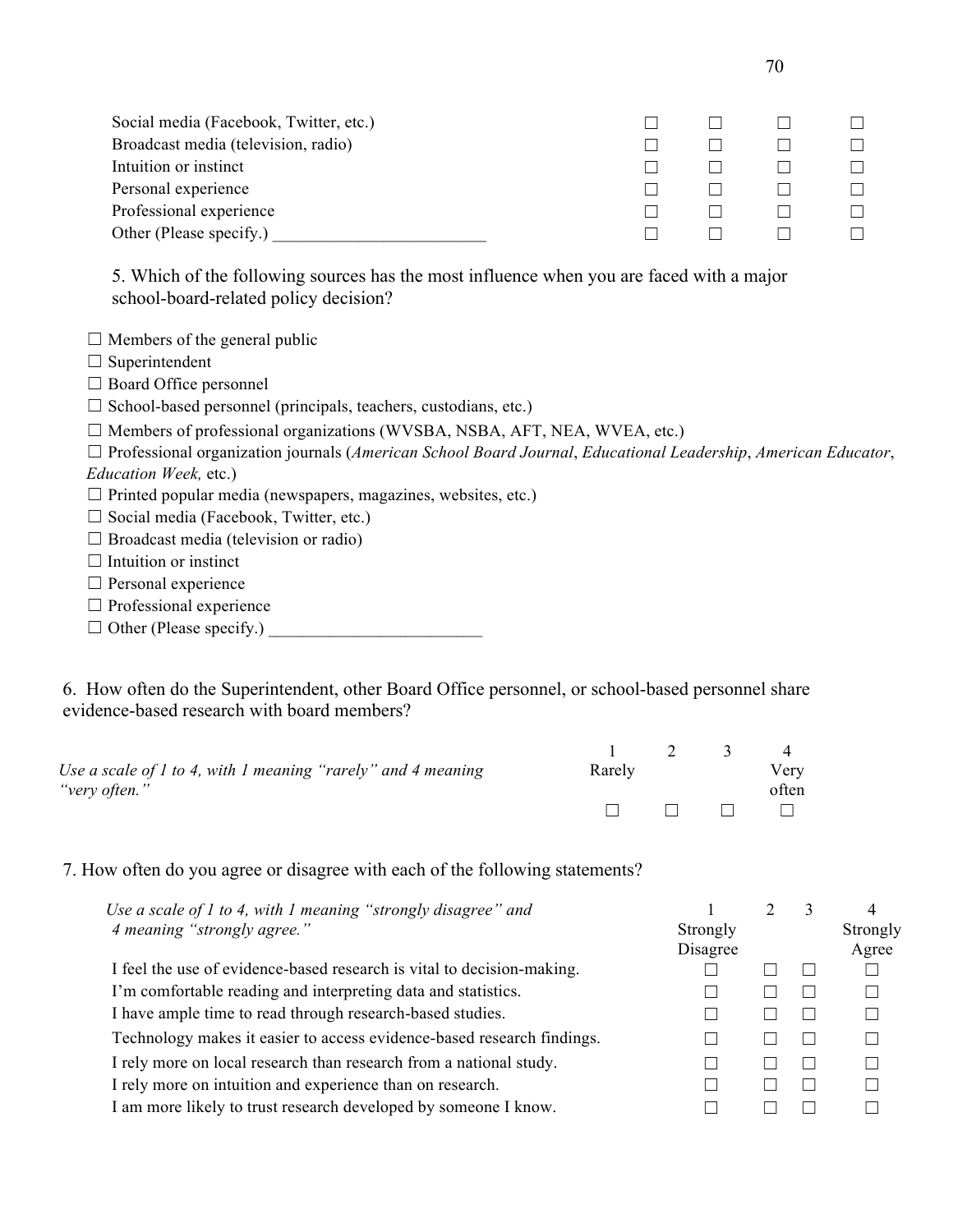|                                                                                                  |                      | 71 |        |                   |
|--------------------------------------------------------------------------------------------------|----------------------|----|--------|-------------------|
| Better decisions are made by using evidence-based research.                                      |                      |    |        |                   |
| 8. How strongly do you agree or disagree with each of the following statements?                  |                      |    |        |                   |
| Use a scale of 1 to 4, with 1 meaning "strongly disagree"<br>and 4 meaning "strongly agree."     | Strongly<br>Disagree | 2  | 3      | Strongly<br>Agree |
| Research-based reports are often too lengthy.                                                    |                      |    |        |                   |
| Research reports are presented in an unreadable format.                                          |                      |    |        |                   |
| It is hard to find time to read research reports.                                                |                      |    |        |                   |
| It is difficult to interpret the data and statistics in most evidence-based<br>research studies. | <b>I</b>             |    | $\Box$ |                   |
| The volume of research available to me is overwhelming.                                          |                      |    |        |                   |
| Knowing where to look for evidence-based research online is confusing.                           |                      |    | $\Box$ |                   |
| The kinds of decisions I make rarely require the use of evidence-based<br>research.              |                      |    |        |                   |

Finally, please tell us about yourself. These questions are optional, but your responses will help us tailor research reports to better meet your needs.

- 9. Which best describes your primary role within your county?
- □ Board of Education member
- $\Box$  Superintendent
- □ Board Office-personnel
- $\Box$  Other (Please specify.)
- 10. Which best describes your county?
- $\Box$  Small (fewer than 2,500 students)
- $\Box$  Medium (2,500 to 5,000 students)
- $\Box$  Large (more than 5,000 students)
- 11. Which best describes your county?
- $\Box$  Mostly urban
- $\Box$  Mostly suburban
- $\Box$  Mostly rural

12. What is the number of terms you have served as a county board of education (BOE) member in WV, including this current term?

 $\Box$  First term – newly elected to BOE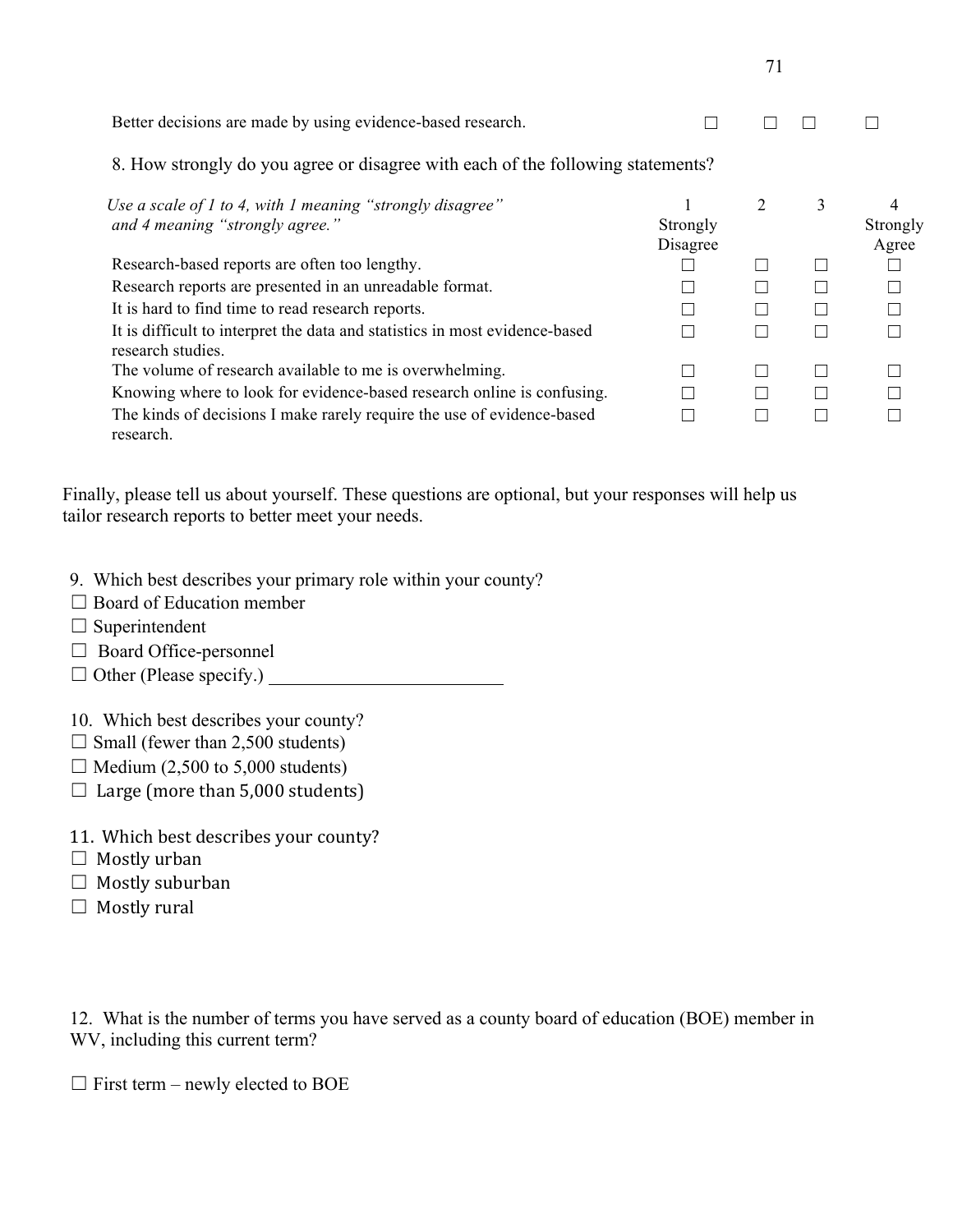- $\Box$  2 4 terms
- $\Box$  5 7 terms
- $\Box$  8 10 terms

.

- $\Box$  11 or more terms
- $\Box$  I am not currently a BOE member.

# 13. What is your highest level of education?

- $\Box$  High school diploma
- ☐ Some college
- $\Box$  Associate degree
- □ Bachelor degree
- $\Box$  Some graduate education
- $\Box$  Graduate degree
- □ Prefer not to answer

14. What is your age?

- $\Box$  25 or younger
- $\square$  26-35
- $\Box$  36-45
- $\square$  46-55
- $\square$  56-65
- $\Box$  66-75
- $\Box$  76 or older
- $\Box$  Prefer not to answer
- 15. What is your sex?
- □ Male
- □ Female
- $\Box$  Prefer not to answer

Thank you again for your participation. We are hopeful that the results of this survey can help college and university researchers provide more useful *information to you.*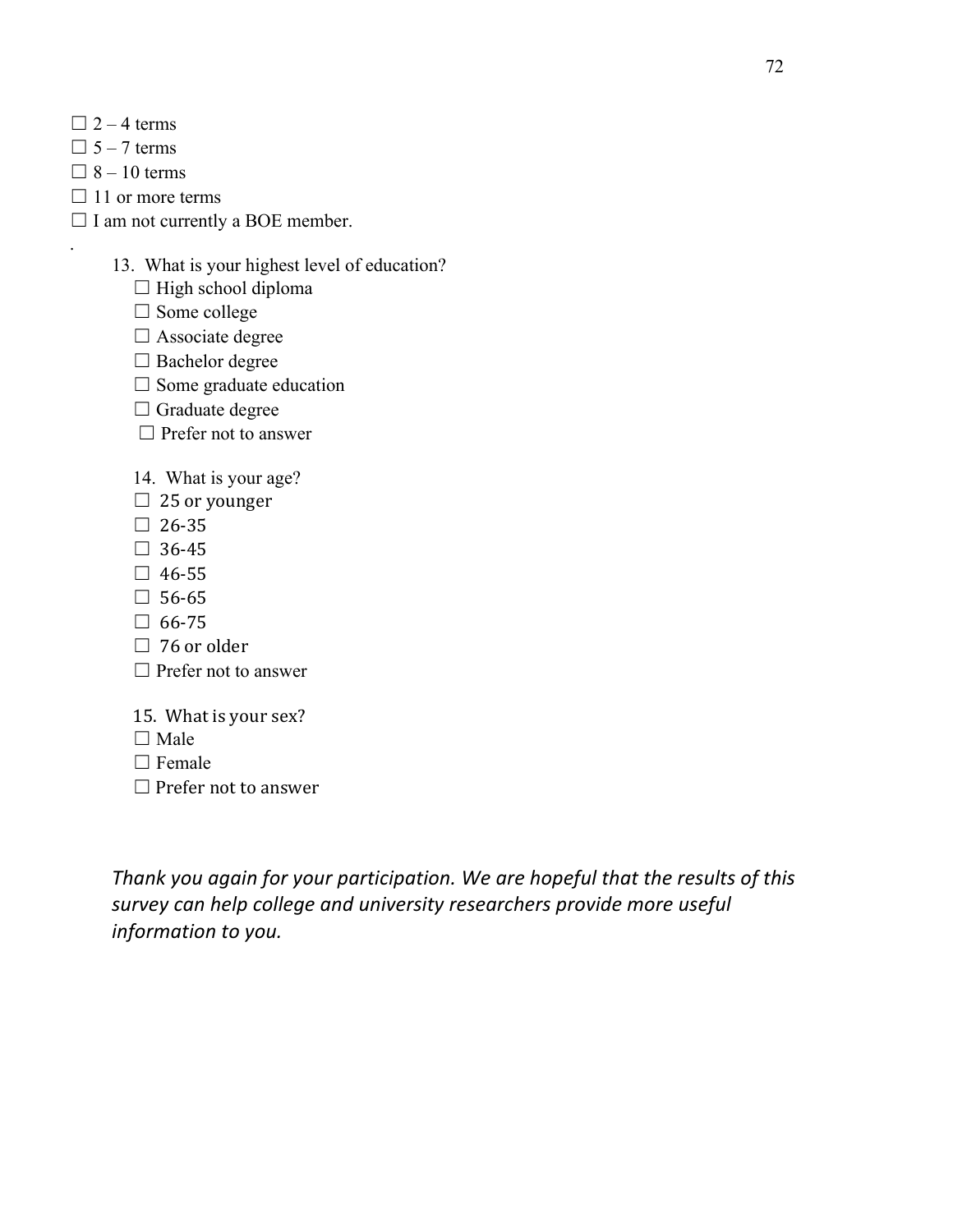## **Appendix D: Open-ended Responses to Survey Questions**

1. Which of the following sources do you consult when making school-board-related

decisions?

- WV Law Book
- State Law
- Public policy, Board policy, case law
- School board members
- County board member
- BOE
- Elected officials, parents, voters
- Prayer
- Research to specific topic
- 2. Thinking about the last major school-board-related decision you made, to what extent did you rely on each of the following sources of information?
	- WV Law Book (4)
	- Policy  $(3)$
	- Policy, procedure (4)
	- Research/State Law (4)
	- Other BOE Members (4)
	- Opinion comment statements (*Note: no scale of use indicated*)
	- Christ, Church, Holy Spirit (4)
	- My education (3)
	- Have not been a member long enough to do this. (1)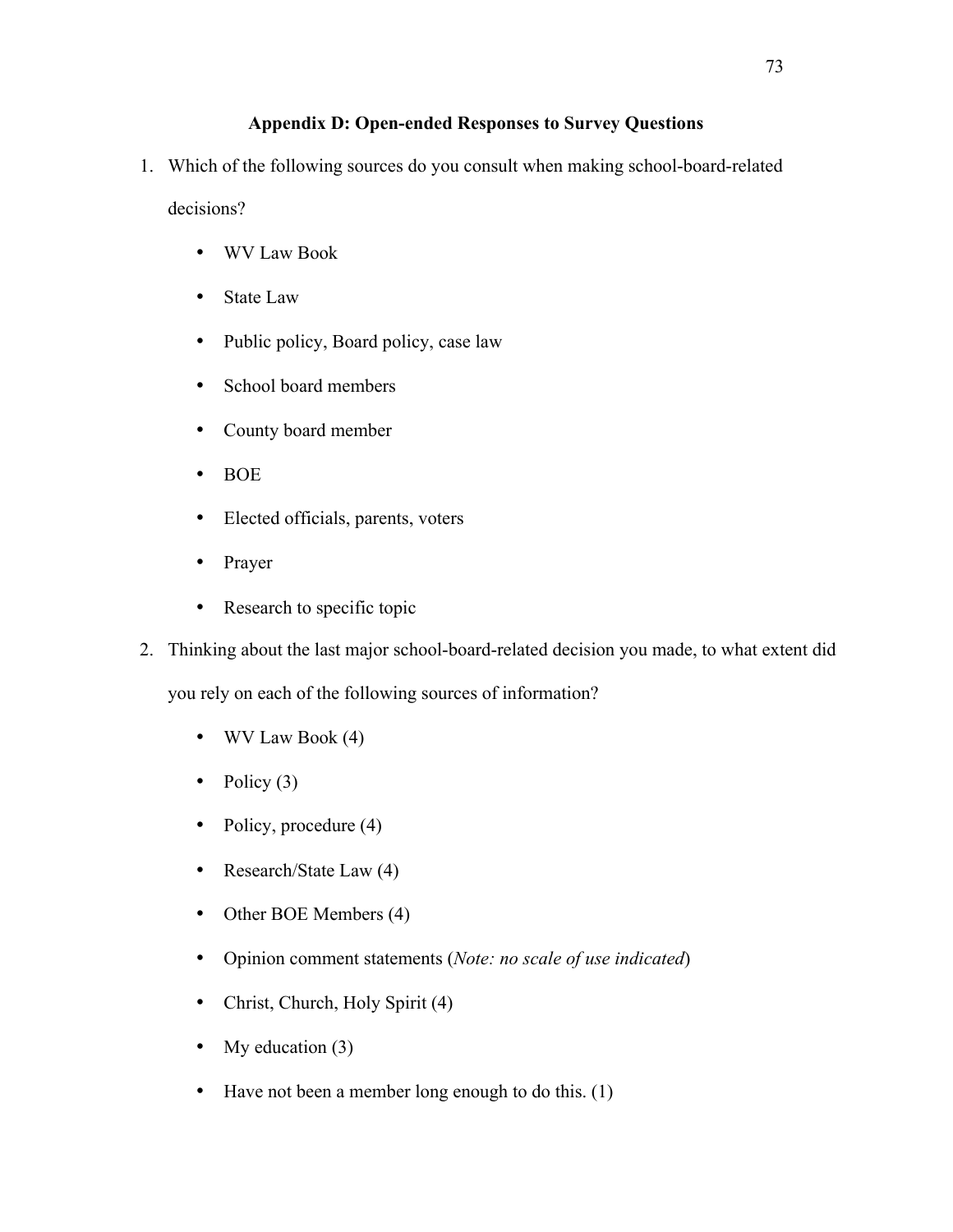- 3. How would you rate the credibility of each of the following information sources?
	- WV Law Book (4)
	- Legal procedure, case law, policy (4)
	- Church  $(4)$
	- Elected officials (4)
- *4.* How would you rate the usefulness of information obtained from each of the following sources?
	- Christ, Church (4)
	- Board members (3)
	- Elected officials (4)
	- Case law, grievances, policy (3)
- 5. Which of the following sources has the most influence when you are faced with a major

school-board-related policy decision?

- WV Law Book
- Research/State Law
- Current research or data
- Board members
- Other BOE members
- Christ
- Education level
- Have not been a member long enough to do this.
- 6. Which best describes your primary role within your county?
	- CEO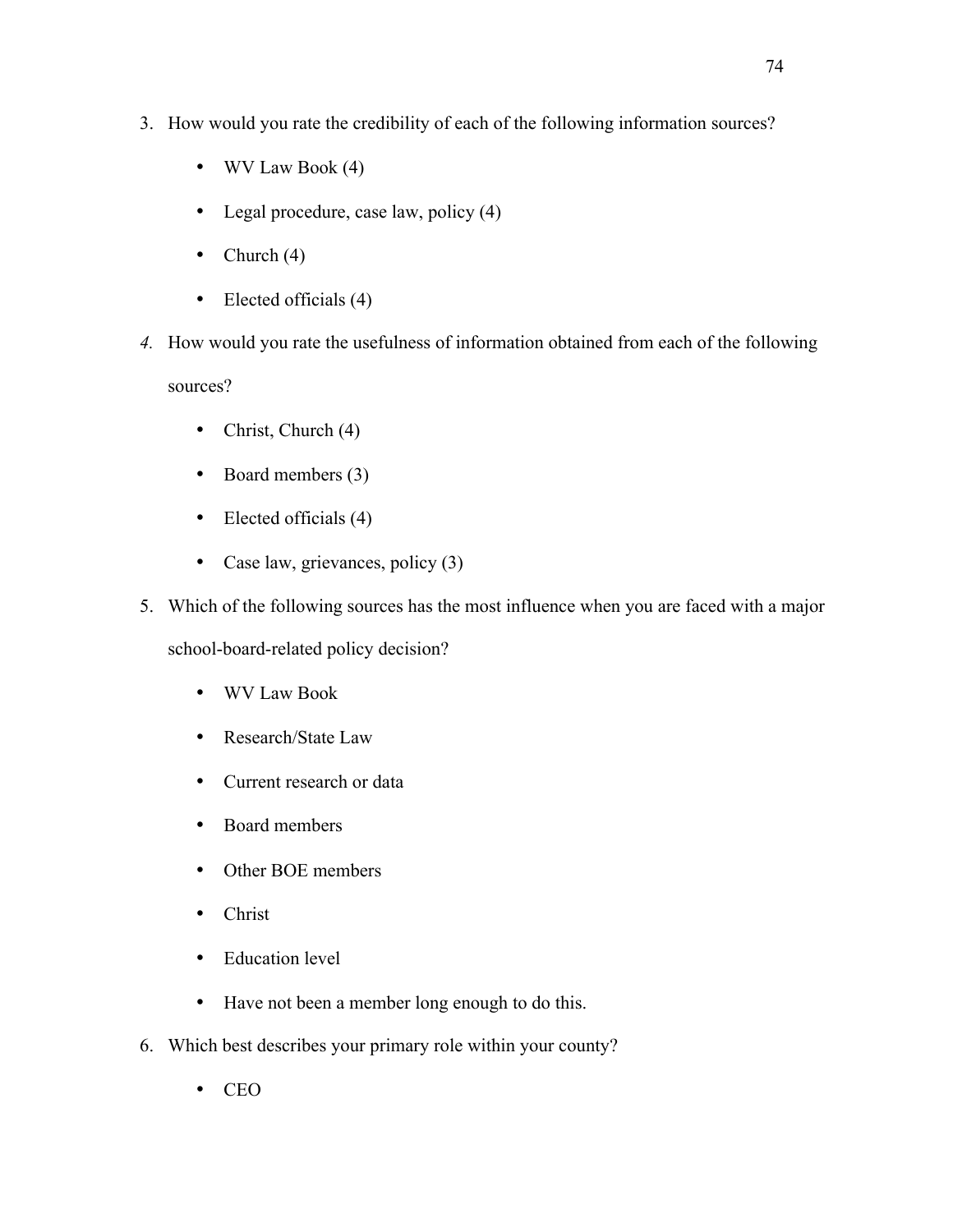• Retired teacher/counselor of 36 years *(Note: Board of Education Member was also indicated as response.)*

Other comments written on surveys:

"Please widely distribute the results of this survey to all stakeholders. Thanks."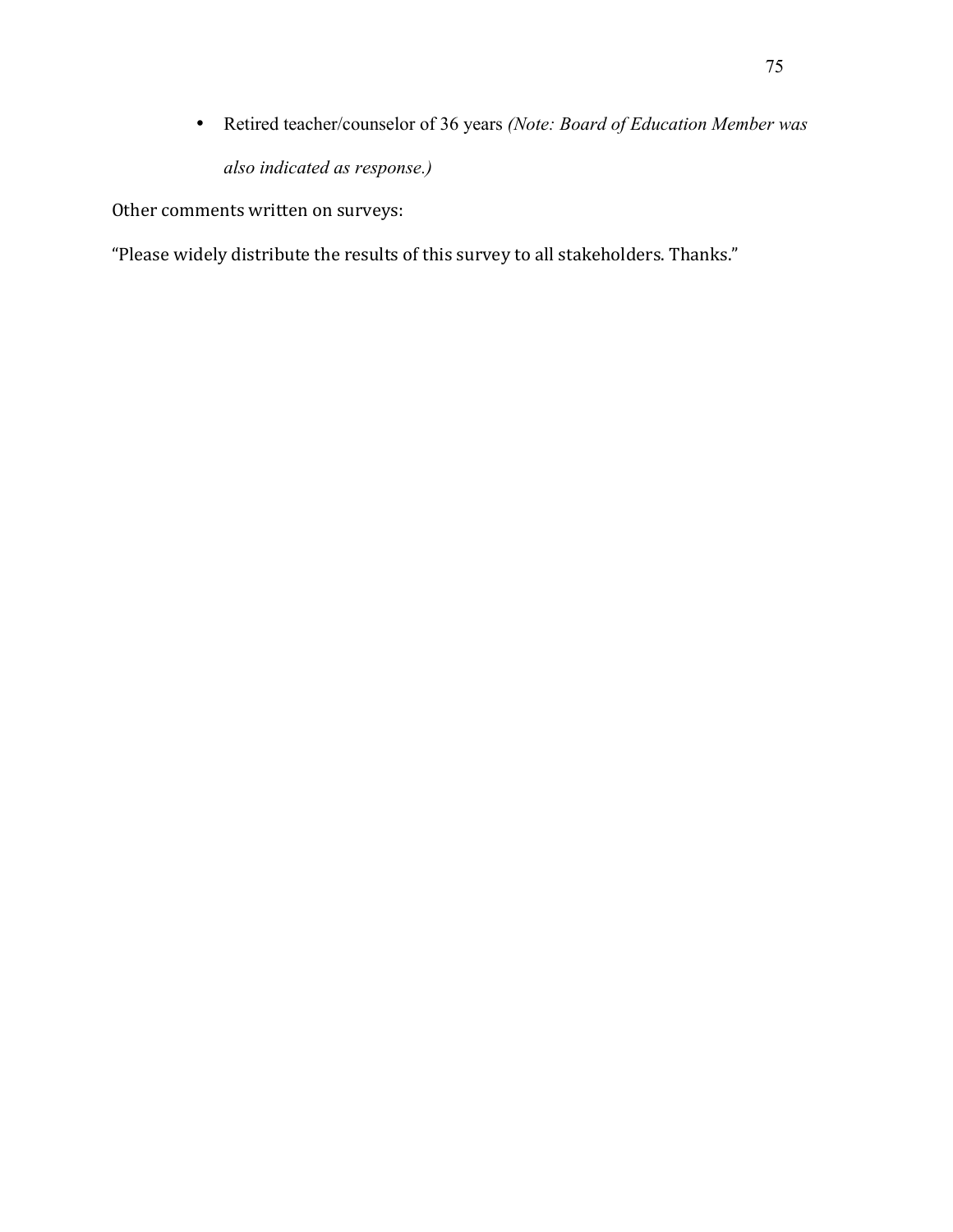### **Appendix E: Curriculum Vitae**

### Elizabeth A. Hoylman

#### *Education*

Marshall University Graduate College Doctor of Education Educational Leadership – Public School Administration May 2017

Marshall University Graduate College Principal/Administration Post Graduate Certificate August 2008

Marshall University Graduate College Reading Specialist August 2000

University of Charleston Elementary Education K-8 Multi-subject December 1997

### *Related Employment*

Kanawha County Schools January 1998-Present Elementary School Principal 2009-Present Kindergarten Teacher 1998-1999, 2008-2009 Reading Interventionist Teacher 1999-2008

### *Research Studies, Leadership Experiences, and Post-Graduate Projects*

Southeast Regional Council on Education Administration Presentation: Success in an Unlikely Place Co-Presented with Dr. Barbara Nicholson, Professor, Marshall University October 2014

Independent Research Study with Dr. Barbara Nicholson & Dr. Michael Cunningham McKinley Elementary: A Case Study Spring 2014

Southeast Regional Council on Education Administration Presentation: Investing in Teachers, Investing in the Future Co-Presented with Dr. Thomas Hisiro, Professor, Marshall University October 2013